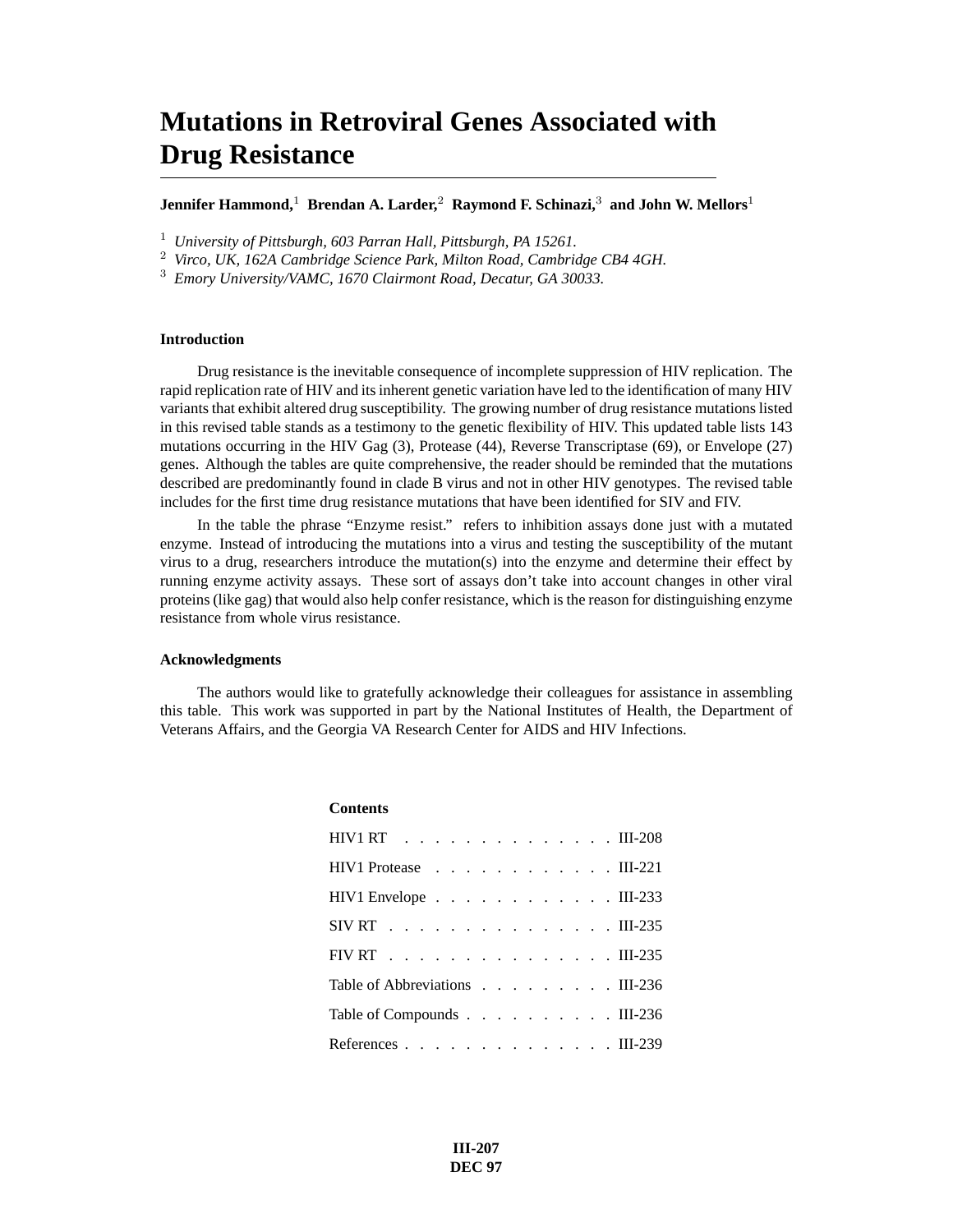### **Mutations in RT and Drug Resistance**

| Amino Acid                          | Codon                         |                                |             | $\Xi$ | $\Xi$                 | -Fold        | Cross-resistance                            |                                                                                                                      |                          |
|-------------------------------------|-------------------------------|--------------------------------|-------------|-------|-----------------------|--------------|---------------------------------------------|----------------------------------------------------------------------------------------------------------------------|--------------------------|
| Change                              | Change                        | Class of Drug                  | Compound    | vitro | vivo                  | -resistance  | $(-fold)$                                   | Comments                                                                                                             | Refs                     |
| ᆜ<br>M 41                           | ATG to TTG/CTG Nucleoside RTI |                                | ZТ          | c.    | ≻                     | 4            |                                             | M41L/D67N/K70R/T215Y: 180-fold.<br>M41L/T215Y: 60-70-fold:                                                           | (1, 2, 3)                |
| $\triangleright$<br>62<br>∢         | GCC to GTC                    | Multiple Nucleoside Resistance |             | z     | ≻                     | 艺            |                                             | bination with mutations at 75, 77, 116,<br>A62V alone has no effect, but in com-<br>51 causes multi NRTI resistance. | (4, 5)                   |
| ≃<br>65<br>K                        | AAA to AGA                    | Nucleoside RTI                 | 뒿           | ≻     | ≻                     | $4-10$       | ddC; PMEA; 3TC(5)                           | Infrequently observed in patients re-<br>ceiving ddI or ddC                                                          | $\odot$                  |
| ≃<br>65<br>ĸ                        | AAA to AGA                    | Nucleoside RTI                 | dC          |       | ≻                     | $4 - 10$     |                                             |                                                                                                                      | (6, 7)                   |
| ≃<br>65<br>Κ                        | AAA to AGA                    | Nucleoside RTI                 | 1592U89     |       | z                     | $\epsilon$   |                                             | 7-fold; K65R/L74V/M184V: 10.2-fold<br>K65R/L74V: 3.6-fold; K65R/M184V:                                               | $\circledast$            |
| ≃<br>65<br>Κ                        | AAA to AGA                    | Nucleoside RTI                 | <b>DXG</b>  | ≻     | $\sim$                | ${}^{\circ}$ | other dioxolane<br>derivatives              | D67N/K70R/T215Y/K219Q background<br>Reverses AZT resistance in                                                       | $\widehat{\mathfrak{S}}$ |
| 65<br>ĸ                             | AAA to AGA                    | Nucleoside RTI                 | PMEA        | ≻     | z                     | $10 - 25$    |                                             |                                                                                                                      | (10, 11)                 |
| ≃<br>65<br>K                        | AAA to AGA                    | Nucleoside RTI                 | PMPA        |       | $\hat{\phantom{a}}$ . | 3.5          |                                             |                                                                                                                      | (12)                     |
| z<br>67<br>$\triangle$              | GAC to AAC                    | Nucleoside RTI                 | AZT         | ≻     | ≻                     |              |                                             | D67N/K70R/T215Y/K219Q: 120-fold;<br>M41L/D67N/K70R/T215Y: 180-fold.                                                  | (1, 2, 3)                |
| $\mathsf{D}$<br>69                  | ACT to GAT                    | Nucleoside RTI                 | ddC         | z     |                       | 5            |                                             |                                                                                                                      | (13)                     |
| Щ<br>70<br>K                        | AAA to GAA                    | Nucleoside RTI                 | <b>PMEA</b> | ≻     |                       | ٥            | 3TC (7); PFA: 2-fold<br>hypersusceptibility |                                                                                                                      | (14, 15)                 |
| ≃                                   | AAA to AGA                    | Nucleoside RTI                 | AZT         |       |                       |              |                                             | D67N/K70R/T215Y/K219Q: 120-fold                                                                                      | (1, 2, 3)                |
|                                     | TTA to ATA                    | HIV-1 Specific RTI             | HBY 097     |       | ¢                     |              |                                             |                                                                                                                      | (16)                     |
| ⋗<br>74                             | <b>TTA to GTA</b>             | Nucleoside RTI                 | Ę           | z     | ≻                     | $5 - 10$     | ddC(4)                                      | Can reverse effect of T215Y AZT resis-<br>tance mutation                                                             | (17)                     |
| ><br>74<br>$\overline{\phantom{0}}$ | <b>TTA to GTA</b>             | Nucleoside RTI                 | 1592U89     | ≻     | z                     | 4            |                                             | K65R/L74V/M184V: 10.2-fold<br>K65R/L74V: 3.6-fold;                                                                   | $\circledast$            |
|                                     | <b>TTA to GTA</b>             | Nucleoside RTI                 | <b>DXG</b>  | ≻     | c.                    | 4            |                                             |                                                                                                                      | $\widehat{\mathfrak{S}}$ |
| ⋗<br>74                             | <b>ITA to GTA</b>             | HIV-1 Specific RTI             | FOR XEH     |       | $\sim$                |              |                                             |                                                                                                                      | (16)                     |
| 75<br>$\overline{\phantom{0}}$      | <b>GTA to TTA</b>             | HIV-1 Specific RTI             | FBY 097     |       | Ċ                     |              |                                             | Compensates for negative effect of<br>G190E mutation on RT activity                                                  | (16)                     |

Mutations in HIV RT that confer drug resistance, ordered by position. **Mutations in HIV RT that confer drug resistance, ordered by position.**

> **III-208 DEC 97**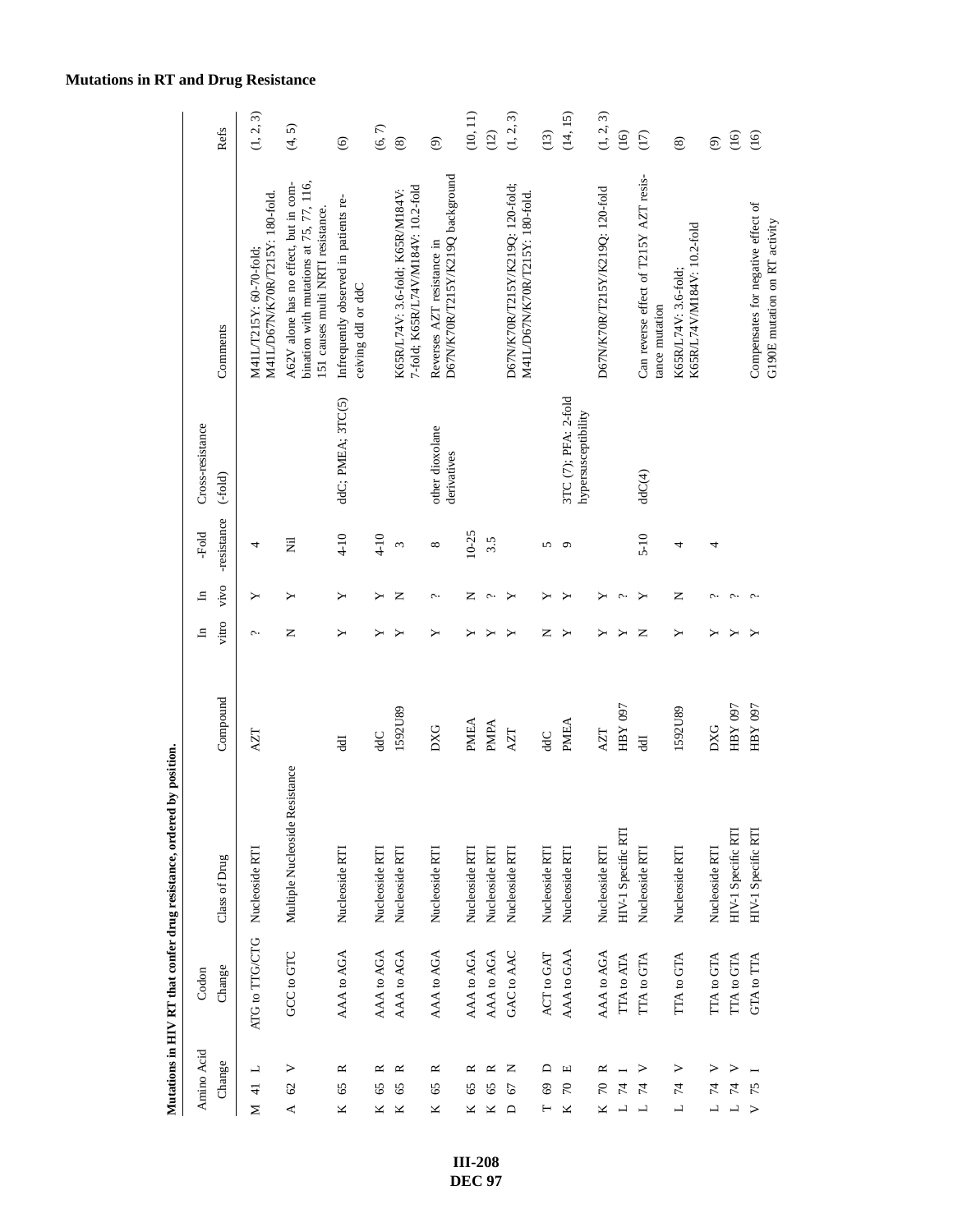|                                            |            | manufactured to the country of the company of the contract of the contract of the contract of the contract of the contract of the contract of the contract of the contract of the contract of the contract of the contract of | in Post form    |       |              |                |                                       |                                                                                                                          |              |
|--------------------------------------------|------------|-------------------------------------------------------------------------------------------------------------------------------------------------------------------------------------------------------------------------------|-----------------|-------|--------------|----------------|---------------------------------------|--------------------------------------------------------------------------------------------------------------------------|--------------|
| Amino Acid                                 | Codon      |                                                                                                                                                                                                                               |                 | ョ     | $\mathbf{H}$ | -Fold          | Cross-resistance                      |                                                                                                                          |              |
| Change                                     | Change     | Class of Drug                                                                                                                                                                                                                 | Compound        | vitro | vivo         | -resistance    | $(-fold)$                             | Comments                                                                                                                 | Refs         |
| $V$ 75                                     | GTA to ATA | Multiple Nucleoside Resistance                                                                                                                                                                                                |                 | z     |              | E              |                                       | bination with mutations at 62, 77, 116,<br>V751 alone has no effect, but in com-<br>151 causes multi NRTI resistance.    | (4, 5)       |
| 75                                         | GTA to ATA | HIV-1 Specific RTI                                                                                                                                                                                                            | HBY 097         | ⋗     | ¢            |                |                                       |                                                                                                                          | (16)         |
| 75<br>$\triangleright$                     | GTA to ACA | Nucleoside RTI                                                                                                                                                                                                                | 41              |       |              | $\overline{ }$ | ddI; ddC; d4C; (-)-<br>EC             | Observed with d4T selection in vitro,<br>rarely in patients receiving d4T                                                | (18, 19)     |
| F 77 L                                     | TTC to CTC | Multiple Nucleoside Resistance                                                                                                                                                                                                |                 | Z     | ≻            | E              |                                       | bination with mutations at $62$ , 75, 116,<br>F77L alone has no effect, but in com-<br>151 causes multi NRTI resistance. | (4, 5)       |
| ŋ<br>88<br>≽                               |            | E<br>TGG to GGG Pyrophosphate Analogue I                                                                                                                                                                                      | Foscarnet (PFA) | ≻     |              | 5              | Hypersusceptibility to<br>AZT         | and PFA; suppresses effects of AZT<br>Observed after selection with AZT<br>mutations                                     | (20, 21, 22) |
| n<br>88<br>≽                               | TGG to TCG | Pyrophosphate Analogue RTI                                                                                                                                                                                                    | Foscarnet (PFA) | Z     | Υ            | $2-4$          | Wild-type susceptibil-<br>ity to AZT. | Partially suppresses effects                                                                                             | (20, 21, 22) |
| O<br>89<br>$\Box$                          | GAA to GGA | Pyrophosphate Analogue RTI                                                                                                                                                                                                    | Foscarnet (PFA) | ≻     | Z            | $\overline{1}$ |                                       | Isolated by screening RT clones for<br>ddGTP resistance                                                                  | (23)         |
| ×<br>89<br>$\Box$                          | GAA to GGA | Pyrophosphate Analogue RTI                                                                                                                                                                                                    | Foscarnet (PFA) | ≻     | Z            | >16            |                                       | Suppresses effects of AZT resistance<br>mutations                                                                        | (21, 22)     |
| $\mathfrak{D}$<br>$\overline{\phantom{0}}$ | TTA to ATA | E<br>Pyrophosphate Analogue I                                                                                                                                                                                                 | Foscarnet (PFA) | Y     | Z            | $\infty$       |                                       | Partially suppresses effects of AZT re-<br>sistance mutations                                                            | (21, 22)     |
| U<br>98<br>≺                               | GCA to GGA | HIV-1 Specific RTI                                                                                                                                                                                                            | L-697,661       | Z     |              | $^{\circ}$     |                                       |                                                                                                                          | (24)         |
|                                            |            |                                                                                                                                                                                                                               |                 |       |              |                |                                       |                                                                                                                          |              |

**III-209 DEC 97**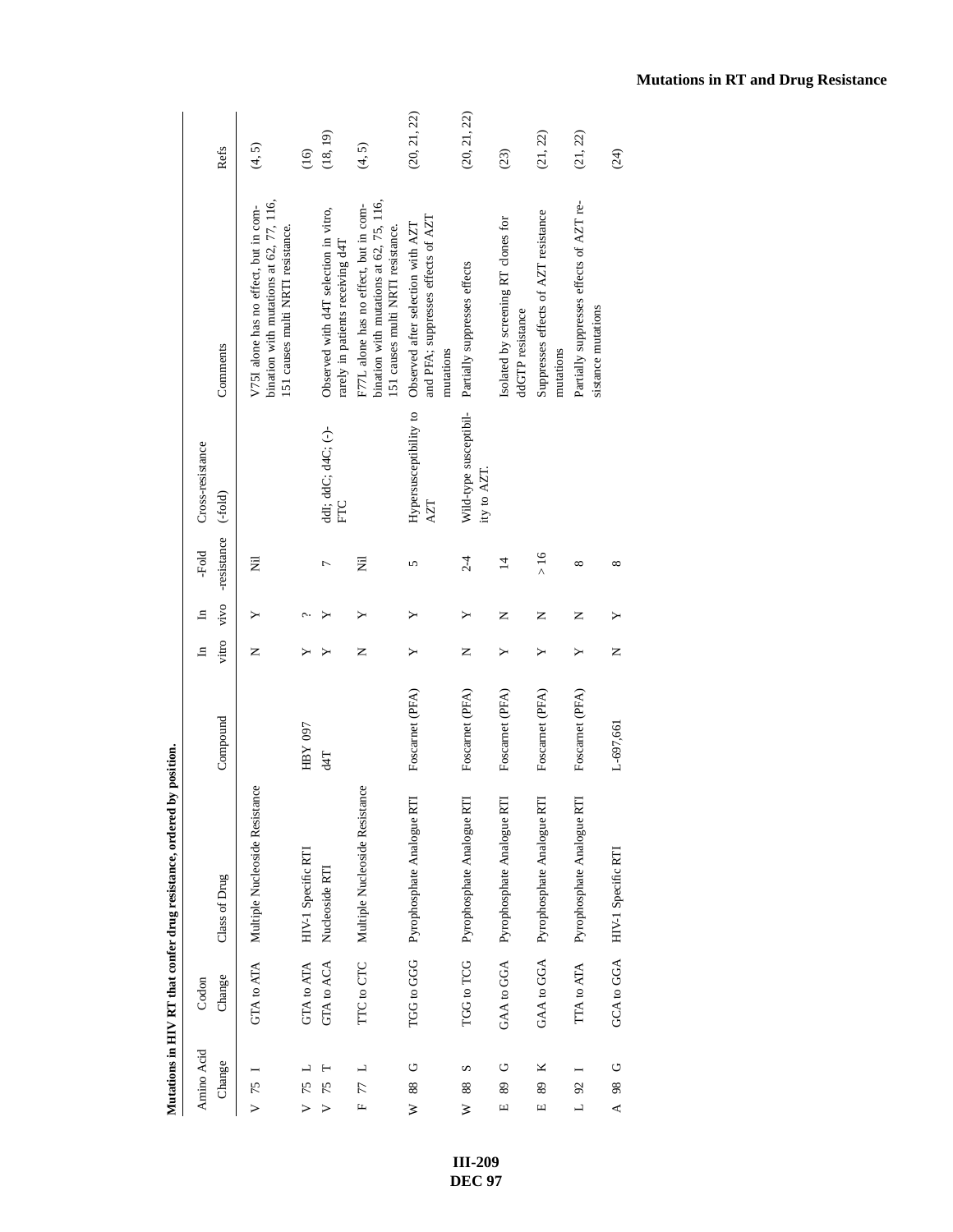|                  | Refs          | (25)               | (26, 27, 28)                                      | (29)                            | $(24)$             | (30)               | (31, 32)                                                                                                                       | (33, 34)           | (35)               | (36)               | (37, 38)                                                                                                                                                              | (36, 39)           | $\widehat{q}$            | (41)                                                                                 | (32)                    | (24)               |
|------------------|---------------|--------------------|---------------------------------------------------|---------------------------------|--------------------|--------------------|--------------------------------------------------------------------------------------------------------------------------------|--------------------|--------------------|--------------------|-----------------------------------------------------------------------------------------------------------------------------------------------------------------------|--------------------|--------------------------|--------------------------------------------------------------------------------------|-------------------------|--------------------|
|                  | Comments      |                    | suppresses effects of AZT resistance<br>mutations | Found in combination with E138K |                    |                    | Combinations of mutations needed for<br>high-level resistance; L100I/V108I:<br>1,000-fold; L100I/V179D/Y181C:<br>$1,000$ -fold |                    |                    |                    | and 150-fold, respectively, compared to<br>Y188L reduced by 2-, 7-, 1.5-, 1.5-, 5-<br>K103N, V106A, E138K, Y181C and<br>Activity of UC-781 versus L100I,<br>wild type |                    |                          | observed with U-87201E/AZT combi-<br>K101E, Y188H, E233Y and K238T<br>nation therapy |                         |                    |
| Cross-resistance | $(-fold)$     |                    |                                                   |                                 |                    |                    |                                                                                                                                |                    |                    |                    |                                                                                                                                                                       |                    |                          |                                                                                      |                         |                    |
| -Fold            | -resistance   |                    | > 100                                             |                                 | 2                  |                    | $8-11$                                                                                                                         |                    | $\sqrt{2}$         | 758                | $\Omega$                                                                                                                                                              | >40, >33           |                          |                                                                                      | 1,000                   | $\infty$           |
| E,               | vivo          | ≻                  | ç.                                                | ç.                              | Z                  | Y                  | $\sim$                                                                                                                         | ᠭ                  | ç.                 | $\mathord{\sim}$   | $\mathord{\sim}$                                                                                                                                                      | پ                  | ≻                        | Y                                                                                    | c.                      |                    |
| $\mathbf{H}$     | vitro         | z                  |                                                   |                                 |                    | z                  |                                                                                                                                |                    |                    |                    |                                                                                                                                                                       | ≻                  | $\sim$                   | Z                                                                                    | ≻                       | z                  |
|                  | Compound      | Nevirapine         | <b>TIBO R82150</b>                                | <b>TIBO R82913</b>              | L-697,661          | Nevirapine         | DMP 266 (L-<br>743,726)                                                                                                        | BHAP U-88204E      | UC-68 (638532)     | UC-70 (638534)     | UC-781                                                                                                                                                                | UC-84 (615985)     | 8-Chloro-TIBO<br>R091767 | <b>BHAP U-87201E</b><br>(atevirdine)                                                 | DMP 266 (L-<br>743,726) | L-697,661          |
|                  | Class of Drug | HIV-1 Specific RTI | HIV-1 Specific RTI                                | HIV-1 Specific RTI              | HIV-1 Specific RTI | HIV-1 Specific RTI | HIV-1 Specific RTI                                                                                                             | HIV-1 Specific RTI | HIV-1 Specific RTI | HIV-1 Specific RTI | HIV-1 Specific RTI                                                                                                                                                    | HIV-1 Specific RTI | HIV-1 Specific RTI       | HIV-1 Specific RTI                                                                   | HIV-1 Specific RTI      | HIV-1 Specific RTI |
| Codon            | Change        | GCA to GGA         | TTA to ATA                                        | TTA to ATA                      | TTA to ATA         | ITA to ATA         | <b>TTA</b> to ATA                                                                                                              | ITA to ATA         | TTA to ATA         | TTA to ATA         | TTA to ATA                                                                                                                                                            | TTA to ATA         | AAA to GAA               | AAA to GAA                                                                           | AAA to GAA              | AAA to GAA         |
|                  |               | ن                  |                                                   |                                 |                    |                    |                                                                                                                                |                    |                    |                    |                                                                                                                                                                       |                    | Щ                        | $\Xi$                                                                                | Щ                       | 凹                  |
| Amino Acid       | Change        | 98                 | $\overline{100}$                                  | 100                             | 100                | 100                | 100                                                                                                                            | 100                | 100                | 100                | 100                                                                                                                                                                   | 100                | 101                      | 101                                                                                  | 101                     | 101                |
|                  |               | ⋖                  |                                                   |                                 |                    |                    |                                                                                                                                |                    |                    |                    |                                                                                                                                                                       |                    |                          | K                                                                                    | K                       | Κ                  |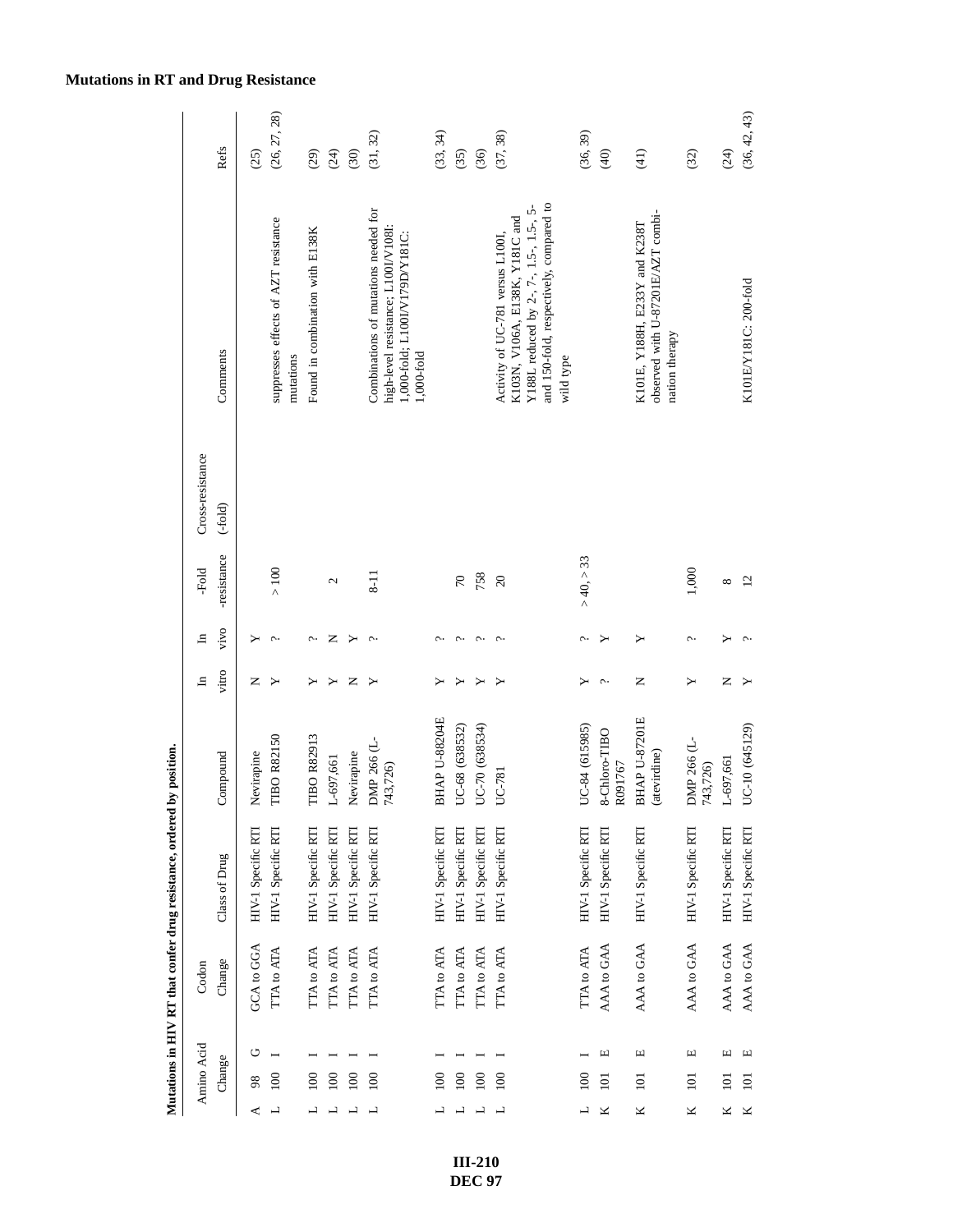|   |            |   |            | Mutations in HIV RT that confer drug resistance, ordered | by position.                         |                       |       |                 |                                  |                                                              |               |
|---|------------|---|------------|----------------------------------------------------------|--------------------------------------|-----------------------|-------|-----------------|----------------------------------|--------------------------------------------------------------|---------------|
|   | Amino Acid |   | Codon      |                                                          |                                      | $\Xi$                 | $\Xi$ | -Fold           | Cross-resistance                 |                                                              |               |
|   | Change     |   | Change     | Class of Drug                                            | Compound                             | vitro                 | vivo  | -resistance     | $(-fold)$                        | Comments                                                     | Refs          |
| ⊻ | $\Xi$      | щ | AAA to GAA | HIV-1 Specific RTI                                       | UC-38 (629243)                       |                       | z     |                 |                                  | K101E/G190E: > 100-fold                                      | (36)          |
|   | $\Xi$      | ш | AAA to GAA | HIV-1 Specific RTI                                       | UC-57 (647014)                       |                       | ¢     |                 |                                  | K101E/Y181C: 58-fold                                         | (36)          |
| ⊻ | 101        | щ | AAA to GAA | HIV-1 Specific RTI                                       | UC781                                |                       | c.    | Γ               | UC040 (18); Nevi-<br>rapine (15) | V108I/Y181C: 55-fold; K101E/V108I/<br>Y181C: 500-fold.       | (37, 43)      |
|   | $\Xi$      |   | AAA to ATA | HIV-1 Specific RTI                                       | UC-16                                |                       | z     | $\overline{10}$ |                                  | K101I/G141E: 10-fold                                         | (36)          |
|   | Ξ          | ℺ | AAA to CAA | HIV-1 Specific RTI                                       | Trovirdine                           |                       |       |                 |                                  | Found in combination with V1081                              | (44, 45)      |
|   | 103        | z | AAA to AAC | HIV-1 Specific RTI                                       | 8-Chloro-TIBO<br>R091767             | $\tilde{\phantom{0}}$ |       |                 |                                  |                                                              | (40)          |
| × | 103        | z | AAA to AAC | HIV-1 Specific RTI                                       | <b>BHAP U-87201E</b><br>(atevirdine) | z                     | ≻     |                 |                                  | K103N and Y181C observed with<br>monotherapy                 | (41)          |
| Κ | 103        | z | AAA to AAC | HIV-1 Specific RTI                                       | <b>BHAP U-90152</b><br>(delavirdine) | ç.                    | ≻     |                 |                                  | K103NY181C seen separately and in<br>combination in patients | $\frac{6}{4}$ |
| × | 103        | z | AAA to AAC | HIV-1 Specific RTI                                       | DMP 266 (L-<br>743,726)              | ≻                     | ≻     | 67              |                                  | Predominant mutation in vivo                                 | (31)          |
| ⊻ | 103        | z | AAA to AAC | HIV-1 Specific RTI                                       | L-697,593                            |                       | c     | $\Omega$        |                                  | K103N/Y181C: > 1,000-fold                                    | (47)          |
| ⊻ | 103        | z | AAA to AAC | HIV-1 Specific RTI                                       | L-697,661                            |                       |       | ${}^{\circ}$    |                                  | K103N and Y181C most common with<br>monotherapy              | (24, 48)      |
| K | 103        | Z | AAA to AAC | HIV-1 Specific RTI                                       | (R89439, $\alpha$ -APA)<br>Loviride  | ≻                     |       |                 |                                  |                                                              | (49)          |
|   | 103        | z | AAA to AAC | HIV-1 Specific RTI                                       | MKC442 (I-EBU)                       |                       |       |                 |                                  | predominant mutation in vivo                                 | (50)          |
|   | 103        | z | AAA to AAC | HIV-1 Specific RTI                                       | Nevirapine                           | z                     |       |                 |                                  |                                                              | (30)          |
|   | 103        | z | AAA to AAC | HIV-1 Specific RTI                                       | <b>TIBO R82913</b>                   |                       | ¢     | $>100$          |                                  | K103NY181C: > 1,000-fold                                     | (33)          |
| ⊻ | 103        | z | AAA to AAC | HIV-1 Specific RTI                                       | UC-10 (645129)                       |                       | z     | 5               |                                  |                                                              | (35)          |
| × | 103        | z | AAA to AAC | HIV-1 Specific RTI                                       | UC-81 (615727)                       |                       | ç.    | $\Theta$        |                                  |                                                              |               |

**Mutations in RT and Drug Resistance**

**III-211 DEC 97**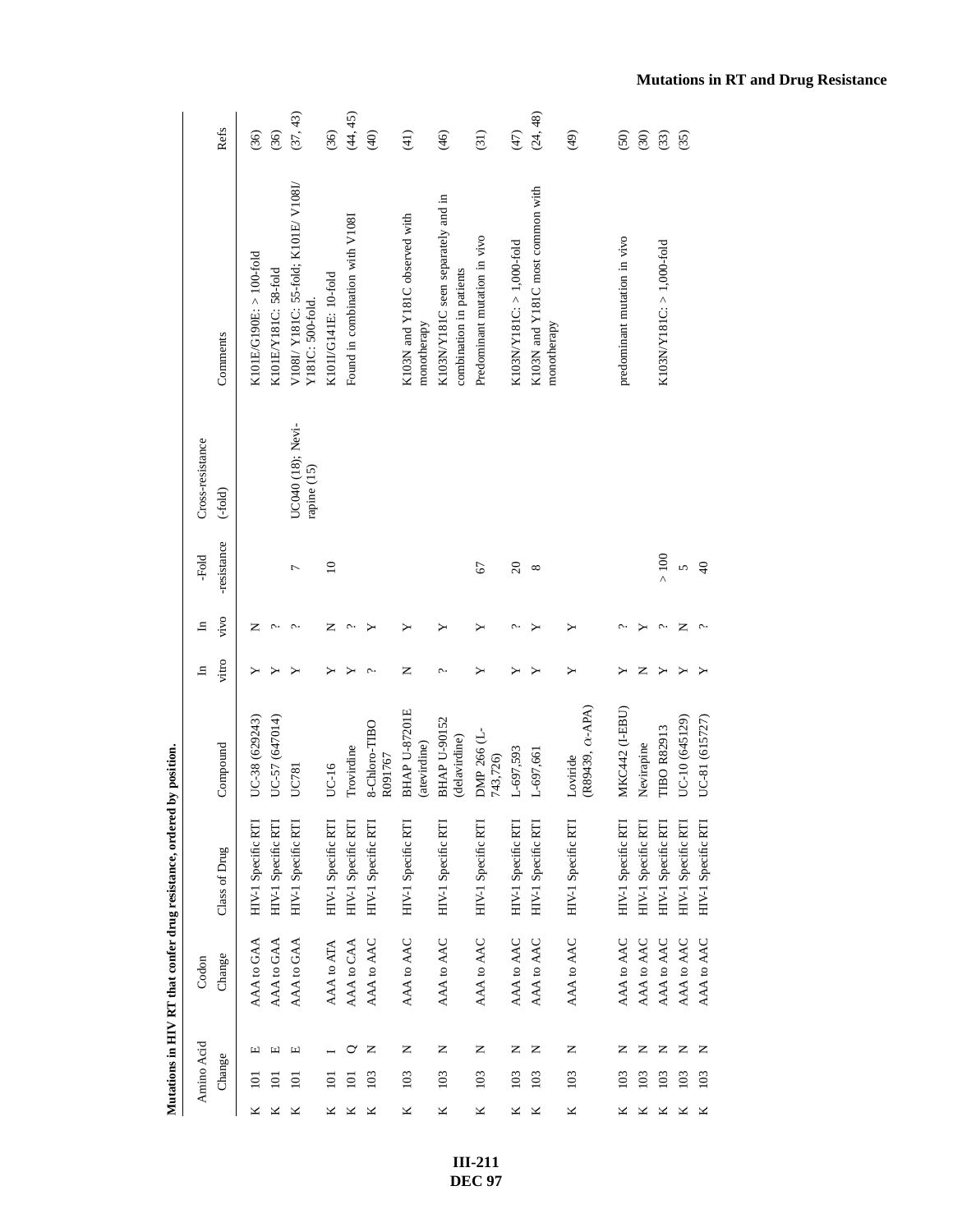|                  |            |   |                   | Mutations in HIV RT that confer drug resistance, ordered by position. |                                     |        |                       |                 |                               |                                                                                                                                                                    |                  |
|------------------|------------|---|-------------------|-----------------------------------------------------------------------|-------------------------------------|--------|-----------------------|-----------------|-------------------------------|--------------------------------------------------------------------------------------------------------------------------------------------------------------------|------------------|
|                  | Amino Acid |   | Codon             |                                                                       |                                     | 크      | ᆷ                     | -Fold           | Cross-resistance              |                                                                                                                                                                    |                  |
|                  | Change     |   | Change            | Class of Drug                                                         | Compound                            | vitro  | vivo                  | -resistance     | $(-fold)$                     | Comments                                                                                                                                                           | Refs             |
| ×                | 103        | ◡ | AAA to CAA        | HIV-1 Specific RTI                                                    | L-697,661                           | z      | ≻                     | $\infty$        |                               |                                                                                                                                                                    | (48)             |
| ×                | 103        | ≃ | AAA to AGA        | HIV-1 Specific RTI                                                    | Trovirdine                          | ≻      | ᠭ                     |                 | Nevirapine; 9-chloro-<br>TIBO | combination with V179D or Y181C<br>K103R/V179D: 500-fold; Found in                                                                                                 | (44, 45)         |
| ×                | 103        | ≃ | AAA to AGA        | HIV-1 Specific RTI                                                    | <b>MKC442(1-EBU)</b>                | ≻      |                       |                 |                               |                                                                                                                                                                    | (51)             |
| ×                | 103        | Н | AAA to ACA        | HIV-1 Specific RTI                                                    | BHAP U-90152<br>(delavirdine)       | $\sim$ |                       |                 |                               |                                                                                                                                                                    | (46)             |
|                  | 103        | ⊢ | AAA to ACA        | HIV-1 Specific RTI                                                    | $UC-42$                             | ≻      | z                     | 100             |                               |                                                                                                                                                                    | (36)             |
| ⋗                | 106        | ⋖ | GTA to GCA        | HIV-1 Specific RTI                                                    | BHAP U-88204E                       |        | c.                    |                 |                               |                                                                                                                                                                    | (34)             |
| >                | 106        | ⋖ | GTA to GCA        | HIV-1 Specific RTI                                                    | E-EBU-dM                            |        | ᠭ                     |                 |                               |                                                                                                                                                                    | (52)             |
| ⋗                | 106        | ⋖ | GTA to GCA        | HIV-1 Specific RTI                                                    | Nevirapine                          |        |                       | $\frac{8}{100}$ |                               | No effect on AZT resistance                                                                                                                                        | (25, 29, 30, 33) |
|                  | 106        | ⋖ | GTA to GCA        | HIV-1 Specific RTI                                                    | <b>TIBO R82913</b>                  |        |                       | $\sim$ 100      |                               |                                                                                                                                                                    | (29)             |
| ⋗                | 106        | ⋖ | GTA to GCA        | HIV-1 Specific RTI                                                    | UC-69 (646989)                      | ≻      | $\tilde{\phantom{0}}$ |                 |                               | V106A/V181C: 166-fold                                                                                                                                              | (36)             |
| $\triangleright$ | 106        | ⋖ | GTA to GCA        | HIV-1 Specific RTI                                                    | UC-82                               |        | $\tilde{\phantom{0}}$ | $\overline{13}$ |                               | and 200-fold, respectively, compared to<br>Y188L reduced by 2-, 6-, 1.5-, 2-, 4-<br>K103N, V106A, E138K, Y181C and<br>Activity of UC-82 versus L100I,<br>wild type | (37, 38)         |
| $\triangleright$ | 106        | ≺ | GTA to GCA        | HIV-1 Specific RTI                                                    | (Quinoxaline)<br>$S-2720$           | ≻      | ç.                    |                 |                               | triple mutants highly resistant to other<br>with L101I and Y181C. Double and<br>P225H follows V106A. Also seen<br>NNRTI's, including MKC442                        | (53)             |
| >                | 106        |   | GTA to ATA        | HIV-1 Specific RTI                                                    | Y097<br>Ê                           |        |                       |                 |                               | Appears under lowered drug concentra-<br>tion selection                                                                                                            | (54)             |
| >                | 108        |   | GTA to ATA        | HIV-1 Specific RTI                                                    | DMP 266 (L-<br>743,726)             | ≻      | c.                    |                 |                               | L100LV1081: 1,000-fold                                                                                                                                             | (31)             |
| >                | 108        |   | <b>GTA to GCA</b> | HIV-1 Specific RTI                                                    | L-697,661                           |        |                       | 4               |                               |                                                                                                                                                                    | (24)             |
| $\geq$           | 108        |   | GTA to ATA        | HIV-1 Specific RTI                                                    | (R89439, $\alpha$ -APA)<br>Loviride |        | $\tilde{\phantom{a}}$ |                 |                               |                                                                                                                                                                    | (49)             |
| $\geq$           | 108        |   | GTA to GCA        | HIV-1 Specific RTI                                                    | MKC442 (I-EBU)                      | ≻      |                       |                 |                               |                                                                                                                                                                    | (50)             |

**III-212 DEC 97**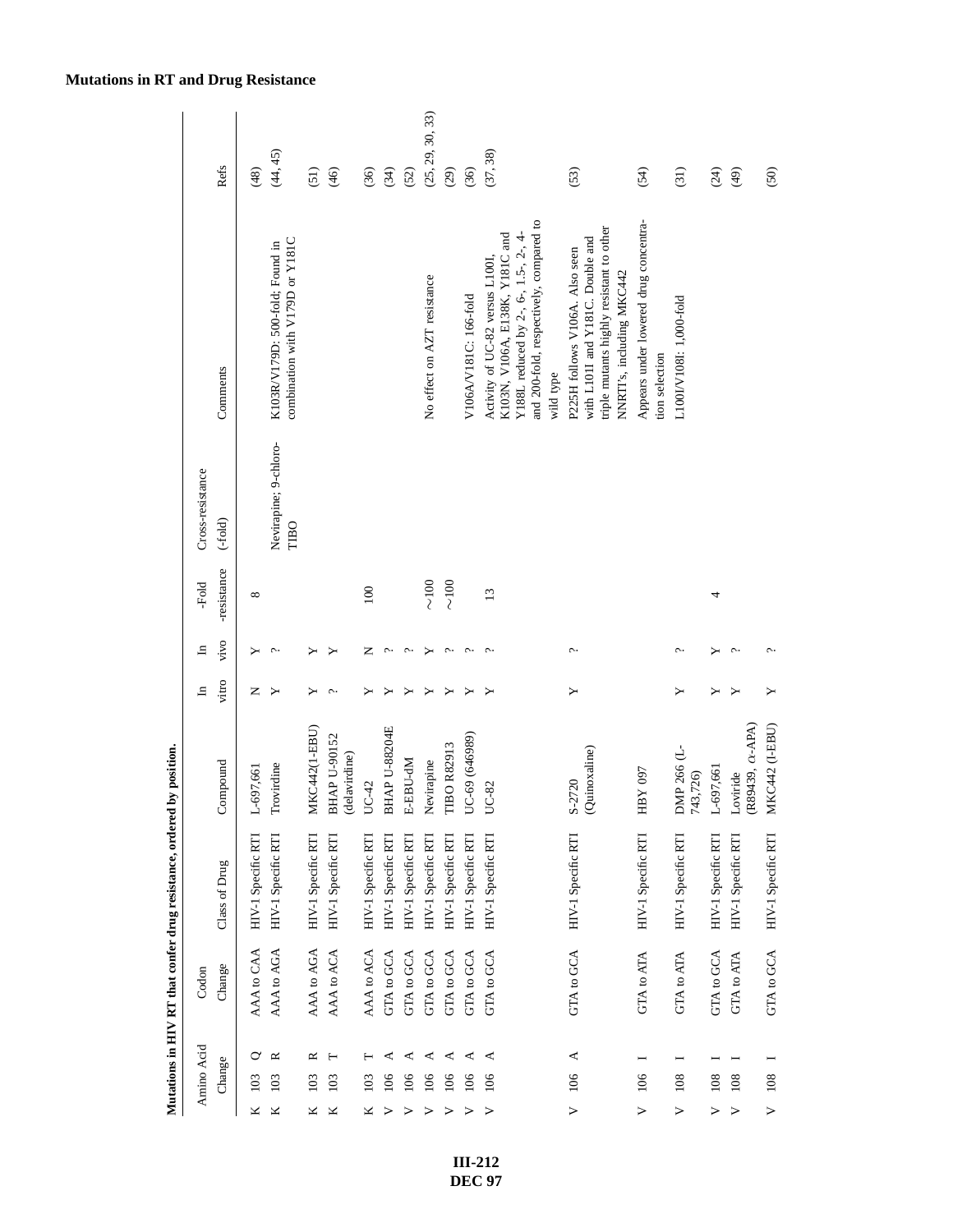| Amino Acid                       | Codon             |                                |                    | $\mathbf{H}$ | $\mathbf{H}$ | -Fold       | Cross-resistance |                                                                                                                                                                   |               |
|----------------------------------|-------------------|--------------------------------|--------------------|--------------|--------------|-------------|------------------|-------------------------------------------------------------------------------------------------------------------------------------------------------------------|---------------|
| Change                           | Change            | Class of Drug                  | Compound           | vitro        | vivo         | -resistance | $(-fold)$        | Comments                                                                                                                                                          | Refs          |
| $V$ 108                          | GTA to ATA        | HIV-1 Specific RTI             | Nevirapine         | z            |              |             |                  |                                                                                                                                                                   | (30)          |
| $V$ 108                          | GTT to GAT        | HIV-1 Specific RTI             | <b>TIBO R82913</b> | z            |              | >100        | R82150 (> 100)   |                                                                                                                                                                   | (55)          |
| $V$ 108                          | GTA to ATA        | HIV-1 Specific RTI             | Trovirdine         | ≻            | ¢            |             |                  | Found in combination with K101Q                                                                                                                                   | (44, 45)      |
| 108                              | <b>GTA tO ATA</b> | HIV-1 Specific RTI             | UC781              | ≻            | ç.           |             |                  | K101E/V108I/Y181C: 500 fold.<br>V108IY181C: 55 fold                                                                                                               | (43)          |
| Щ<br>115<br>Υ                    | TAT to TTT        | Nucleoside RTI                 | 1592U89            | ≻            | z            | 2           |                  | M184V: 10 fold; L74V/Y115F/M184V:<br>K65R/L74V and/or Y115F with<br>$11-fold$                                                                                     | $\circledast$ |
| Щ                                | TTT to TAT        | Multiple Nucleoside Resistance |                    | z            | ≻            | Ē           |                  | F116Y alone has no effect, but in com-<br>bination with mutations at 62, 75, 77,<br>151 causes multi NRTI resistance.                                             | (4, 5)        |
| S<br>119<br>$\mathbf{r}$         | CCC to TCC        | Nucleoside RTI                 | F-ddA              | ≻            | ç.           | 4           |                  | Found with V179D and/or L214F,<br>which are possibly compensatory                                                                                                 | (56)          |
| ×<br>138<br>Щ                    | GAG to AAG        | HIV-1 Specific RTI             | <b>TSAO</b>        | ≻            | ç.           | $\geq 100$  |                  | E138A (GAG to GCG) in TSAO-naive<br>patients confers TSAO viral resistance                                                                                        | (57, 58, 59)  |
| ×<br>138<br>$\Xi$                | GAG to AAG        | HIV-1 Specific RTI             | MKC442 (I-EBU)     | ≻            | z            |             |                  | Obtained in the concomitant presence<br>of low 3TC concentrations                                                                                                 | (60)          |
| ×<br>138<br>Щ                    | GAG to AAG        | HIV-1 Specific RTI             | TIBO R82913        | ≻            | ç.           |             |                  | Found in combination with L100I                                                                                                                                   | (27)          |
| ×<br>138<br>$\boxed{\mathbf{L}}$ | GAG to AAG        | HIV-1 Specific RTI             | UC-82              | ≻            | ç.           | 5           |                  | and 200-fold, respectively, compared to<br>Y188L reduced by 2-, 6-, 1.5-, 2-, 4-<br>K103N, V106A, E138K, Y181C and<br>Activity of UC-82 versus L100I<br>wild type | (37, 38)      |
| ×<br>138<br>$\Box$               | GAG to AAG        | HIV-1 Specific RTI             | UC-84 (615985)     |              | ç.           | $>100$      | TSAOs            |                                                                                                                                                                   | (35, 61)      |
| 139                              | ACA to ATA        | HIV-1 Specific RTI             | Calanolide A       |              | c.,          | $> 70$      | Not other NNRTIs |                                                                                                                                                                   | (39)          |
| щ<br>$\overline{141}$<br>G       | GGG to GAG        | HIV-1 Specific RTI             | UC-16              |              | z            |             |                  | K101I/G141E: 10-fold                                                                                                                                              | (35)          |

> **III-213 DEC 97**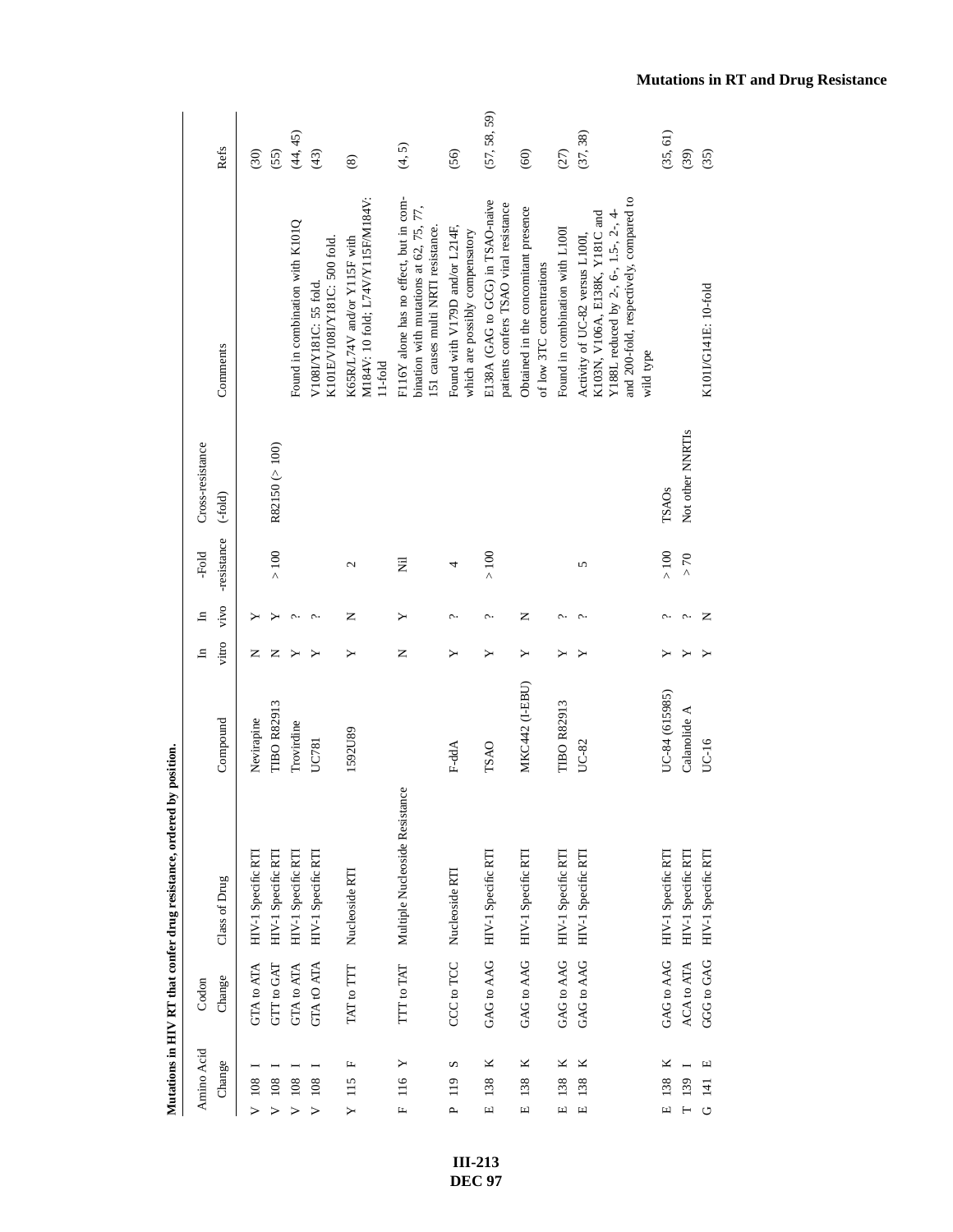| Amino Acid<br>Change | Change<br>Codon | Class of Drug                             | Compound                                       | vitro<br>$\mathbf{H}$ | vivo<br>$\mathbf{H}$ | -resistance<br>-Fold | Cross-resistance<br>$(-fold)$ | Comments                                                                                                                                                                                                                                     | Refs              |
|----------------------|-----------------|-------------------------------------------|------------------------------------------------|-----------------------|----------------------|----------------------|-------------------------------|----------------------------------------------------------------------------------------------------------------------------------------------------------------------------------------------------------------------------------------------|-------------------|
| Q 151 M              |                 | CAG to ATG Multiple Nucleoside Resistance |                                                | Z                     | Υ                    | AZT: 10; ddL/ ddC: 5 |                               | Pivotal multi nucleoside RTI resistance<br>F116Y/Q151M: AZT 190-fold; ddI 50-<br>mutation (first to occur), found in as-<br>other mutations: A62V/ V75I/ F77L,<br>sociation with combinations of four<br>fold; ddC 20-fold; d4T > $10$ -fold | (4, 5, 62)        |
| S 156 A              |                 | TCA to GCA Pyrophosphate Analogue RTI     | Foscarnet (PFA)                                |                       | z                    | 4.5                  |                               |                                                                                                                                                                                                                                              | (21)              |
| Q 161 L              |                 | CAA to CTA Pyrophosphate Analogue RTI     | Foscarnet (PFA)                                |                       |                      | 5                    |                               | Q161L/H208Y: 9-fold; Q161L/H208Y<br>suppresses effects of AZT mutations                                                                                                                                                                      | (20)              |
| V 179 D              |                 | GTT to GAT HIV-1 Specific RTI             | DMP 266 (L-<br>743,726)                        | ≻                     | ب                    |                      |                               | L100I/V179D/Y181C: 1,000-fold                                                                                                                                                                                                                | $\left(31\right)$ |
| V 179 D              |                 | GTT to GAT HIV-1 Specific RTI             | L-697,661                                      | Z                     |                      |                      |                               |                                                                                                                                                                                                                                              | (24)              |
| V 179 D              | GTT to GAT      | HIV-1 Specific RTI                        | <b>TIBO R82913</b>                             | Z                     |                      | $\infty$             | R82150 (20)                   |                                                                                                                                                                                                                                              | (63)              |
| V 179 D              | GTT to GAT      | HIV-1 Specific RTI                        | Trovirdine                                     |                       |                      |                      |                               | Found in combination with K103R or<br>Y181C; V179D/Y181C: > 1,000-fold                                                                                                                                                                       | (44, 45)          |
| V 179 D              |                 | GTT to GAT HIV-1 Specific RTI             | UC-10 (645129)                                 | ≻                     |                      | $\overline{16}$      |                               |                                                                                                                                                                                                                                              | (35)              |
| V 179 E              | GTT to GAG      | HIV-1 Specific RTI                        | L-697,661                                      | Z                     | ≻                    | ${}^{\circ}$         |                               |                                                                                                                                                                                                                                              | (23)              |
| U<br>$\Upsilon$ 181  | TAT to TGT      | HIV-1 Specific RTI                        | $\alpha$ -APA R18893<br>analogue)<br>(loviride | ≻                     |                      |                      |                               |                                                                                                                                                                                                                                              | (64)              |
| Y 181 C              | TAT to TGT      | HIV-1 Specific RTI                        | <b>BHAP U-87201E</b><br>(atevirdine)           | Z                     | ≻                    |                      |                               | K103N and Y181C observed with<br>monotherapy                                                                                                                                                                                                 | (46)              |
| Y 181 C              | TAT to TGT      | HIV-1 Specific RTI                        | <b>BHAP U-88204E</b>                           | ≻                     | ب                    |                      |                               |                                                                                                                                                                                                                                              | (34)              |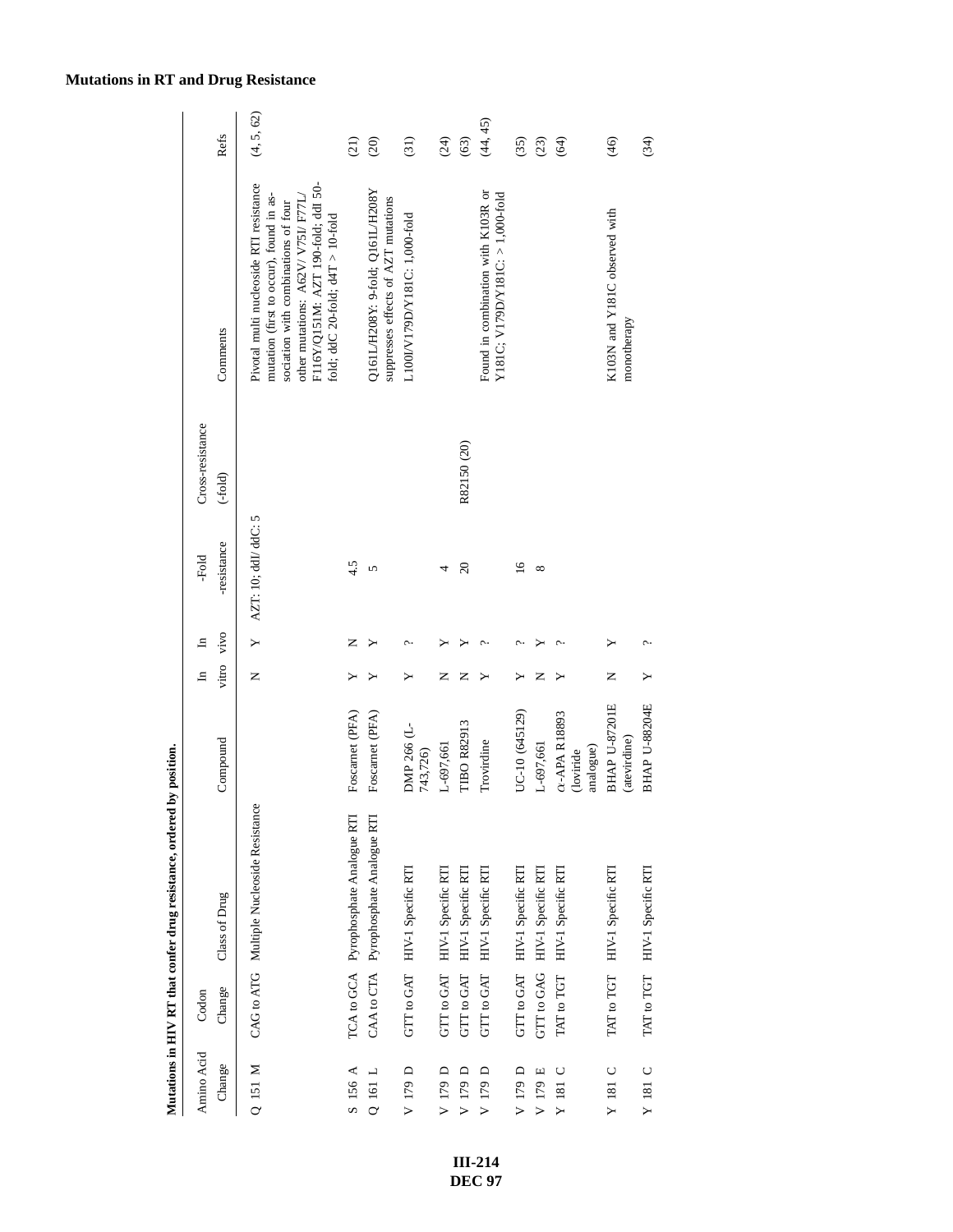|   | Amino Acid       |        | Codon      |                    |                                      | $\mathbf{H}$ | $\mathbf{H}$ | -Fold           | Cross-resistance              |                                                                        |                 |
|---|------------------|--------|------------|--------------------|--------------------------------------|--------------|--------------|-----------------|-------------------------------|------------------------------------------------------------------------|-----------------|
|   | Change           |        | Change     | Class of Drug      | Compound                             | vitro        | vivo         | -resistance     | $(-fold)$                     | Comments                                                               | Refs            |
| ≻ | 181              | $\cup$ | TAT to TGT | HIV-1 Specific RTI | <b>BHAP U-90152</b><br>(delavirdine) | ç.           | ≻            |                 |                               | K103N/Y181C seen separately and in<br>combination in vivo              | (46)            |
|   | 181              | U      | TAT to TGT | HIV-1 Specific RTI | BM+51.0836                           |              | c            |                 |                               |                                                                        | (65)            |
|   | $\overline{18}$  | O      | TAT to TGT | HIV-1 Specific RTI | DMP 266 (L-<br>743,726)              |              | c            | 4               |                               | L100I/V179D/Y181C: 1,000-fold; un-<br>common in vivo                   | (31, 32)        |
|   | 181              | $\cup$ | TAT to TGT | HIV-1 Specific RTI | <b>E-EBU</b>                         |              | c            |                 |                               |                                                                        | (52)            |
|   | 181              | U      | TAT to TGT | HIV-1 Specific RTI | E-EPSeU                              |              | ċ            | > 50            |                               | Y188C confers greater resistance than<br>Y181C                         | (66)            |
| ≻ | 181              | ပ      | TAT to TGT | HIV-1 Specific RTI | <b>E-EPU</b>                         |              | $\sim$       | $56<$           |                               | Y188C confers greater resistance than<br>Y181C                         | (66)            |
| ≻ | 181              | O      | TAT to TGT | HIV-1 Specific RTI | MKC442 (1-<br>EBU)                   | ç.           | ≻            |                 |                               |                                                                        | (51)            |
|   | 181              | O      | TAT to TGT | HIV-1 Specific RTI | L-697,593                            |              |              | $>100$          |                               | K103NY181C: > 1,000-fold                                               | (47)            |
|   | 181              | $\cup$ | TAT to TGT | HIV-1 Specific RTI | $L-697,661$                          |              |              | $>30$           |                               | K103N and Y181C most common with<br>monotherapy                        | (24, 48)        |
| ≻ | 181              | ပ      | TAT to TGT | HIV-1 Specific RTI | (R89439, $\alpha$ -APA)<br>Loviride  | ç.           | ≻            |                 |                               |                                                                        | (67)            |
|   | $\overline{181}$ | $\cup$ | TAT to TGT | HIV-1 Specific RTI | Nevirapine                           |              |              | $>100$          | Other NNRTIs                  | Can suppress effects of AZT mutations                                  | (25, 68, 69)    |
|   | 181              | $\cup$ | TAT to TGT | HIV-1 Specific RTI | NSC 648400 (E-<br>BPTU)              |              |              | 160             | Other NNRTIs                  |                                                                        | $\widetilde{C}$ |
|   | $\overline{181}$ | O      | TAT to TGT | HIV-1 Specific RTI | <b>TBO R82913</b>                    |              | c            | $>100$          |                               | K103N/Y181C: > 1,000-fold                                              | (29)            |
|   | $\overline{18}$  | ပ      | TAT to TGT | HIV-1 Specific RTI | Trovirdine                           |              | c            |                 | Nevirapine; 9-chloro-<br>TIBO | V179D/Y181C: > 1,000-fold; Found in<br>combination with K103R or V179D | (44, 45)        |
|   | $\overline{181}$ | U      | TAT to TGT | HIV-1 Specific RTI | $C-10(645129)$                       |              |              | 6               |                               | K101E/Y181C: 200-fold                                                  | (36, 42)        |
|   | $\overline{181}$ | U      | TAT to TGT | HIV-1 Specific RTI | IC-32 (645542)<br>⊃                  |              |              | $38\,$          |                               |                                                                        | (36)            |
|   | $\overline{181}$ | $\cup$ | TAT to TGT | HIV-1 Specific RTI | UC-38 (629243)                       |              | c            | 8-149           | Other NNRTIs                  |                                                                        | (36, 71)        |
|   | $\overline{181}$ | $\cup$ | TAT to TGT | HIV-1 Specific RTI | <b>IC-040</b>                        |              | ç.           | $\overline{16}$ |                               |                                                                        | (42)            |
|   | $\overline{181}$ | $\cup$ | TAT to TGT | HIV-1 Specific RTI | $C-57(647014)$                       |              |              |                 |                               | K101E/Y181C: 58-fold                                                   | (36)            |

> **III-215 DEC 97**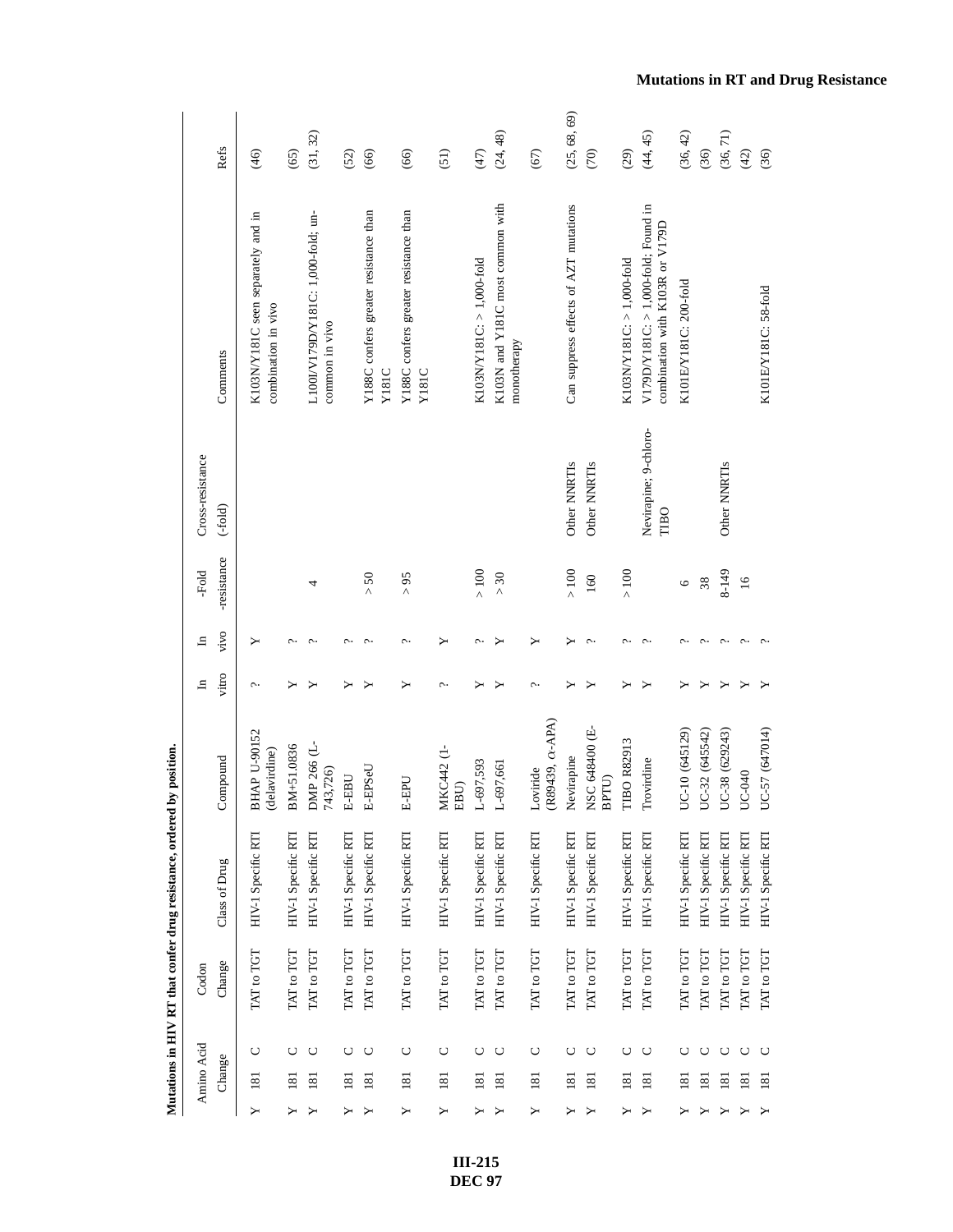|   |                  |                  |            | Mutations in HIV RT that confer drug resistance, ordered | by position.                                    |       |              |                 |                   |                                                                                                                                                                         |              |
|---|------------------|------------------|------------|----------------------------------------------------------|-------------------------------------------------|-------|--------------|-----------------|-------------------|-------------------------------------------------------------------------------------------------------------------------------------------------------------------------|--------------|
|   | Amino Acid       |                  | Codon      |                                                          |                                                 | ᆷ     | ᆷ            | -Fold           | Cross-resistance  |                                                                                                                                                                         |              |
|   | Change           |                  | Change     | Class of Drug                                            | Compound                                        | vitro | vivo         | -resistance     | $(-fold)$         | Comments                                                                                                                                                                | Refs         |
|   | $\overline{18}$  |                  | TAT to TGT | HIV-1 Specific RTI                                       | UC-68 (638532)                                  |       |              | 5               |                   |                                                                                                                                                                         | (36)         |
|   | $\overline{18}$  |                  | TAT to TGT | HIV-1 Specific RTI                                       | UC-69 (646989)                                  |       | ¢            |                 |                   | V106A/V181C: 166-fold                                                                                                                                                   | (36)         |
|   | $\overline{181}$ |                  | TAT to TGT | HIV-1 Specific RTI                                       | UC-80 (639475)                                  | ≻     | ç.           | $\overline{18}$ |                   |                                                                                                                                                                         | (36)         |
|   | $\overline{181}$ | Õ                | TAT to TGT | HIV-1 Specific RTI                                       | UC-81 (615727)                                  |       | Ċ            | 53              |                   |                                                                                                                                                                         | (35, 72)     |
|   | $\overline{8}$   | $\cup$           | TAT to TGT | HIV-1 Specific RTI                                       | UC-82                                           |       | $\sim$       | 5               |                   |                                                                                                                                                                         | (42)         |
|   | $\overline{18}$  | O                | TAT to TGT | HIV-1 Specific RTI                                       | UC-84 (615985)                                  |       | $\sim$       | $>118$          |                   |                                                                                                                                                                         | (36)         |
|   | $\overline{181}$ | $\cup$           | TAT to TGT | HIV-1 Specific RTI                                       | UC781                                           |       | $\sim$       | 13              |                   | V108/Y181C: 55 fold; K101E/V108I/<br>Y181C: 500 fold. (42)                                                                                                              |              |
| ≻ | 181              | $\cup$           | TAT to TGT | HIV-1 Specific RTI                                       | dronaphthalene<br>1737 (Tetrahy-<br>derivative) | ≻     | $\mathbb{C}$ | $\overline{c}$  |                   | Y181C also confers resistance to nu-<br>merous other tetrahydronaphthalene<br>derivatives.                                                                              | (73)         |
|   | <u>181</u>       |                  | TGT to ATT | HIV-1 Specific RTI                                       | <b>BHAP U-88204E</b>                            | ≻     | ≻            |                 |                   | mutated virus with BHAP; high-level<br>Appeared after treatment of Y181C-<br>resistance to BHAP, nevirapine and<br>TIBO; observed in one nevirapine-<br>treated patient | (74)         |
|   | 181              |                  | TAT to ATT | HIV-1 Specific RTI                                       | MKC442 (I-EBU)                                  | ≻     | Z            | 1,000           |                   |                                                                                                                                                                         | (60)         |
|   | $\overline{181}$ |                  | TGT to ATT | HIV-1 Specific RTI                                       | Nevirapine                                      | z     |              | High-level      |                   | Observed in one patient                                                                                                                                                 | (75)         |
| ⋝ | 184              |                  | ATG to ATA | Nucleoside RTI                                           | 3TC (lamivudine)                                | ≻     |              |                 |                   | M184V and M184I can suppress effects<br>of AZT resistance mutations                                                                                                     | (76, 77, 78) |
| Σ | 184              | Н                |            | Nucleoside RTI                                           | 3TC (lamivudine)                                | ≻     | c.           |                 |                   | Reduced replication capacity and RT<br>activity                                                                                                                         | (79, 80)     |
| Z | 184              | >                | ATG to GTG | Nucleoside RTI                                           | 3TC (lamivudine)                                | ≻     | ≻            | $>100$          | ddl; ddC; (-)-FTC | M184V and M184I can suppress effects<br>of AZT resistance mutations; GTA seen<br>in cell culture                                                                        | (76, 77, 78) |
| Σ | 184              | $\triangleright$ | ATG to GTG | Nucleoside RTI                                           | $(-)$ -FTC                                      | ≻     | ç.           | $>100$          |                   | M184V can suppress effects of AZT<br>mutations                                                                                                                          | (76, 77)     |

### **Mutations in RT and Drug Resistance**

**III-216 DEC 97**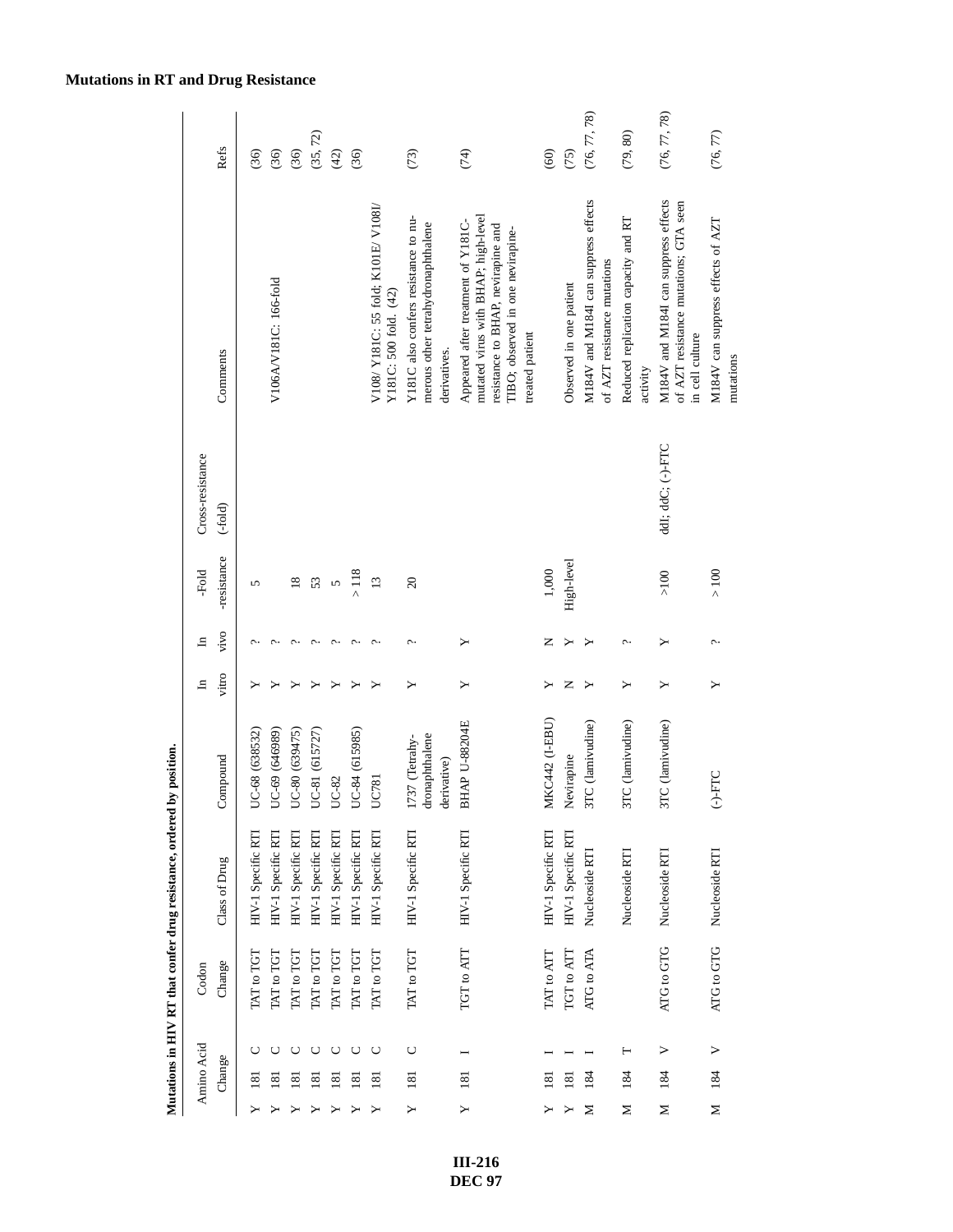|   |            |        |                | Mutations in HIV RT that confer drug resistance, ordered by position. |                                      |        |        |             |                    |                                                                                                                                    |                        |
|---|------------|--------|----------------|-----------------------------------------------------------------------|--------------------------------------|--------|--------|-------------|--------------------|------------------------------------------------------------------------------------------------------------------------------------|------------------------|
|   | Amino Acid |        | Codon          |                                                                       |                                      | 크      | 크      | -Fold       | Cross-resistance   |                                                                                                                                    |                        |
|   | Change     |        | Change         | Class of Drug                                                         | Compound                             | vitro  | vivo   | -resistance | $(-fold)$          | Comments                                                                                                                           | Refs                   |
| Σ | 184        | >      | ATG to GTG     | Nucleoside RTI                                                        | 1592U89                              | ≻      | z      | 3           |                    | fold; L74V/M184V: 9-fold resistance;<br>M184V: 10-fold; K65R/M184V: 8-<br>K65R/L74V and/or Y115F with<br>L74V/Y115F/M184V: 11-fold | $\circledast$          |
| ≍ | 184        | ⋗      | ATG to GTG     | Nucleoside RTI                                                        | ddC                                  |        |        | $2 - 5$     |                    |                                                                                                                                    | $\overline{3}$         |
| Σ | 184        | ⋗      | ATG to GTG     | Nucleoside RTI                                                        | Ę                                    |        |        | $2 - 5$     |                    | Rarely observed in patients receiving<br>ਰੂ                                                                                        | (81)                   |
| Z | 184        | >      | ATG to GTG     | Nucleoside RTI                                                        | L-FddC                               |        | ç.     | $>100$      |                    |                                                                                                                                    | (82)                   |
| ≻ | 188        | C      | TAT to TGT     | HIV-1 Specific RTI                                                    | E-EPSeU                              |        | $\sim$ | $>250$      |                    | for E-EPSeU; Y188C confers greater<br>Y188C is the predominant mutation<br>resistance than Y181C                                   | (66)                   |
| ≻ | 188        | $\cup$ | TAT to TGT     | HIV-1 Specific RTI                                                    | <b>E-EPU</b>                         | ≻      | ç.     | > 250       |                    | Y188C confers greater resistance than<br>Y181C                                                                                     | (66)                   |
|   | 188        | $\cup$ | TAT to TGT     | HIV-1 Specific RTI                                                    | HEPT                                 |        | ç.     |             |                    |                                                                                                                                    | (52)                   |
|   | 188        | $\cup$ | TAT to TGT     | HIV-1 Specific RTI                                                    | Nevirapine                           | Z      | ≻      |             |                    |                                                                                                                                    | (30)                   |
|   | 188        | Ξ      | TAT to CAT     | HIV-1 Specific RTI                                                    | <b>BHAP U-87201E</b><br>(atevirdine) | z      | ≻      |             |                    | observed with U-87201E/AZT combi-<br>K101E, Y188H, E233Y and K238T<br>nation therapy                                               | $\frac{1}{2}$          |
| ≻ | 188        | Η      | TAT to CAT     | HIV-1 Specific RTI                                                    | <b>TIBO R82913</b>                   |        | ç.     |             |                    |                                                                                                                                    | (27)                   |
| ≻ | 188        | HL     | TAT to CAT/CTT | HIV-1 Specific RTI                                                    | (R89439, $\alpha$ -APA)<br>Loviride  | ç.     | ≻      |             |                    |                                                                                                                                    | (67)                   |
| Υ | 188        | ᆜ      | TAT to TTA     | HIV-1 Specific RTI                                                    | DMP 266 (L-<br>743,726)              | ≻      | ç.     | 1,000       |                    |                                                                                                                                    | (31)                   |
|   | 188        | ┙      | TAT to TTA     | HIV-1 Specific RTI                                                    | <b>TIBO R82913</b>                   | z      | ≻      |             |                    |                                                                                                                                    | $\widehat{\mathbb{S}}$ |
| ⋗ | 189        |        | GTA to ATA     | HIV-1 Specific RTI                                                    | HBY 097                              | ≻      | پ      | 2           | Other NNRTIs (2-6) |                                                                                                                                    | (16)                   |
| O | 190        | ⋖      | GGA to GCA     | HIV-1 Specific RTI                                                    | $(R89439, \alpha$ -APA)<br>Loviride  | $\sim$ | ≻      |             |                    |                                                                                                                                    | (83)                   |
| O | 190        | ⋖      | GGA to GCA     | HIV-1 Specific RTI                                                    | Nevirapine                           | Z      | ≻      |             |                    |                                                                                                                                    | (25)                   |

**Mutations in RT and Drug Resistance**

**III-217 DEC 97**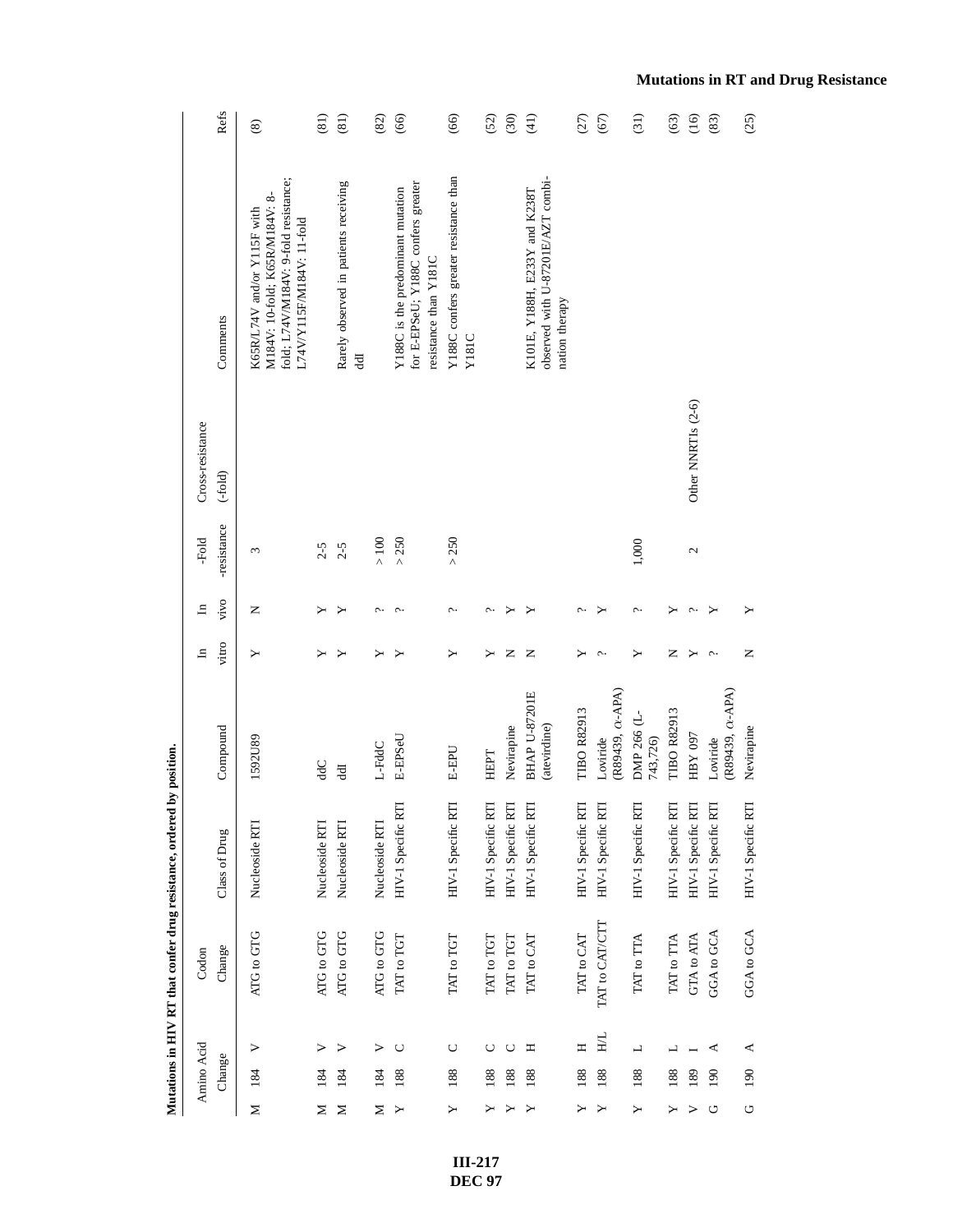|   | Amino Acid<br>Change | Change<br>Codon | Class of Drug                  | Compound                | vitro<br>$\mathbf{H}$ | vivo<br>$\Xi$ | -resistance<br>-Fold | Cross-resistance<br>$(-fold)$ | Comments                                                                                                                                                                          | Refs     |
|---|----------------------|-----------------|--------------------------------|-------------------------|-----------------------|---------------|----------------------|-------------------------------|-----------------------------------------------------------------------------------------------------------------------------------------------------------------------------------|----------|
| O | $\Box$<br>190        |                 | GGA to GAA HIV-1 Specific RTI  | AAP-BHAP (U-<br>104489) |                       | c.            | >100                 |                               | T139I/ G190E/ T200A/ L214F: >100.<br>the replication capacity of the G190E<br>Additional mutations possibly restore<br>mutant                                                     | (84)     |
| O | $\Box$<br>190        |                 | GGA to GAA HIV-1 Specific RTI  | HBY 097                 |                       | ç.            |                      | Other NNRTI <sub>s</sub>      | Reduces enzymatic activity of RT and<br>viral replication competency                                                                                                              | (85)     |
| U | Щ<br>190             | GGA to GAA      | HIV-1 Specific RTI             | S-2720                  | ≻                     | Ċ             |                      |                               |                                                                                                                                                                                   | (86)     |
| U | Щ<br>190             | GGA to GAA      | HIV-1 Specific RTI             | UC-38 (629243)          |                       | z             |                      |                               | R82913, BHAP U88204; susceptible to<br>K101E/G190E: > 100-fold; cross re-<br>sistance to: TSAO-m3T, Nev, TIBO<br>L697,661                                                         | (35, 43) |
| U | $\Box$<br>190        |                 | GGA to GAA HIV-1 Specific RTI  | AAP-BHAP (U-<br>95133)  | ≻                     | c.            | $>100$               |                               | restore the replication compentency of<br>T139I/ G190O/ T200A/ L214F: >100-<br>fold. Additional mutations possibly<br>the G190E mutant.                                           | (84)     |
|   | G 190 Q              |                 | GGA to CAA HIV-1 Specific RTI  | HBY 097                 | ≻                     | ç.            |                      | Other NNRTIs                  | Appears exclusively in connection with<br>V179D                                                                                                                                   | (16)     |
| O | Н<br>190             | GGA to?         | HIV-1 Specific RTI             | HBY 097                 |                       |               |                      |                               | Appears under lowered drug concentra-<br>tion selection                                                                                                                           | (54)     |
| Ξ | 208                  | CAT to TAT      | Pyrophosphate Analogue RTI     | Foscarnet (PFA)         |                       |               | 2                    |                               | fold); Q161L/H208Y suppresses effects<br>ceptibility to AZT (100-fold), nevirap-<br>Q161L/H208Y: 9-fold; increased sus-<br>ine (20-fold) and TIBO R82150 (30-<br>of AZT mutations | (20)     |
| Ξ | 208                  | CAT to TAT      | Multiple Nucleoside Resistance | $AZT + 3TC$             | ç.,                   |               |                      |                               | Polymorphism facilitating AZT+3TC<br>dual resistance                                                                                                                              | (87)     |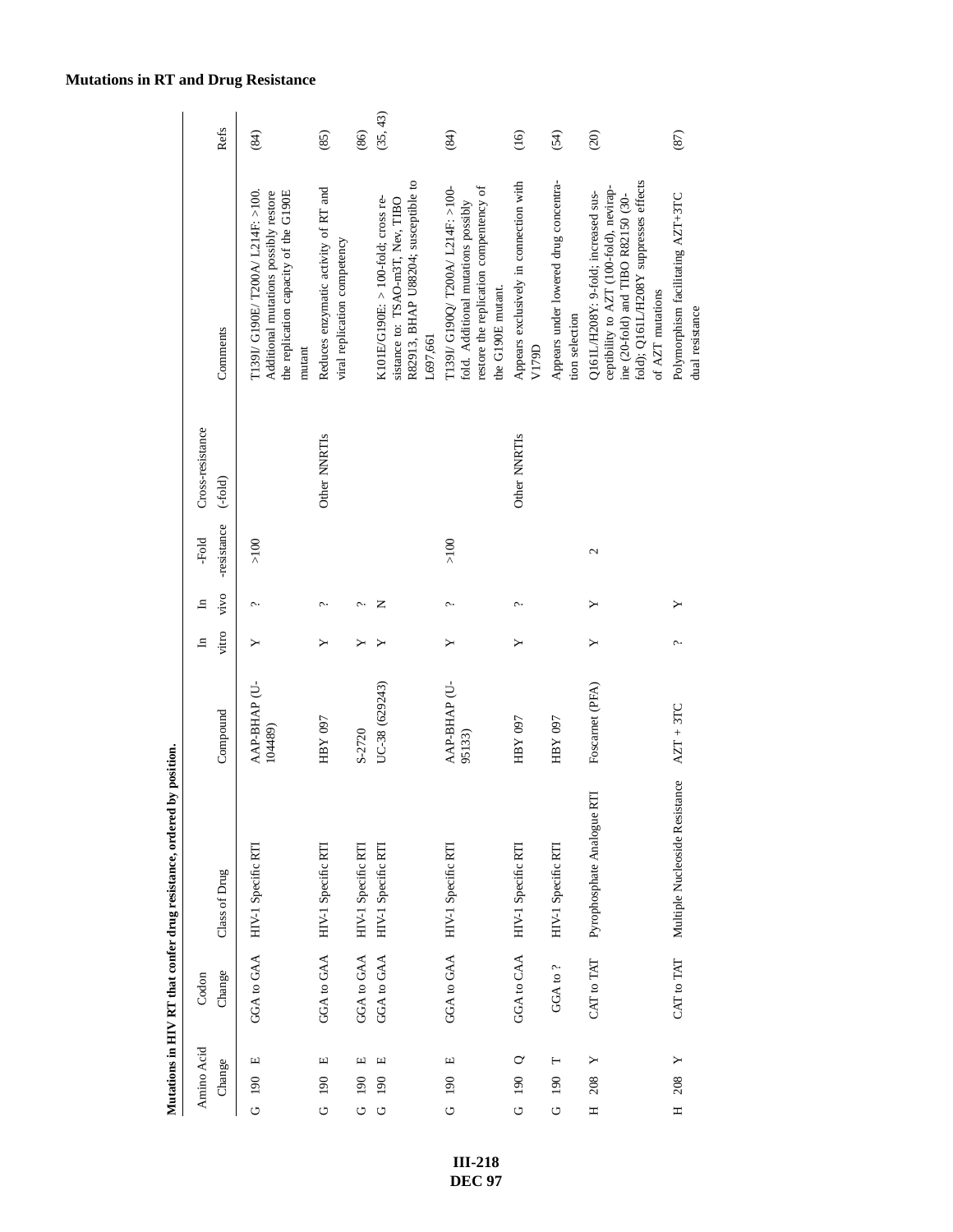| Amino Acid                    | Codon      |                                |                                      | $\mathbf{H}$ | 크    | -Fold       | Cross-resistance |                                                                                                                                                                                                 |              |
|-------------------------------|------------|--------------------------------|--------------------------------------|--------------|------|-------------|------------------|-------------------------------------------------------------------------------------------------------------------------------------------------------------------------------------------------|--------------|
| Change                        | Change     | Class of Drug                  | Compound                             | vitro        | vivo | -resistance | $(-fold)$        | Comments                                                                                                                                                                                        | Refs         |
| $L$ 210 W                     | TTG to TGG | Nucleoside RTI                 | <b>NZT</b>                           | ≻            | ≻    |             |                  | 49-fold 41L/67N/70R/210W/215Y: 366-<br>210W/215Y: 42-fold 41L/210W/215Y:<br>fold Mutation arises after prolonged<br>AZT therapy.                                                                | (88, 89, 90) |
| K<br>211<br>$\approx$         | AGG to AAG | Multiple Nucleoside Resistance | $AZT + 3TC$                          | $\sim$       | ≻    |             |                  | Polymorphism facilitating AZT+3TC<br>dual resistance in association with<br>M184V and other AZT resistance<br>mutations.                                                                        | (87)         |
| щ<br>214<br>$\overline{a}$    | CTT to TTT | Multiple Nucleoside Resistance | $AZT + 3TC$                          | ç.           | ≻    |             |                  | Polymorphism facilitating AZT+3TC<br>dual resistance in association with<br>M184V and other AZT resistance<br>mutations.                                                                        | (87, 91)     |
| Щ<br>215<br>⊢                 | ACC to TTC | Nucleoside RTI                 | XZT                                  | c.           |      |             |                  | K67N/K70R/T215Y/K219Q: 120-fold                                                                                                                                                                 | (1, 2, 3)    |
| ≻<br>215<br>$\vdash$          | ACC to TAC | Nucleoside RTI                 | <b>AZT</b>                           |              |      |             |                  | (L100I;Y181C) or (-)-FTC/3TC muta-<br>K67N/K70R/T215Y/K219Q: 120-fold<br>Effect of T215Y is reversed by a ddI<br>mutation (L74V), NNRTI mutations<br>M41L/T215Y: 60-70-fold;<br>tions (M184I/V) | (1, 2, 3)    |
| $\cup$<br>215<br>$\mathsf{Y}$ | TTC to TGC | Nucleoside RTI                 | <b>JPP</b>                           | Z            | ≻    | 4           |                  | Arises on background of T215Y AZT<br>resistance                                                                                                                                                 | (92)         |
| щ<br>219<br>Κ                 | AAA to GAA | Nucleoside RTI                 | AZT                                  | ≻            | z    |             |                  |                                                                                                                                                                                                 | (1, 2, 3)    |
| ℺<br>219<br>Κ                 | AAA to CAA | Nucleoside RTI                 | <b>AZT</b>                           | ¢            | ≻    |             |                  | K67N/K70R/T215Y/K219Q: 120-fold                                                                                                                                                                 | (1, 2, 3)    |
| Ξ<br>225<br>$\mathbf{a}$      | CCT to CAT | HIV-1 Specific RTI             | (Quinoxaline)<br>S-2720              |              |      |             |                  | triple mutants highly resistant to other<br>with L101I and Y181C. Double and<br>P225H follows V106A. Also seen<br>NNRTI's, including MKC442.                                                    | (53)         |
| ><br>233<br>$\Box$            | GAA to GTA | HIV-1 Specific RTI             | <b>BHAP U-87201E</b><br>(atevirdine) | Z            | ≻    |             |                  | observed with U-87201E/AZT combi-<br>K101E, Y188H, E233Y and K238T<br>nation therapy                                                                                                            | (41)         |
| P 236 L                       | CCT to CTT | HIV-1 Specific RTI             | <b>BHAP U-87201E</b><br>(atevirdine) | ≻            | Z    |             |                  |                                                                                                                                                                                                 | (93)         |

> **III-219 DEC 97**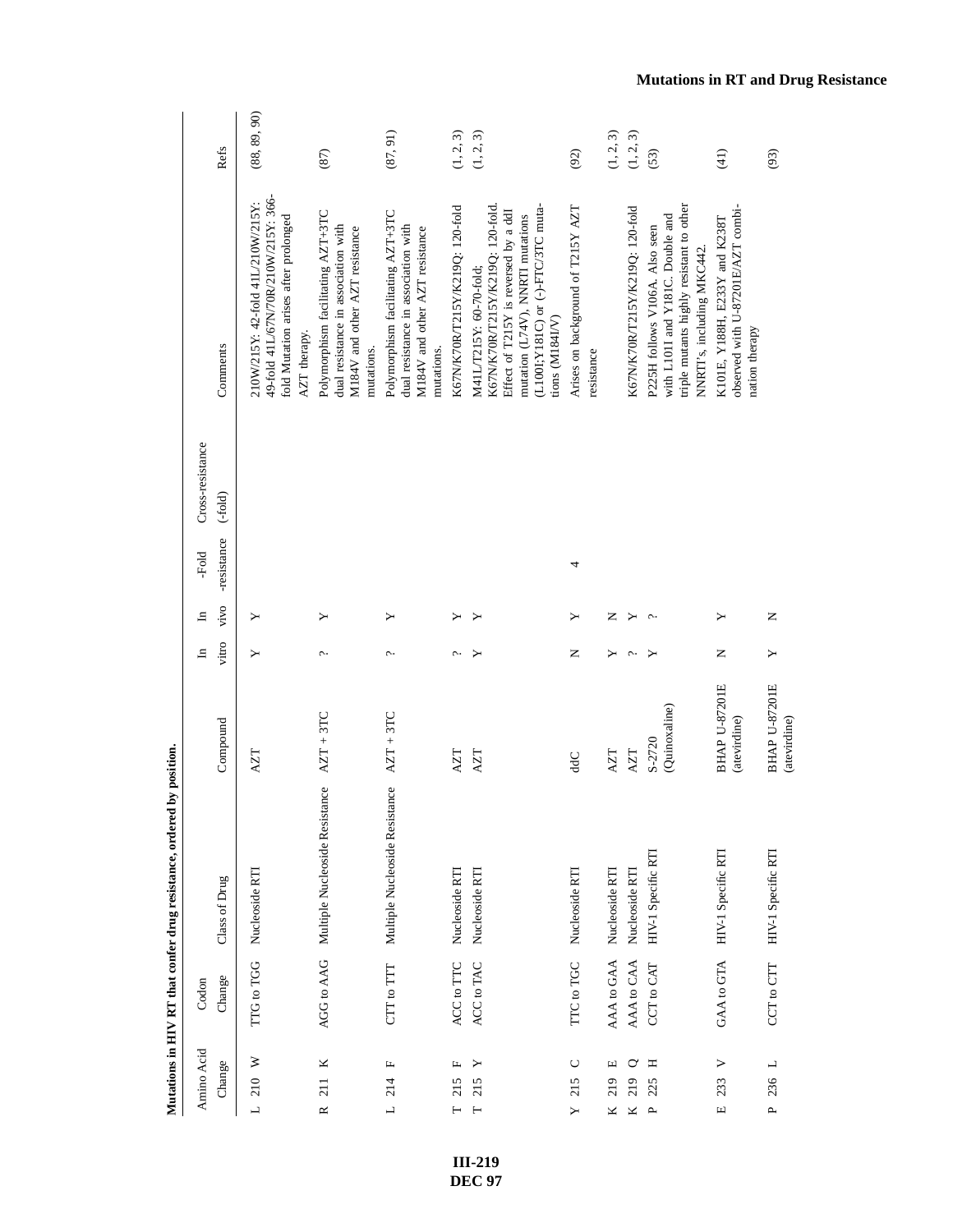|                  | Refs          | (93)                                                              | $\widehat{\mathcal{C}}$ | (41)                                                                                 | (87)                                                                                                            | $\left(8\right)$                                                                                                |
|------------------|---------------|-------------------------------------------------------------------|-------------------------|--------------------------------------------------------------------------------------|-----------------------------------------------------------------------------------------------------------------|-----------------------------------------------------------------------------------------------------------------|
|                  | Comments      | Sensitizes RT 10-fold to nevirapine,<br>TIBO R82913 and L-697,661 |                         | observed with U-87201E/AZT combi-<br>K101E, Y188H, E233Y and K238T<br>nation therapy | Facilitates dual resistance to AZT+3TC<br>in association with M184V and stan-<br>dard AZT resistance mutations. | Facilitates dual resistance to AZT+3TC<br>in association with M184V and stan-<br>dard AZT resistance mutations. |
| Cross-resistance | $(-fold)$     |                                                                   |                         |                                                                                      |                                                                                                                 |                                                                                                                 |
| -Fold            | -resistance   |                                                                   |                         |                                                                                      |                                                                                                                 |                                                                                                                 |
| $\Xi$            | vivo          |                                                                   |                         |                                                                                      |                                                                                                                 |                                                                                                                 |
| ᆷ                | vitro         |                                                                   |                         |                                                                                      |                                                                                                                 |                                                                                                                 |
|                  | Compound      | <b>BHAP U-90152</b><br>(delavirdine)                              | HEPT                    | <b>BHAP U-87201E</b><br>(atevirdine)                                                 | AZT+3TC                                                                                                         | $AZT + 3TC$                                                                                                     |
|                  | Class of Drug | CCT to CTT HIV-1 Specific RTI                                     | HIV-1 Specific RTI      | HIV-1 Specific RTI                                                                   | GGC to GAC Multiple Nucleosides                                                                                 | GGC to GAG Multiple Nucleosides                                                                                 |
| Codon            | Change        |                                                                   | CCT to CTT              | AAA to ACA                                                                           |                                                                                                                 |                                                                                                                 |
|                  |               |                                                                   |                         |                                                                                      | $\overline{\phantom{0}}$                                                                                        | щ                                                                                                               |
| Amino Acid       | Change        | $236$ L                                                           | 236                     | 238                                                                                  | 333                                                                                                             | 333                                                                                                             |
|                  |               |                                                                   |                         |                                                                                      | ن                                                                                                               | O                                                                                                               |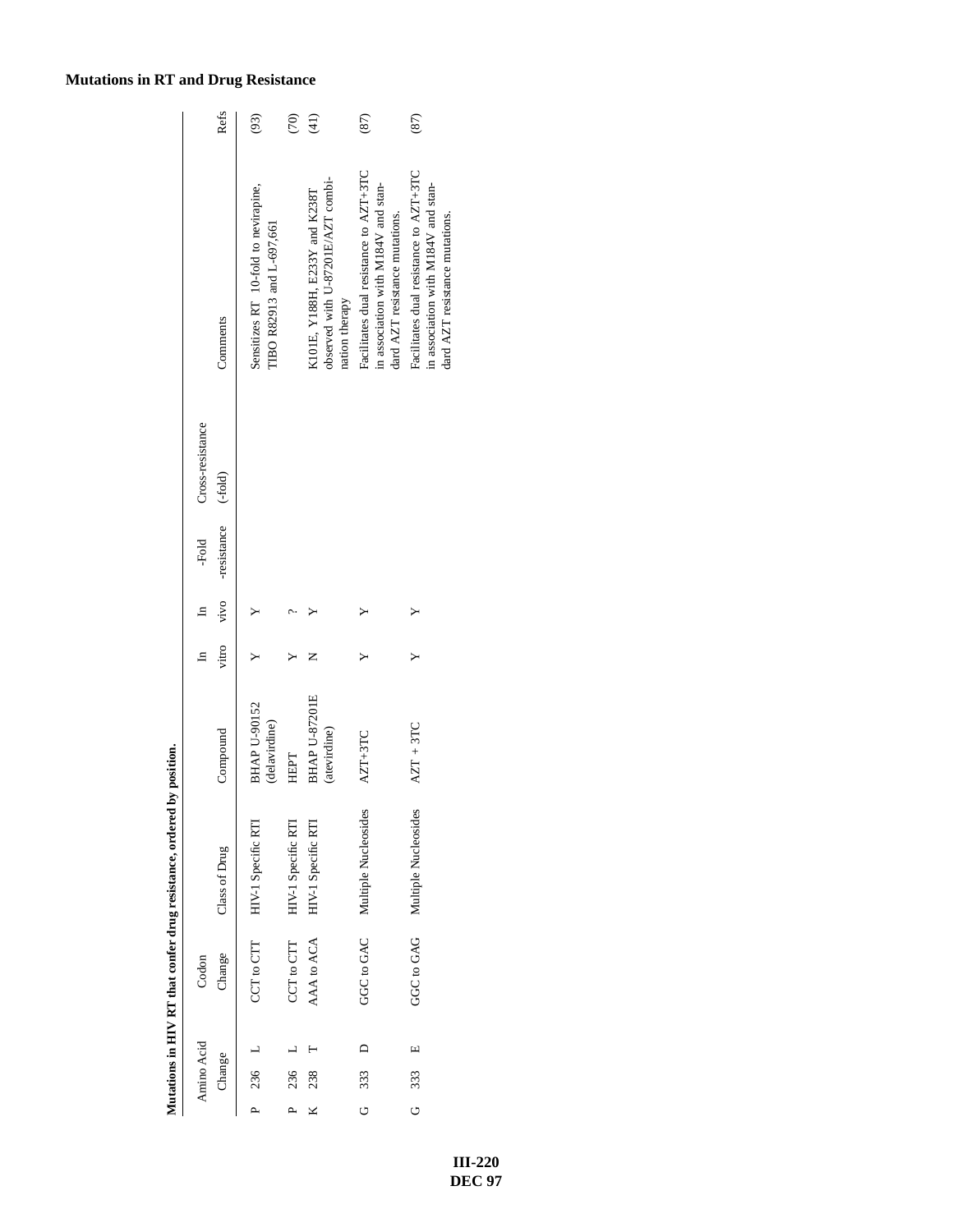|                  | Refs          | (94, 95)                 | (94, 96)                                              | (97, 98)              | (99)               | (100)              | (101)                                            | (102, 103, 104)     | (106)                                                                                                                                                                                                                              | (105)                                | (107)                                     | (105)                                                               | (105)                                | (105)                                |
|------------------|---------------|--------------------------|-------------------------------------------------------|-----------------------|--------------------|--------------------|--------------------------------------------------|---------------------|------------------------------------------------------------------------------------------------------------------------------------------------------------------------------------------------------------------------------------|--------------------------------------|-------------------------------------------|---------------------------------------------------------------------|--------------------------------------|--------------------------------------|
|                  | Comments      | R8K/ M46I/ G48V: 20-fold | M46I improves replication competency<br>of R8Q mutant | Probably compensatory | L10F/I84V: 8-fold  |                    | L10F/ V82A: 2-fold; L10F/ K45I/<br>I84V: 50-fold | N88S/L10F: 25-fold  | cleavage site (Q to R (CAG to CGG) at<br>L10F/ L23I/ V32I/ M46I/ 147V/ I54M/<br>A71V/I84V: 1,500-fold. Associated<br>Gag mutations: p1/p6 cleavage site<br>(L to F (CTT to TTT at P1'); $p7/p1$<br>P3', A to V (GCT to CTT) at P2' |                                      | Found in combination with G48V in<br>vivo | L10R/M46L/L63P/V82T/I84V: 8-fold<br>L10R/ M46I/ L63P/ V82T: 4-fold; |                                      |                                      |
| Cross-resistance | $(-fold)$     |                          |                                                       |                       |                    |                    |                                                  | Not SC-52151        | BILA 1906 BS (360)                                                                                                                                                                                                                 |                                      |                                           | XM-323 (15)                                                         | A-80987 (4)                          | VX-478 (8)                           |
| -Fold            | -resistance   | $\overline{10}$          | $\overline{10}$                                       |                       |                    |                    |                                                  | 2.8                 |                                                                                                                                                                                                                                    |                                      |                                           |                                                                     |                                      |                                      |
| ュ                | vivo          | ᠭ                        | $\hat{\phantom{a}}$                                   | c.                    | $\sim$             | $\sim$             |                                                  | $\sim$              | $\sim$                                                                                                                                                                                                                             | ≻                                    | ≻                                         |                                                                     | Υ                                    | ≻                                    |
| $\mathbf{H}$     | vitro         | ≻                        | ≻                                                     | ≻                     | ≻                  | ≻                  |                                                  | ≻                   | ≻                                                                                                                                                                                                                                  | $\sim$                               |                                           | z                                                                   | c.                                   | c.                                   |
|                  | Compound      | A-77003                  | A-77003                                               | DMP 450               | VB 11,328          | (141W94)<br>VX-478 | XM323                                            | SC-55389A           | <b>BILA 2185 BS</b>                                                                                                                                                                                                                | MK-639 (L-<br>735,524,<br>indinavir) | Ro 31-8959<br>(saquinavir)                | MK-639 (L-<br>indinavir)<br>735,524,                                | MK-639 (L-<br>735,524,<br>indinavir) | MK-639 (L-<br>735,524,<br>indinavir) |
|                  | Class of Drug | Protease Inhibitor       | Protease Inhibitor                                    | Protease Inhibitor    | Protease Inhibitor | Protease Inhibitor | Protease Inhibitor                               | Protease Inhibitor  | Protease Inhibitor                                                                                                                                                                                                                 | Protease Inhibitor                   | Protease Inhibitor                        | Protease Inhibitor                                                  | Protease Inhibitor                   | Protease Inhibitor                   |
| Codon            | Change        | CGA to AAA               | CGA to CAA                                            | CTC to TTC            | CTC to GGC         | CTC to CGC         | CTC to CGC                                       | CTC to CGC          | CTC to TTC                                                                                                                                                                                                                         | CTC to ATC                           |                                           | CTC to CGC                                                          | CTC to GTC                           | AAG to ATG                           |
| Amino Acid       | Change        | ×<br>∞<br>≃              | $\circ$<br>≃                                          |                       |                    | щ<br>$\approx$     | щ<br>$\approx$<br>┙                              | щ<br>$\approx$<br>┙ | щ<br>$\overline{10}$<br>┙                                                                                                                                                                                                          | $\overline{10}$<br>$\overline{a}$    | $\approx$<br>$\overline{\phantom{0}}$     | $\approx$<br>$\overline{10}$<br>ᆜ                                   | ><br>$\overline{10}$<br>┙            | $\geq$<br>20<br>K                    |

> **III-221 DEC 97**

### **Mutations in Protease and Drug Resistance**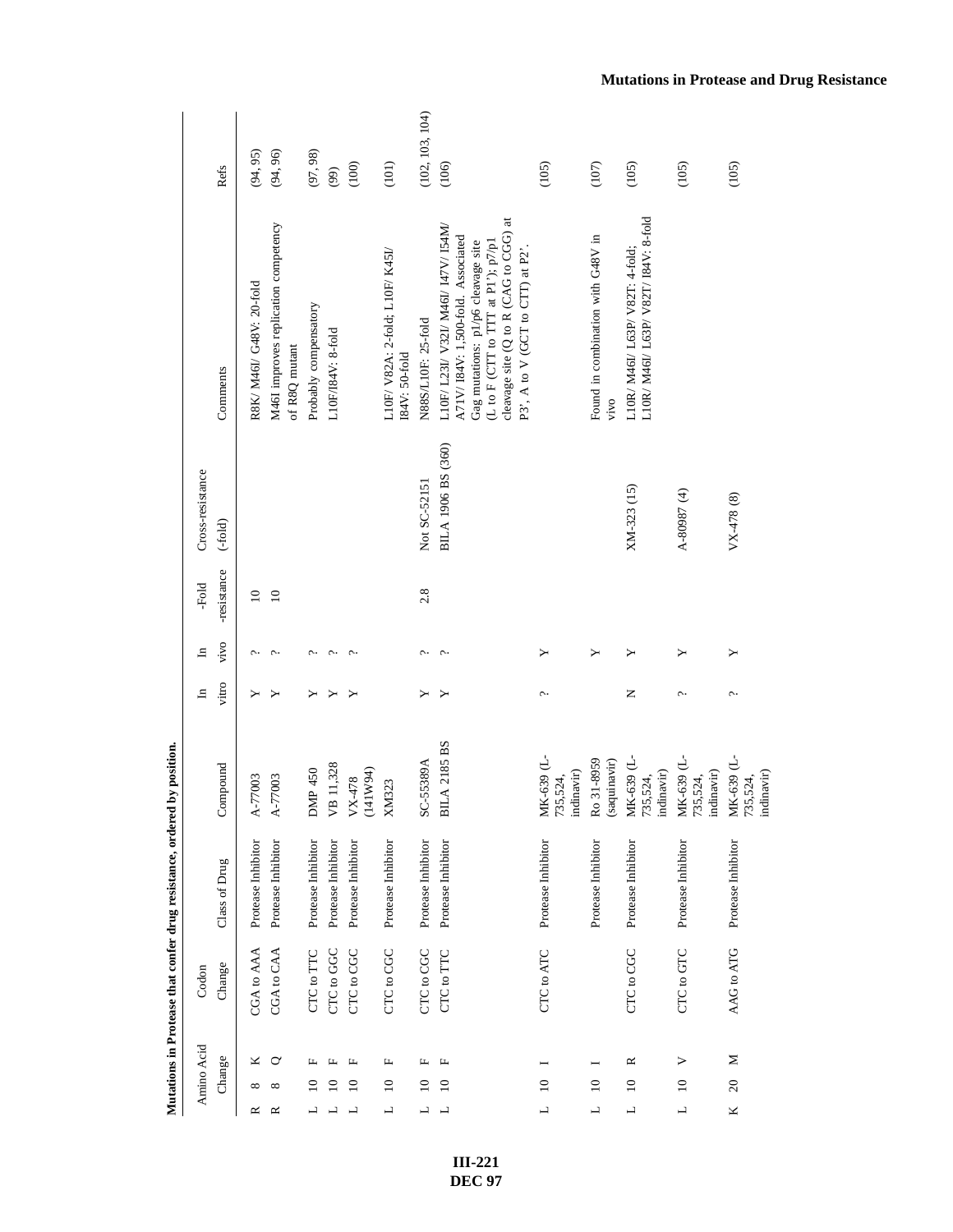| Amino Acid       | Codon  |                                                     |                                      | $\mathbf{H}$ | $\mathbf{H}$    | -Fold              | Cross-resistance                                           |                                                                                                                                                                                                                                     |            |
|------------------|--------|-----------------------------------------------------|--------------------------------------|--------------|-----------------|--------------------|------------------------------------------------------------|-------------------------------------------------------------------------------------------------------------------------------------------------------------------------------------------------------------------------------------|------------|
| Change           | Change | Class of Drug                                       | Compound                             | vitro vivo   |                 | -resistance        | $(-fold)$                                                  | Comments                                                                                                                                                                                                                            | Refs       |
| K 20 R           |        | AAG to AAA Protease Inhibitor                       | (ritonavir)<br><b>ABT-538</b>        | Z            |                 |                    |                                                            | K20R/M36I/I54V/V82A: 41-fold                                                                                                                                                                                                        | (108)      |
| K 20 R           |        | AAG to AAA Protease Inhibitor                       | MK-639 (L-<br>indinavir)<br>735,524, | c.           |                 |                    | Ro-31-8959 (8);                                            |                                                                                                                                                                                                                                     | (105)      |
| L231             |        | CTA to ATA Protease Inhibitor                       | <b>BILA 2185 BS</b>                  | ≻            | ç.              |                    | Ro 31-8959 (50); L-<br>735,524 (80); BILA<br>1906 BS (360) | cleavage site (Q to R (CAG to CGG) at<br>L10F/ L23I/ V32I/ M46I/ I47V/ I54M/<br>A71V/I84V: 1,500-fold. Associated<br>(L to F (CTT to TTT at P1'); $p7/p1$<br>Gag mutations: p1/p6 cleavage site<br>P3', A to V (GCT to CTT) at P2'. | (106, 109) |
| L24I             |        | TTA to ATA Protease Inhibitor                       | MK-639 (L-<br>indinavir)<br>735,524, | ç.,          |                 |                    | SC-52151 (8)                                               |                                                                                                                                                                                                                                     | (105)      |
| L 24 V           |        | TTA to GTA Protease Inhibitor                       | SC-52151                             | ≻            | c.              | $10 - 20$          | SC55389A                                                   | L24V/G48V/A71V/V75I/P81T:<br>$1000-fold$                                                                                                                                                                                            | (102, 103) |
| D 30 N           |        | GAT to AAT Protease Inhibitor                       | (nelfinavir)<br>AG1343               | ≻            |                 |                    |                                                            | D30N/A71V: 7-fold; D30N and N88D<br>weeks of therapy; they do not cause<br>are most common in vivo after 24<br>cross-resistance to other protease<br>inhibitors                                                                     | (110, 111) |
| V <sub>321</sub> |        | GTA to ATA Protease Inhibitor ABT-538 (ritonavir) Y |                                      | c.           | $\overline{40}$ |                    |                                                            | V32I and V82I are synergistic mu-<br>tations yielding 20-fold enzyme<br>resistance                                                                                                                                                  | (108)      |
| $V$ 32           |        | GTA to ATA Protease Inhibitor                       | A-77003                              | ≻            | ç.              | 7 (enzyme resist.) |                                                            | V321 appears first; progression to V32I/<br>V82A occurs even in the absence of<br>M46V and V32I/ / M46V/ A71V/<br>drug                                                                                                              | (96)       |

**Mutations in Protease and Drug Resistance**

**III-222 DEC 97**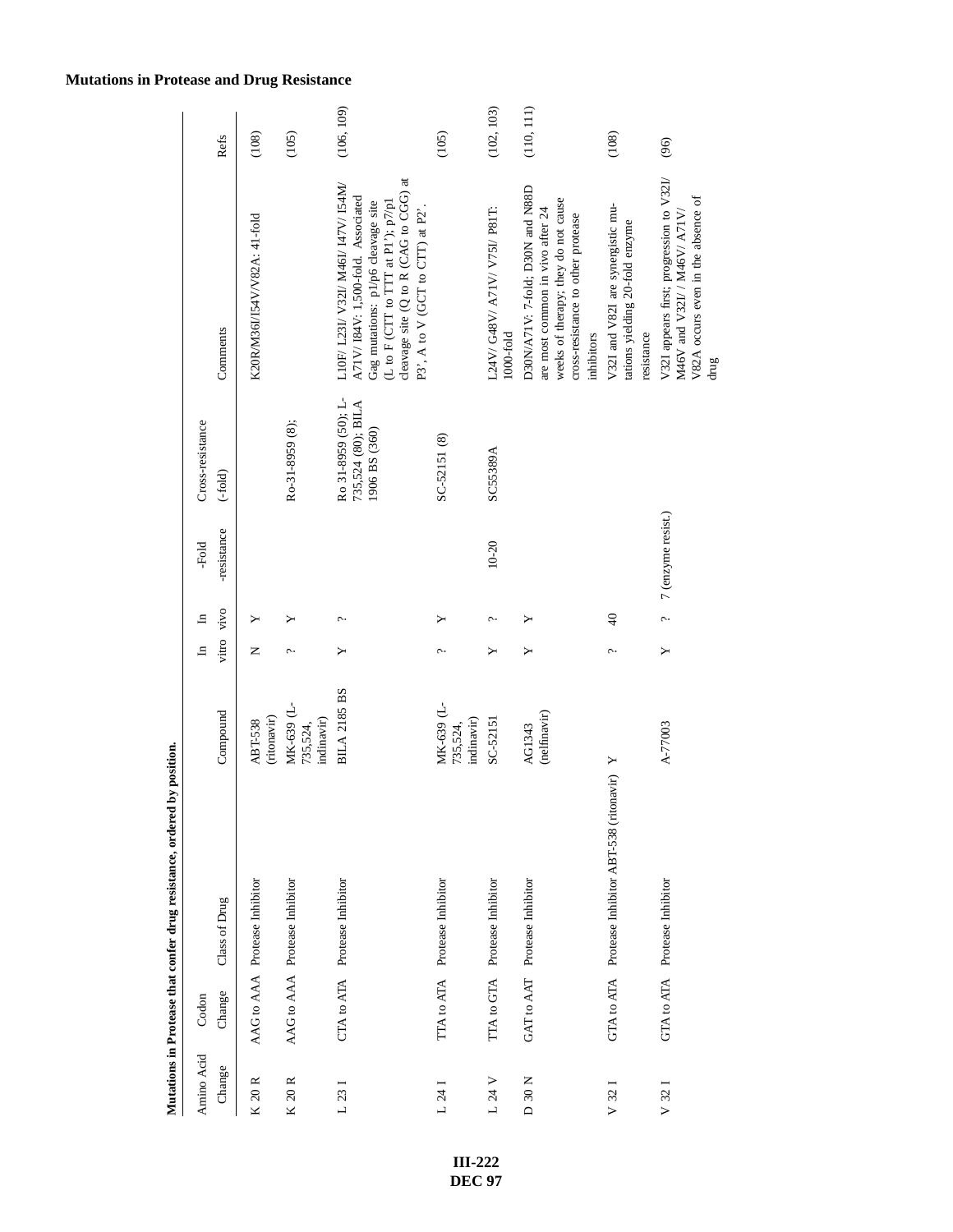| Amino Acid                         | Codon      |                    |                                   | $\Xi$    | $\Xi$ | -Fold              | Cross-resistance |                                                                                                                                                                                                                                     |            |
|------------------------------------|------------|--------------------|-----------------------------------|----------|-------|--------------------|------------------|-------------------------------------------------------------------------------------------------------------------------------------------------------------------------------------------------------------------------------------|------------|
| Change                             | Change     | Class of Drug      | Compound                          | vitro    | vivo  | -resistance        | $(-fold)$        | Comments                                                                                                                                                                                                                            | Refs       |
| $V$ 32                             | GTA to ATA | Protease Inhibitor | <b>A 1906 BS</b><br>$_{\rm BH}$   | ≻        | c.    |                    |                  | A71V/I84A: 520-fold. 32I/46L/71V/<br>ciated Gag mutations: p1/p6 cleavage<br>84A are functionally impaired. Asso-<br>A71V/I84V: 5-fold; V32I/M46I,L/<br>V32I/ A71V: 3-fold; V32I/ M46I,L/<br>site (L to F (CTT to TTT at P1')       | (112, 106) |
| $\mathfrak{L}$<br>>                | GTA to ATA | Protease Inhibitor | $A$ 2011<br>(palinavir)<br>БI     | ≻        | ç.    | 1200               | BILA 1906 (1400) | Other mutations found in p1/ p6 cleav-<br>age site                                                                                                                                                                                  | (113)      |
| $\mathfrak{L}$<br>$\geq$           | GTA to ATA | Protease Inhibitor | KNI-272                           | ≻        | c.    | 2                  |                  | V32I/ M46I/ I84V: 37-fold; V32I/<br>L33F/ K45I/ F53L/ A71V/184V/<br>L89M: 130-fold                                                                                                                                                  | (114)      |
| $\mathcal{Z}$<br>$\geq$            | GTA to ATA | Protease Inhibitor | MK-639 (L-735,<br>524, indinavir) | ≻        |       |                    |                  | V32I/ M46L/ V82A: 3-fold; V32I/<br>M46L/ A71V/ V82A: 14-fold                                                                                                                                                                        | (105)      |
| $\mathfrak{L}$<br>$\triangleright$ | GTA to ATA | Protease Inhibitor | A 2185 BS<br>БI                   | ≻        | c.    |                    | BILA 1906 (360)  | cleavage site (Q to R (CAG to CGG) at<br>L10F/ L23I/ V32I/ M46I/ I47V/ I54M/<br>A71V/I84V: 1,500-fold. Associated<br>(L to F (CTT to TTT at P1'); $p7/p1$<br>Gag mutations: p1/p6 cleavage site<br>P3', A to V (GCT to CTT) at P2'. | (106)      |
| щ<br>33<br>$\overline{a}$          | TTA to TTC | Protease Inhibitor | (ritonavir)<br>ABT-538            | Z        | ≻     |                    |                  | followed by changes at 54,71 and 36<br>K20RM36I/I54V/V82A: 41-fold. In<br>vivo, V82A/F/T/S occurs first, often<br>M36I/I54V/A71V/V82I: 8-fold;                                                                                      | (108)      |
| 36<br>Σ                            | ATG to ATA | Protease Inhibitor | (ritonavir)<br><b>ABT-538</b>     | $\simeq$ |       |                    |                  | In vivo, V82 occurs first, often fol-<br>lowed by changes at 54, 71 and 36                                                                                                                                                          | (108)      |
| 36<br>Σ                            |            | Protease Inhibitor | (nelfinavir)<br>AG1343            |          | ≻     |                    |                  |                                                                                                                                                                                                                                     | (110)      |
| 45<br>Κ                            | AAA to ATA | Protease Inhibitor | XM323                             |          |       |                    |                  | L10F/ K45I/ I84V: 50-fold                                                                                                                                                                                                           | (95)       |
| щ<br>$\frac{4}{6}$<br>Σ            | ATG to TTC | Protease Inhibitor | A-77003                           |          | ç.    | 4 (enzyme resist.) |                  | Seen with V82A                                                                                                                                                                                                                      | (96)       |

> **III-223 DEC 97**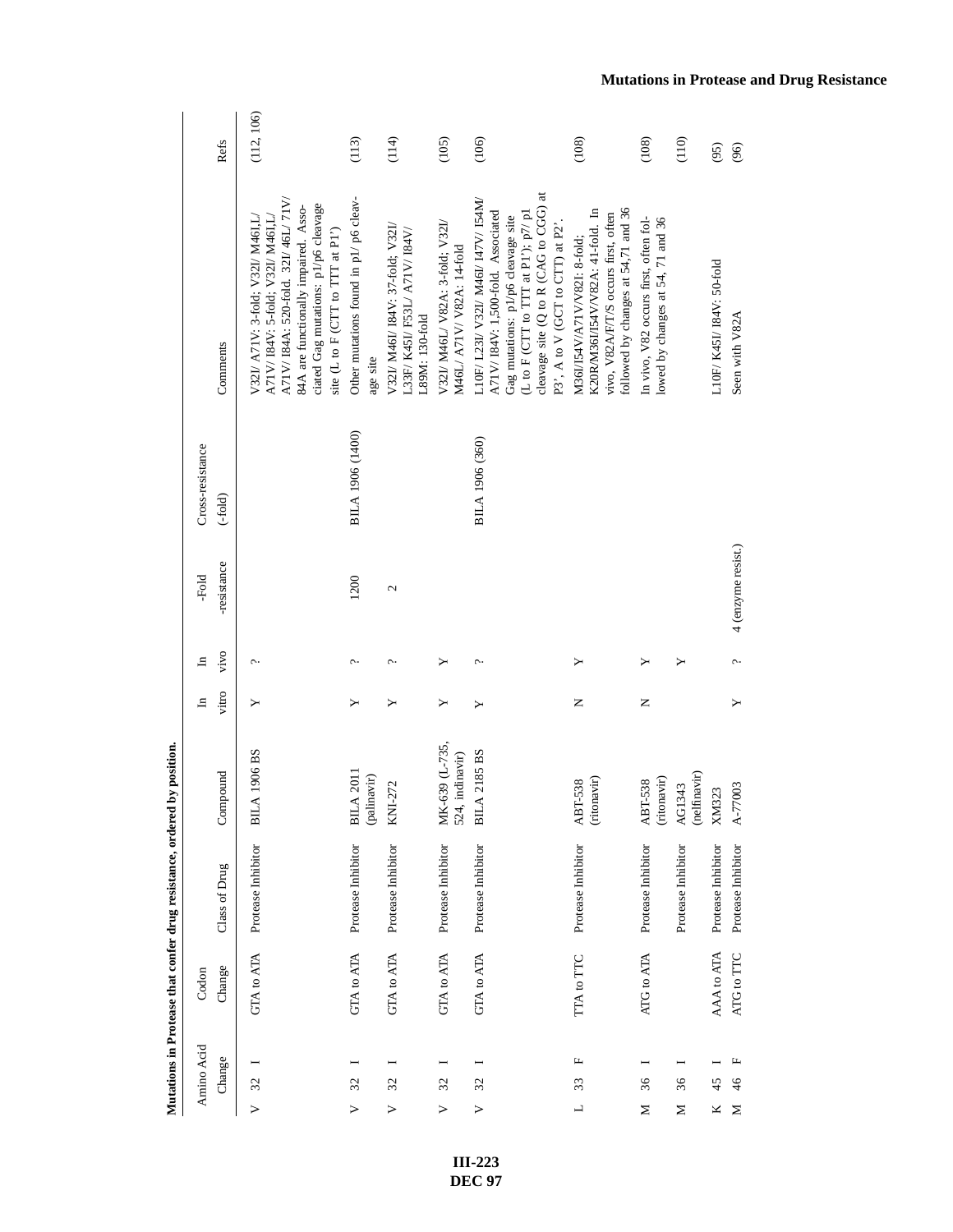|                               |            |                               | Mutations in Protease that confer drug resistance, ordered by position. |              |       |                      |                  |                                                                                                                                                                                                                                     |                      |
|-------------------------------|------------|-------------------------------|-------------------------------------------------------------------------|--------------|-------|----------------------|------------------|-------------------------------------------------------------------------------------------------------------------------------------------------------------------------------------------------------------------------------------|----------------------|
| Amino Acid                    | Codon      |                               |                                                                         | $\mathbf{H}$ | $\Xi$ | -Fold                | Cross-resistance |                                                                                                                                                                                                                                     |                      |
| Change                        | Change     | Class of Drug                 | nd<br>Compou                                                            | vitro        | vivo  | -resistance          | $(-fold)$        | Comments                                                                                                                                                                                                                            | Refs                 |
| $\frac{4}{6}$<br>⊠            | ATG to ATA | Protease Inhibitor            | A-77003                                                                 |              |       |                      |                  | No effect on susceptibility but improves<br>replication competency of R8Q mutant;<br>R8K/ M46I/ G48V: 20-fold                                                                                                                       | (94, 96)             |
| $\frac{46}{5}$<br>Σ           | ATG to ATA | Protease Inhibitor            | (ritonavir)<br>ABT-538                                                  | ≻            |       |                      |                  | M46I/ L63P/ A71V/ V82F/ I84V: 27-<br>fold                                                                                                                                                                                           | (108)                |
| $\frac{4}{6}$<br>Z            |            | ATG to ATA Protease Inhibitor | (nelfinavir)<br>AG1343                                                  | ≻            |       |                      |                  |                                                                                                                                                                                                                                     | (110)                |
| $\frac{4}{6}$<br>Σ            | ATG to ATA | Protease Inhibitor            | <b>BILA 1906 BS</b>                                                     | ≻            | پ     |                      | L 735,524 (60)   | V32I/M46L/A71V/I84A is functionally<br>impaired. Associated Gag mutations:<br>p1/p6 cleavage site (L to F (CTT to<br>V32I/ A71V: 3-fold: V32I/ M46I.L/<br>M46I,L/ A71V/ I84A: 520-fold.<br>A71V/I84V: 5-fold; V32I/<br>TTT at P1')  | (106, 109, 112, 113) |
| $\frac{4}{6}$<br>⊠            | ATG to ATA | Protease Inhibitor            | 85 BS<br>BILA <sub>21</sub>                                             | ≻            | ç.    |                      | BILA 1906 (360)  | cleavage site (Q to R (CAG to CGG) at<br>L10F/ L23I/ V32I/ M46I/ 147V/ I54M/<br>A71V/I84V: 1,500-fold. Associated<br>Gag mutations: p1/p6 cleavage site<br>(L to F (CTT to TTT at P1'); $p7/p1$<br>P3', A to V (GCT to CTT) at P2'. | (106)                |
| $\frac{4}{6}$<br>≿            | ATG to ATA | Protease Inhibitor            | DMP 450                                                                 |              |       |                      |                  | Probably compensatory                                                                                                                                                                                                               | (97, 98)             |
| $\frac{4}{6}$<br>Σ            | ATG to ATA | Protease Inhibitor            | MK-639 (L-<br>indinavir)<br>735,524,                                    | z            |       |                      |                  | M46I/ L63P/ V82T: 4-fold; L10R/<br>M46I/ L63P/ V82T: 4-fold; L10R/<br>M46I/ L63P/ V82T/ I84V: 8-fold                                                                                                                                | (105, 115)           |
| $\frac{4}{6}$<br>Z            | ATG to ATA | Protease Inhibitor            | VB 11,328                                                               |              |       |                      |                  | ISOV/ M46I/ I47V: 20-fold                                                                                                                                                                                                           | (95, 99)             |
| $\frac{4}{6}$<br>Σ            | ATG to ATA | Protease Inhibitor            | VX-478<br>(141W94)                                                      |              |       | Ē                    |                  |                                                                                                                                                                                                                                     |                      |
| ᆜ<br>$\frac{46}{5}$<br>$\geq$ | ATG to TTC | Protease Inhibitor            | A-77003                                                                 |              |       | 2-3 (enzyme resist.) |                  |                                                                                                                                                                                                                                     | (96)                 |
| $\frac{4}{6}$<br>$\geq$       | ATG to TTG | Protease Inhibitor            | <b>BILA 1906 BS</b>                                                     |              |       |                      |                  | Associated p1/ p6 cleavage site muta-<br>tion $(L$ to $F$ (CTT to TTT) at P1'                                                                                                                                                       | (106, 109, 112, 113) |

### **Mutations in Protease and Drug Resistance**

**III-224 DEC 97**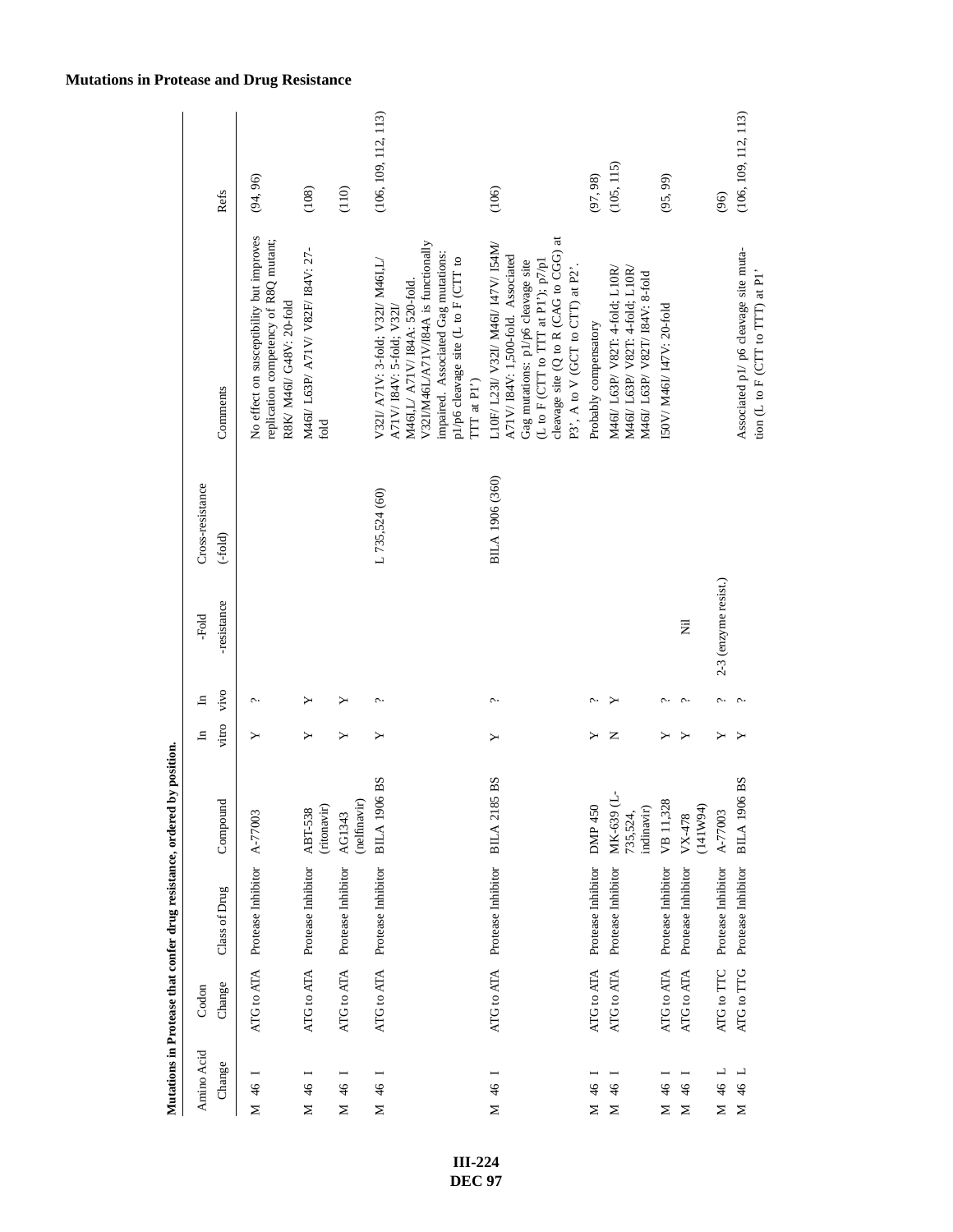|                  | Refs          | (95)                                                         | (101)                                            | (95)                                                                                                                   |                           |                      | (106)                                                                                                                                                                                                                               | (116)                                             | (117, 118)                                                                                                                                                 |
|------------------|---------------|--------------------------------------------------------------|--------------------------------------------------|------------------------------------------------------------------------------------------------------------------------|---------------------------|----------------------|-------------------------------------------------------------------------------------------------------------------------------------------------------------------------------------------------------------------------------------|---------------------------------------------------|------------------------------------------------------------------------------------------------------------------------------------------------------------|
|                  | Comments      | V32I/ M46L/ A71V/ V82A: 14-fold;<br>V32I/ M46L/ V82A: 3-fold | V82A/ M46L: 7-fold; V82A/ M46L/<br>L97V: 11-fold | V321 appears first; progression to V32I/<br>V82A occurs even in the absence of<br>M46V and V32I/ / M46V/ A71V/<br>drug | I50V/ M46I/ I47V: 20-fold |                      | cleavage site (Q to R (CAG to CGG) at<br>L10F/ L23I/ V32I/ M46I/ I47V/ I54M/<br>A71V/I84V: 1,500-fold. Associated<br>(L to F (CTT to TTT at P1'); $p7/p1$<br>Gag mutations: p1/p6 cleavage site<br>P3', A to V (GCT to CTT) at P2'. | R8K/ M46I/ G48V: 20-fold; G48V/<br>I82T: 100-fold | G48V/L90M/I54V: > 50-fold (subtype<br>L90M: >100-fold enzyme resistance;<br>G48V/I84V/L90M: 30-fold; G48V/<br>Found in comb. with L10I in vivo;<br>B or O) |
| Cross-resistance | $(-fold)$     |                                                              |                                                  |                                                                                                                        |                           |                      | BILA 1906 (360)                                                                                                                                                                                                                     |                                                   |                                                                                                                                                            |
| -Fold            | -resistance   |                                                              |                                                  |                                                                                                                        |                           | Ξ                    |                                                                                                                                                                                                                                     |                                                   |                                                                                                                                                            |
| ᄇ                | vivo          |                                                              | c.                                               | Ċ                                                                                                                      | ¢                         | c.                   | ç.                                                                                                                                                                                                                                  | ç.                                                |                                                                                                                                                            |
| $\mathbf{H}$     | vitro         |                                                              |                                                  |                                                                                                                        |                           |                      |                                                                                                                                                                                                                                     |                                                   |                                                                                                                                                            |
|                  | Compound      | MK-639 (L-<br>indinavir)<br>735,524,                         | XM323                                            | A-77003                                                                                                                | VB 11,328                 | (141W94)<br>$VX-478$ | <b>BILA 2185 BS</b>                                                                                                                                                                                                                 | A-77003                                           | Ro 31-8959<br>(saquinavir)                                                                                                                                 |
|                  | Class of Drug | Protease Inhibitor                                           | Protease Inhibitor                               | Protease Inhibitor                                                                                                     | Protease Inhibitor        | Protease Inhibitor   | Protease Inhibitor                                                                                                                                                                                                                  | Protease Inhibitor                                | Protease Inhibitor                                                                                                                                         |
| Codon            | Change        | ATG to TTG                                                   | ATG to CTG                                       |                                                                                                                        | ATA to CTA                | ATA to CTA           | ATA to CTA                                                                                                                                                                                                                          | GGG to GTG                                        | GGG to GTG                                                                                                                                                 |
|                  |               |                                                              | ┙                                                | ⋗                                                                                                                      |                           |                      | >                                                                                                                                                                                                                                   | ⋗                                                 | $\triangleright$                                                                                                                                           |
| Amino Acid       | Change        | $\frac{46}{5}$                                               | 46                                               | 46                                                                                                                     |                           |                      | 47                                                                                                                                                                                                                                  | 48                                                | 48                                                                                                                                                         |
|                  |               | Σ                                                            | z                                                | Σ                                                                                                                      |                           |                      |                                                                                                                                                                                                                                     | O                                                 | U                                                                                                                                                          |

> **III-225 DEC 97**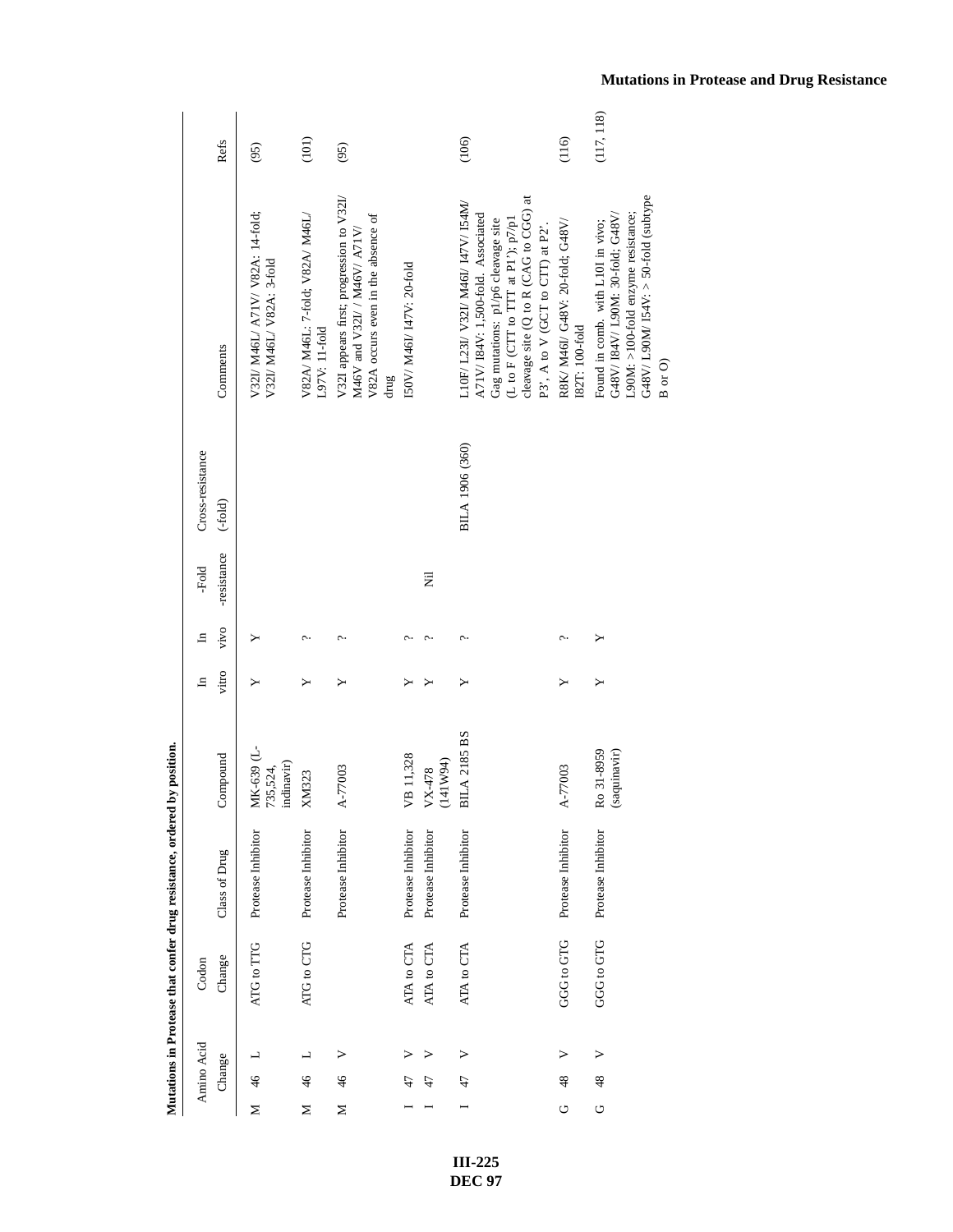|                  | Refs          | (102, 103)                                                                                       | (119)                                                                      | (120)                                | (95)                      | (121)                | (106)                                                                                                                                                                                                                              | (108)                                                                                                                                                                                            | (112)                    |
|------------------|---------------|--------------------------------------------------------------------------------------------------|----------------------------------------------------------------------------|--------------------------------------|---------------------------|----------------------|------------------------------------------------------------------------------------------------------------------------------------------------------------------------------------------------------------------------------------|--------------------------------------------------------------------------------------------------------------------------------------------------------------------------------------------------|--------------------------|
|                  | Comments      | G48V/V82A, G48V/L63P/V82A or<br>I54T: 10- to 20-fold; L24V/ G48V/<br>A71V/ V75I/ P81T: 1000-fold | L10F/G48V: 20-fold                                                         |                                      | ISOV/ M46I/ I47V: 20-fold |                      | cleavage site (Q to R (CAG to CGG) at<br>L10F/ L23I/ V32I/ M46I/ 147V/ I54M/<br>A71V/I84V: 1,500-fold. Associated<br>(L to F (CTT to TTT at P1'); $p7/p1$<br>Gag mutations: p1/p6 cleavage site<br>P3; A to V (GCT to CTT) at P2'. | vivo, V82A/F/T/S occurs first, followed<br>I54V/A71V/V82A/L90N: 7-fold; In<br>K20R/M36I/I54V/V82A: 41-fold;<br>M36I/I54V/A71V/V82T: 8-fold;<br>by changes at 54, 71 and 36<br>IS4V/V82T: 9-fold; |                          |
| Cross-resistance | $(-fold)$     | Ro 31-8959                                                                                       | 8959(5) (Fold in-<br>52151(16) Ro31-<br>crease in IC90s).<br>MP-134(5) SC- |                                      |                           |                      | BILA 1906 (360)                                                                                                                                                                                                                    |                                                                                                                                                                                                  |                          |
| -Fold            | -resistance   |                                                                                                  | $\infty$                                                                   |                                      | 3                         | S                    |                                                                                                                                                                                                                                    |                                                                                                                                                                                                  |                          |
| $\mathbf{H}$     | vivo          | c.                                                                                               | c.                                                                         | ≻                                    | ç.                        | ç.                   | ç.                                                                                                                                                                                                                                 | ≻                                                                                                                                                                                                | ≻                        |
| 모                | vitro         | ≻                                                                                                | ≻                                                                          | c.                                   |                           |                      | ≻                                                                                                                                                                                                                                  | Z                                                                                                                                                                                                | $\overline{\phantom{0}}$ |
|                  | Compound      | SC-52151                                                                                         | MP-167                                                                     | MK-639 (L-<br>Indinavir)<br>735,524, | VB 11,328                 | (141W94)<br>$VX-478$ | <b>BILA 2185 BS</b>                                                                                                                                                                                                                | (ritonavir)<br><b>ABT-538</b>                                                                                                                                                                    | MK-639 (L-<br>735,524,   |
|                  | Class of Drug | Protease Inhibitor                                                                               | Protease Inhibitor                                                         | Protease Inhibitor                   | Protease Inhibitor        | Protease Inhibitor   | Protease Inhibitor                                                                                                                                                                                                                 | Protease Inhibitor                                                                                                                                                                               | Protease Inhibitor       |
| Codon            | Change        | GGG to GTG                                                                                       | GGG to GTG                                                                 | GGG to GTG                           | ATT to GTT                | ATT to GTT           | ATT to ATG                                                                                                                                                                                                                         | ATC to GTC                                                                                                                                                                                       | ATC to GTC               |
|                  |               | ⋗                                                                                                | >                                                                          | ⋗                                    | ⋗                         |                      | Σ                                                                                                                                                                                                                                  | >                                                                                                                                                                                                | >                        |
| Amino Acid       | Change        | 48                                                                                               | 48                                                                         | 48                                   | 50                        | $50\,$               | 54                                                                                                                                                                                                                                 | 54                                                                                                                                                                                               | 54                       |
|                  |               | ゥ                                                                                                | U                                                                          | O                                    |                           |                      |                                                                                                                                                                                                                                    |                                                                                                                                                                                                  |                          |

### **Mutations in Protease and Drug Resistance**

**III-226 DEC 97**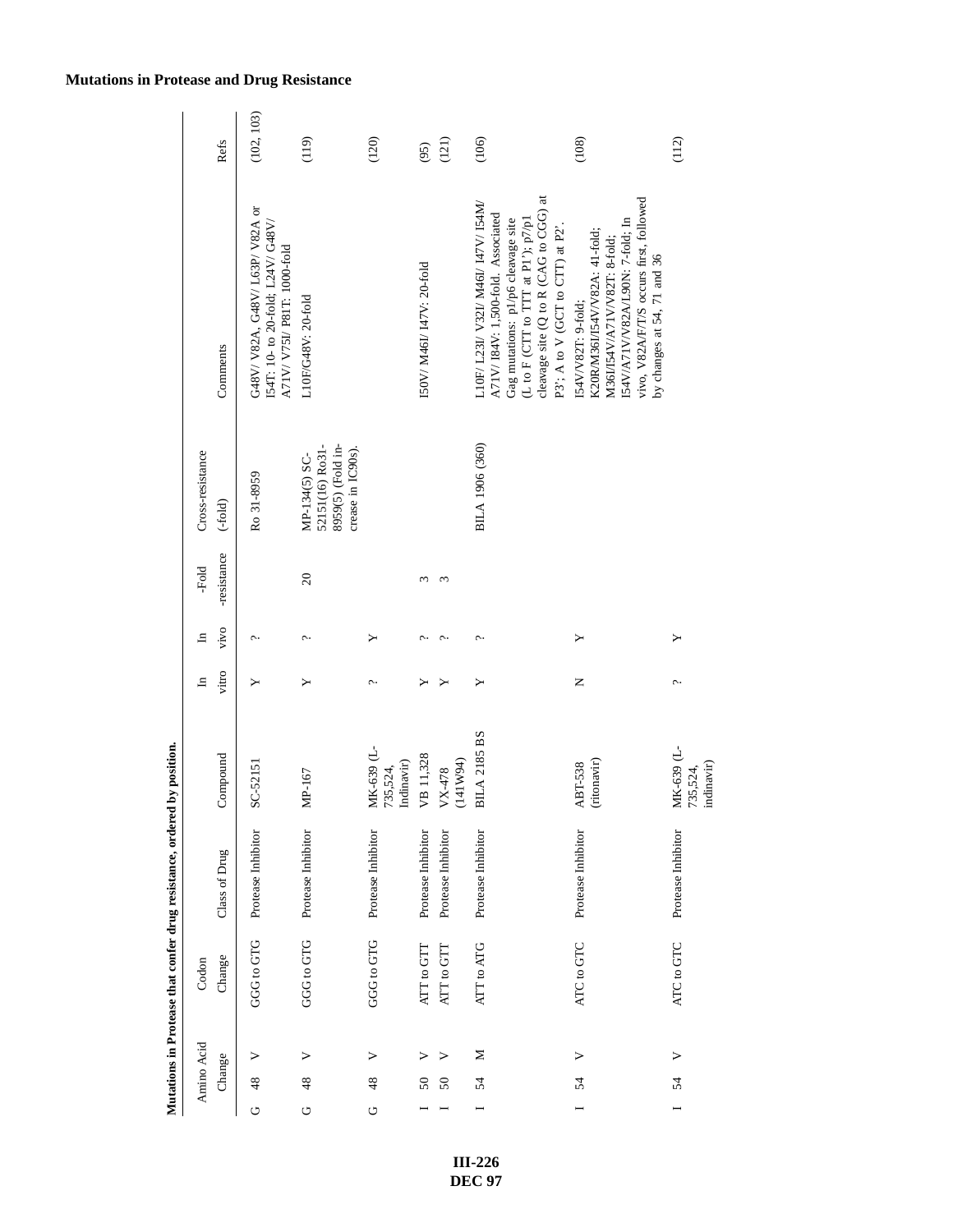| Amino Acid                | Codon      |                    |                                      | $\mathbf{H}$ | $\Xi$  | -Fold       | Cross-resistance   |                                                                                                                                                                                                                               |                      |
|---------------------------|------------|--------------------|--------------------------------------|--------------|--------|-------------|--------------------|-------------------------------------------------------------------------------------------------------------------------------------------------------------------------------------------------------------------------------|----------------------|
| Change                    | Change     | Class of Drug      | Compound                             | vitro        | vivo   | -resistance | $(-fold)$          | Comments                                                                                                                                                                                                                      | Refs                 |
| 54                        | ATA to GTA | Protease Inhibitor | Ro 31-8959<br>(saquinavir)           |              |        |             |                    | In subtype O                                                                                                                                                                                                                  |                      |
| ><br>54                   | ATC to GTC | Protease Inhibitor | Ro 31-8959<br>(saquinavir)           | ≻            |        |             |                    | In subtype B                                                                                                                                                                                                                  | (117, 118)           |
| 凹<br>$_{60}$<br>$\Box$    | GAT to GAA | Protease Inhibitor | DMP 450                              | ≻            |        |             |                    | Probably compensatory                                                                                                                                                                                                         | (97, 98)             |
| ρ.<br>63<br>┙             | CTC to CCC | Protease Inhibitor | MK-639 (L-<br>indinavir)<br>735,524, | z            |        |             |                    | M46I/ L63P/ V82T: 4-fold; L10R/<br>M46I/ L63P/ V82T/ I84V: 8-fold;<br>L10R/ M46I/ L63P/ V82T: 4-fold                                                                                                                          | (105)                |
| ⋖                         | GCT to ACT | Protease Inhibitor | BMS 186,318                          |              | c.,    |             |                    | A71T/ V82A: 15-fold                                                                                                                                                                                                           | (122, 123)           |
| ⋖                         | GCT to ACT | Protease Inhibitor | MK-639 (L-<br>indinavir)<br>735,524, |              |        |             |                    |                                                                                                                                                                                                                               | (105)                |
| ><br>$\overline{7}$<br>∢  |            | Protease Inhibitor | A-77003                              | ≻            | ç.     |             |                    | V32I appears first; progression to V32I/<br>drug; M46I/ L63P/ A71V/ V82F/ I84V:<br>V82A occurs even in the absence of<br>M46V and V32I/ / M46V/ A71V/<br>$27-fold$                                                            | (95, 101)            |
| ⋗<br>급<br>⋖               | GCT to GTT | Protease Inhibitor | (ritonavir)<br>ABT-538               |              | ≻      |             |                    |                                                                                                                                                                                                                               | (108)                |
| ><br>$\overline{7}$<br>≺  | GCT to GTT | Protease Inhibitor | (nelfinavir)<br>AG1343               | ≻            | $\sim$ | 5           |                    | D30N/ A71V: 7-fold: M46L/ L63P/<br>A71V/I84V: 30-fold                                                                                                                                                                         |                      |
| ><br>$\overline{7}$<br>≺  | GCT to GTT | Protease Inhibitor | A 1906 BS<br>ВL.                     | ≻            | c.     |             |                    | A71V/I84A: 520-fold. 32I/46L/71V/<br>ciated Gag mutations: p1/p6 cleavage<br>84A are functionally impaired. Asso-<br>A71V/I84V: 5-fold; V32I/M46I,L/<br>V32I/ A71V: 3-fold; V32I/ M46I,L/<br>site (L to F (CTT to TTT at P1') | (106, 109, 112, 113) |
| $\overline{7}$<br>$\prec$ | GCT to GTT | Protease Inhibitor | BILA 2011<br>(palinavir)             |              | ç.     |             | BILA 2185: 30-fold |                                                                                                                                                                                                                               | (112)                |

> **III-227 DEC 97**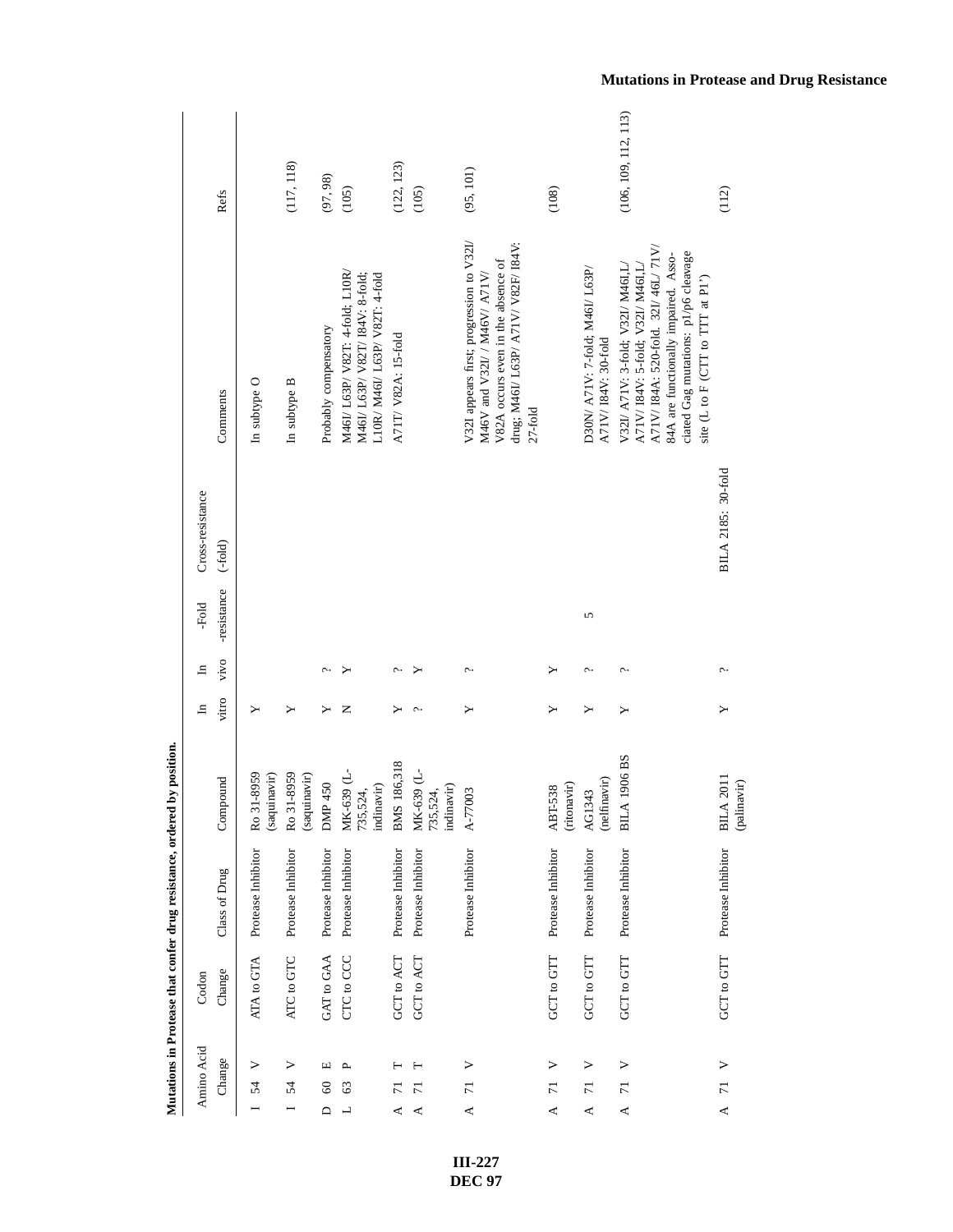|                  | Refs          | (95)                                 | (102, 103)                                                                                                                             | (106)                                                                                                                                                                                                                              | (124)                                                       | (102, 103)                                                                                                              |                        | (102, 103)                                                                         | (125)                                                                 | (95, 116, 125)                                                                                                                               |
|------------------|---------------|--------------------------------------|----------------------------------------------------------------------------------------------------------------------------------------|------------------------------------------------------------------------------------------------------------------------------------------------------------------------------------------------------------------------------------|-------------------------------------------------------------|-------------------------------------------------------------------------------------------------------------------------|------------------------|------------------------------------------------------------------------------------|-----------------------------------------------------------------------|----------------------------------------------------------------------------------------------------------------------------------------------|
|                  | Comments      | V32I/ M46L/ A71V/ V82A: 14-fold      | 1000-fold; N88D or I11V/ M46I/ F53L/<br>A71V/ V75I/ P81T: 20- to 30-fold:<br>L24V/ G48V/ A71V/ V75I/ P81T:<br>A71V/N88D:10- to 20-fold | cleavage site (Q to R (CAG to CGG) at<br>L10F/ L23I/ V32I/ M46I/ I47V/ I54M/<br>A71V/I84V: 1,500-fold. Associated<br>(L to F (CTT to TTT at P1'); $p7/p1$<br>Gag mutations: p1/p6 cleavage site<br>P3; A to V (GCT to CTT) at P2'. | Emerges following a switch from<br>saquinavir to indinavir. | 1000-fold; A71V/ V75I/ P81T: 20- to<br>30-fold; L24V/ G48V/ A71V/ V75I/<br>L24V/G48V/A71V/V75I/P81T:<br>P81T: 1000-fold |                        | A71V/ V75I/ P81T: 20- to 30-fold;<br>L24V/ G48V/ A71V/ V75I/ P81T:<br>$1000$ -fold | G48V/I82T: 100-fold (82T was derived<br>from in vitro passage of 821) | first; progression to V32I/ M46V and<br>Rare; seen with M46F; V32I appears<br>V32I/ / M46V/ A71V/ V82A occurs<br>even in the absence of drug |
| Cross-resistance | $(-fold)$     |                                      | Not L-735,524                                                                                                                          | BILA 1906 (360)                                                                                                                                                                                                                    |                                                             |                                                                                                                         |                        |                                                                                    |                                                                       |                                                                                                                                              |
| -Fold            | -resistance   |                                      |                                                                                                                                        |                                                                                                                                                                                                                                    |                                                             |                                                                                                                         |                        |                                                                                    |                                                                       |                                                                                                                                              |
| 크                | vivo          |                                      | c.                                                                                                                                     | c.                                                                                                                                                                                                                                 |                                                             | $\tilde{\phantom{a}}$                                                                                                   |                        |                                                                                    | ᠭ                                                                     |                                                                                                                                              |
| $\Xi$            | vitro         | ≻                                    | ≻                                                                                                                                      | ≻                                                                                                                                                                                                                                  | c.                                                          | ≻                                                                                                                       | ≻                      | ≻                                                                                  | ≻                                                                     | ≻                                                                                                                                            |
|                  | Compound      | MK-639 (L-<br>735,524,<br>indinavir) | SC-52151                                                                                                                               | <b>BILA 2185 BS</b>                                                                                                                                                                                                                | MK-639 (L-<br>735,524,<br>indinavir)                        | SC-52151                                                                                                                | (nelfinavir)<br>AG1343 | SC-52151                                                                           | A-77003                                                               | A-77003                                                                                                                                      |
|                  | Class of Drug | Protease Inhibitor                   | Protease Inhibitor                                                                                                                     | Protease Inhibitor                                                                                                                                                                                                                 | Protease Inhibitor                                          | Protease Inhibitor                                                                                                      | Protease Inhibitor     | Protease Inhibitor                                                                 | Protease Inhibitor                                                    | Protease Inhibitor                                                                                                                           |
| Codon            | Change        | GCT to GTT                           | GCT to GTT                                                                                                                             | GCT to GTT                                                                                                                                                                                                                         | GGT to GCT                                                  | GTA to ATA                                                                                                              |                        | CCT to ACT                                                                         | ATC to ACC                                                            | GTC to GCC                                                                                                                                   |
| Amino Acid       | Change        | $\overline{7}$<br>⋖                  | ⋗<br>$\overline{7}$<br>$\blacktriangleleft$                                                                                            | $\triangleright$<br>$\overline{7}$<br>$\prec$                                                                                                                                                                                      | S<br>73<br>U                                                | 75<br>>                                                                                                                 | 77<br>>                | н<br>ವ<br>д                                                                        | Н<br>82                                                               | ₹<br>82<br>$\geq$                                                                                                                            |

### **Mutations in Protease and Drug Resistance**

**III-228 DEC 97**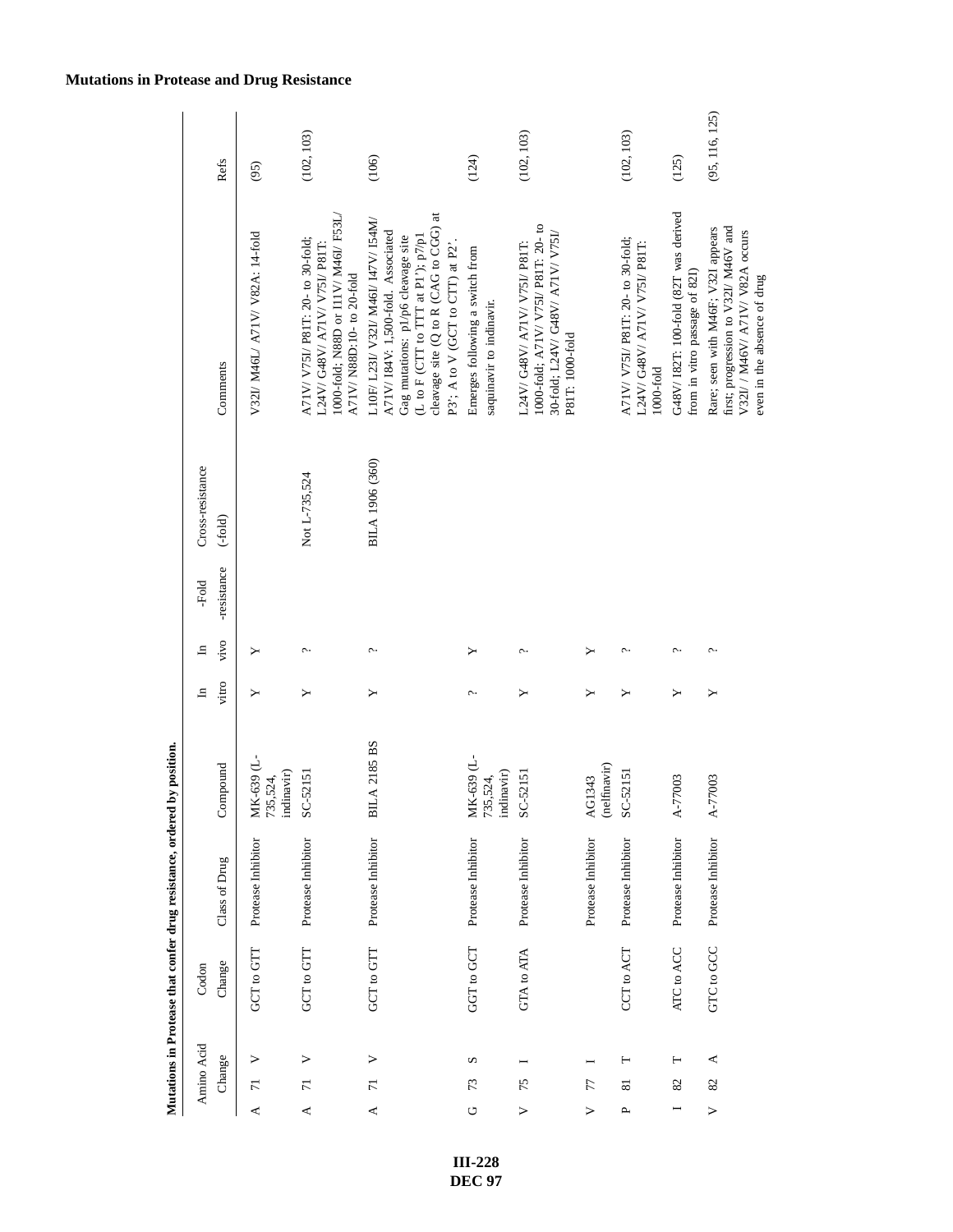|                  | Refs          | (108)                                                                         | (122, 123)          | (105)                                                        | (126)              |                                                         |                    | (101)                                                                                         | (127, 128, 129)                                                                              | (108)                                                               | (99)                                                                                                      | (101)               | (96)                                                                                                                                                          | (101)                     | (108)                                 |
|------------------|---------------|-------------------------------------------------------------------------------|---------------------|--------------------------------------------------------------|--------------------|---------------------------------------------------------|--------------------|-----------------------------------------------------------------------------------------------|----------------------------------------------------------------------------------------------|---------------------------------------------------------------------|-----------------------------------------------------------------------------------------------------------|---------------------|---------------------------------------------------------------------------------------------------------------------------------------------------------------|---------------------------|---------------------------------------|
|                  | Comments      | lowed by changes at I54, A71 and M36<br>In vivo, V82 occurs first, often fol- | A71T/ V82A: 15-fold | V32I/ M46L/ V82A: 3-fold; V32I/<br>M46L/ A71V/ V82A: 14-fold |                    | G48V/ V82A, G48V/ L63P/ V82A or<br>I54T: 10- to 20-fold |                    | L97V: 11-fold; L10F/ V82A: 2-fold; ;<br>V82A/ M46L: 7-fold; V82A/ M46L/<br>V82A/ L97V: 3-fold | Follows G48V during saquinavir ther-<br>apy or after a switch to nelfinavir or<br>indinavir. | L63P/ A71V/ V82F/ I84V: 27-fold<br>V82F/ I84V: 8- to 10-fold; M46I/ |                                                                                                           | V82F/ I84V: 92-fold | No resistance alone but V32I and V82I<br>are synergistic mutations yielding 20-<br>fold enzyme resistance (82T was de-<br>rived from in vitro passage of 821) |                           | In vivo, V82 occurs first, often fol- |
| Cross-resistance | $(-fold)$     |                                                                               | A-77003 (4)         |                                                              |                    |                                                         |                    |                                                                                               |                                                                                              |                                                                     |                                                                                                           |                     |                                                                                                                                                               |                           |                                       |
| -Fold            | -resistance   | 2                                                                             |                     |                                                              | $6 - 8$            |                                                         |                    |                                                                                               |                                                                                              |                                                                     |                                                                                                           |                     |                                                                                                                                                               | $\frac{2}{\sqrt{2}}$      | $\circ$                               |
| $\mathbf{H}$     | vivo          | ≻                                                                             | c.                  |                                                              | c.                 | $\sim$                                                  | ᠭ                  | ᠭ                                                                                             | ≻                                                                                            | ≻                                                                   | ≻                                                                                                         | c.                  | $\tilde{\phantom{a}}$                                                                                                                                         | $\widehat{\phantom{m}}$ . |                                       |
| $\mathbf{H}$     | vitro         | z                                                                             | ≻                   | ≻                                                            | ≻                  | ≻                                                       | ≻                  | ≻                                                                                             | ç.                                                                                           | ≻                                                                   | $\ddot{\phantom{0}}$                                                                                      | ≻                   | $\blacktriangleright$                                                                                                                                         | ≻                         | $\mathsf{z}$                          |
|                  | Compound      | (ritonavir)<br><b>ABT-538</b>                                                 | BMS 186,318         | MK-639 (L-<br>indinavir)<br>735,524,                         | P9941              | SC-52151                                                | SKF108922          | <b>XM323</b>                                                                                  | Ro 31-8959<br>(saquinavir)                                                                   | (ritonavir)<br>ABT-538                                              | $\begin{array}{l} {\rm MK}\mbox{-}639 \ (\rm L\mbox{-} \\ \mbox{735}, \rm 524, \end{array}$<br>indinavir) | XM323               | A-77003                                                                                                                                                       | XM323                     | ABT-538                               |
|                  | Class of Drug | Protease Inhibitor                                                            | Protease Inhibitor  | Protease Inhibitor                                           | Protease Inhibitor | Protease Inhibitor                                      | Protease Inhibitor | Protease Inhibitor                                                                            | Protease Inhibitor                                                                           | Protease Inhibitor                                                  | Protease Inhibitor                                                                                        | Protease Inhibitor  | Protease Inhibitor                                                                                                                                            | Protease Inhibitor        | Protease Inhibitor                    |
| Codon            | Change        | <b>GTC</b> to GCC                                                             | GTC to GCC          | <b>GTC</b> to GCC                                            | <b>GTC</b> to GCC  | <b>GTC to GCC</b>                                       |                    | <b>GTC</b> to GCC                                                                             | <b>GTC</b> to GCC                                                                            | GTC to TTC                                                          | GTC to TTC                                                                                                | GTC to TTC          | GTC to ATC                                                                                                                                                    | GTC to ATC                | <b>GTC</b> to TCC                     |
| Amino Acid       | Change        | ⋖                                                                             | ⋖                   | ⋖                                                            | ⋖                  | ⋖                                                       | ≺                  | ⋖                                                                                             | ≺                                                                                            | щ                                                                   | щ                                                                                                         | щ                   |                                                                                                                                                               |                           | S                                     |
|                  |               | 82                                                                            | 82                  | 82                                                           | 82                 | 82                                                      | 82                 | 82                                                                                            | $\boldsymbol{\mathcal{S}}$                                                                   | 82                                                                  | $\boldsymbol{\mathcal{Z}}$                                                                                | 82                  | 82                                                                                                                                                            | 82                        | 82                                    |
|                  |               | >                                                                             | ➢                   |                                                              |                    |                                                         | ➢                  |                                                                                               | >                                                                                            | >                                                                   | >                                                                                                         | ⋗                   | ⋗                                                                                                                                                             | ⋗                         | ⋗                                     |

> **III-229 DEC 97**

### **Mutations in Protease and Drug Resistance**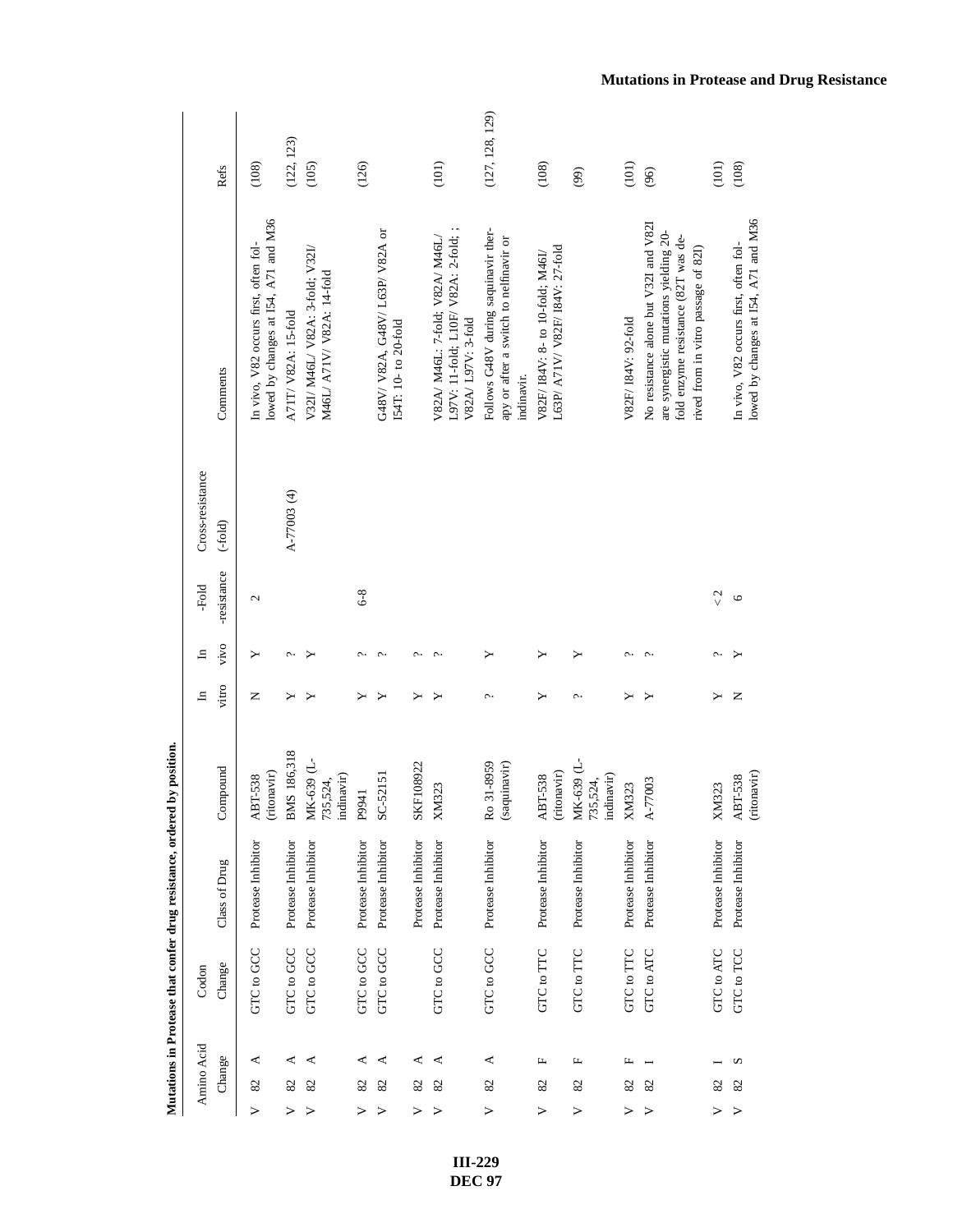| Refs                          | (108)                                                                                                                                            | (105)                                                                                                | (130)                  |                    | (106, 109, 112, 113)                                                                                                                                                                                                          | (112)                            | (108)                                                                                                         | (110)                           | (106, 109, 112, 113)                                                                                                                                                                                                          |
|-------------------------------|--------------------------------------------------------------------------------------------------------------------------------------------------|------------------------------------------------------------------------------------------------------|------------------------|--------------------|-------------------------------------------------------------------------------------------------------------------------------------------------------------------------------------------------------------------------------|----------------------------------|---------------------------------------------------------------------------------------------------------------|---------------------------------|-------------------------------------------------------------------------------------------------------------------------------------------------------------------------------------------------------------------------------|
| Comments                      | In vivo, V82 occurs first, often fol-<br>M36; V82T has reduced replication<br>lowed by changes at 154, A71 and<br>efficacy in natural background | M46I/ L63P/ V82T: 4-fold: L10R/<br>M46I/ L63P/ V82T: 4-fold; L10R/<br>M46I/ L63P/ V82T/ I84V: 8-fold |                        |                    | A71V/I84A: 520-fold. 32I/46L/71V/<br>ciated Gag mutations: p1/p6 cleavage<br>84A are functionally impaired. Asso-<br>A71V/184V: 5-fold; V32I/ M46I,L/<br>V321/ A71V: 3-fold; V321/ M46I,L<br>site (L to F (CTT to TTT at P1') | I84A is the most common mutation | fold; V82F/ I84V: 8- to 10-fold; M46L<br>M46I/ L63P/ A71V/ V82F/ I84V: 27-<br>L63P/ A71V/ V82F/ I84V: 27-fold | M46I/ L63P/ A71V/ I84V: 30-fold | A71V/I84A: 520-fold. 32I/46L/71V/<br>ciated Gag mutations: p1/p6 cleavage<br>84A are functionally impaired. Asso-<br>V32I/ A71V: 3-fold; V32I/ M46I,L<br>A71V/ I84V: 5-fold; V32I/ M46I,L<br>site (L to F (CTT to TTT at P1') |
| Cross-resistance<br>$(-fold)$ |                                                                                                                                                  |                                                                                                      |                        |                    | BILA 2185 BS (200)                                                                                                                                                                                                            | Ro 31-8959 (400);                |                                                                                                               |                                 | BILA 2185 BS(200)                                                                                                                                                                                                             |
| -resistance<br>-Fold          | 3                                                                                                                                                |                                                                                                      |                        |                    |                                                                                                                                                                                                                               |                                  |                                                                                                               |                                 |                                                                                                                                                                                                                               |
| vivo<br>크                     |                                                                                                                                                  |                                                                                                      |                        |                    |                                                                                                                                                                                                                               |                                  |                                                                                                               | ç.,                             |                                                                                                                                                                                                                               |
| vitro<br>$\Xi$                | Z                                                                                                                                                | Z                                                                                                    |                        |                    |                                                                                                                                                                                                                               | ≻                                | ≻                                                                                                             |                                 | ≻                                                                                                                                                                                                                             |
| Compound                      | (ritonavir)<br>ABT-538                                                                                                                           | MK-639 (L-<br>indinavir)<br>735,524,                                                                 | SKF108842              | SKF108922          | <b>BILA 1906 BS</b>                                                                                                                                                                                                           | <b>BILA 2011</b><br>(palinavir)  | (ritonavir)<br>ABT-538                                                                                        | (nelfinavir)<br>AG1343          | <b>BILA 1906 BS</b>                                                                                                                                                                                                           |
| Class of Drug                 | Protease Inhibitor                                                                                                                               | Protease Inhibitor                                                                                   | Protease Inhibitor     | Protease Inhibitor | Protease Inhibitor                                                                                                                                                                                                            | Protease Inhibitor               | Protease Inhibitor                                                                                            | Protease Inhibitor              | Protease Inhibitor                                                                                                                                                                                                            |
| Change<br>Codon               | GTC to ACC                                                                                                                                       | GTC to ACC                                                                                           |                        |                    | ATA to GCA                                                                                                                                                                                                                    | ATG to ATA                       | ATA to GTA                                                                                                    | ATA to GTA                      | ATA to GTA                                                                                                                                                                                                                    |
| Amino Acid<br>Change          | Н<br>82<br>$\triangleright$                                                                                                                      | Н<br>82<br>>                                                                                         | 82<br>$\triangleright$ | 82<br>⋗            | ⋖<br>$\approx$                                                                                                                                                                                                                | ≺<br>$\frac{8}{4}$               | ><br>24                                                                                                       | ><br>Z                          | $\triangleright$<br>\$<br>$\overline{a}$                                                                                                                                                                                      |

Mutations in Protease that confer drug resistance, ordered by position. **Mutations in Protease that confer drug resistance, ordered by position.**

### **Mutations in Protease and Drug Resistance**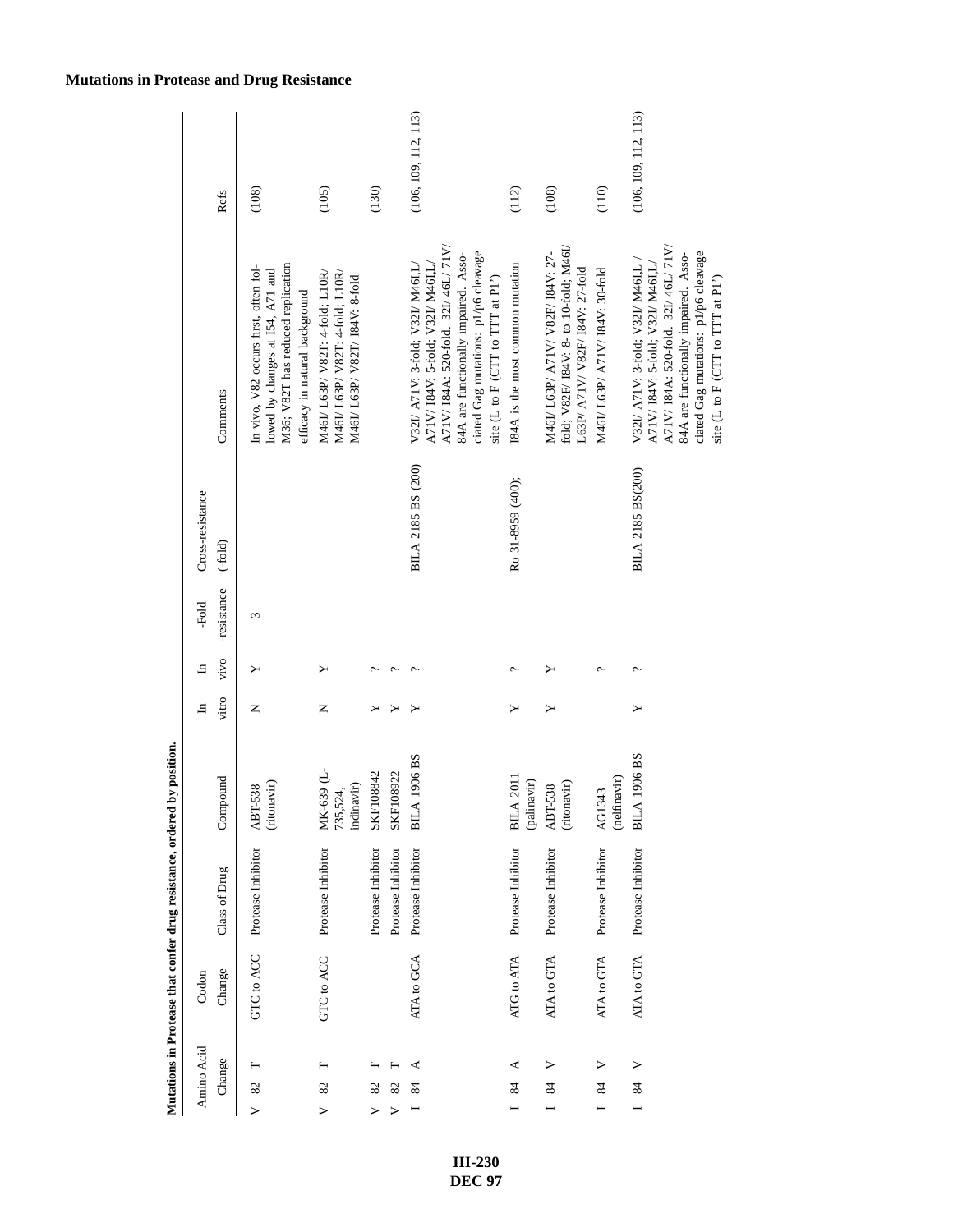|   |                |        |            | Mutations in Protease that confer drug resistance, ordered | by position.                         |              |                       |                 |                                                                                |                                                                                                                                                                                                                                     |           |
|---|----------------|--------|------------|------------------------------------------------------------|--------------------------------------|--------------|-----------------------|-----------------|--------------------------------------------------------------------------------|-------------------------------------------------------------------------------------------------------------------------------------------------------------------------------------------------------------------------------------|-----------|
|   | Amino Acid     |        | Codon      |                                                            |                                      | $\mathbf{H}$ | $\mathbf{H}$          | -Fold           | Cross-resistance                                                               |                                                                                                                                                                                                                                     |           |
|   | Change         |        | Change     | Class of Drug                                              | Compound                             | vitro        | vivo                  | -resistance     | $(-fold)$                                                                      | Comments                                                                                                                                                                                                                            | Refs      |
|   | 84             | >      | ATA to GTA | Protease Inhibitor                                         | <b>BILA 2185 BS</b>                  | ≻            | ç.                    |                 | BILA 1906 BS(360)                                                              | cleavage site (Q to R (CAG to CGG) at<br>L10F/ L23I/ V32I/ M46I/ I47V/ I54M/<br>A71V/I84V: 1,500-fold. Associated<br>Gag mutations: p1/p6 cleavage site<br>(L to F (CTT to TTT at P1'); $p7/p1$<br>P3', A to V (GCT to CTT) at P2'. | (106)     |
|   | 84             | ⋗      | ATA to GTA | Protease Inhibitor                                         | DMP 450                              | ≻            | ᠭ                     |                 |                                                                                |                                                                                                                                                                                                                                     | (97, 98)  |
|   | 84             | ⋗      | ATA to CTA | Protease Inhibitor                                         | MK-639 (L-<br>indinavir)<br>735,524, | z            |                       |                 |                                                                                | G48V/I84V/L90M: 30-fold; L10R/<br>M46I/ L63P/ V82T/ I84V: 8-fold                                                                                                                                                                    | (105)     |
|   | 84             | >      | ATA to GTA | Protease Inhibitor                                         | Ro 31-8959<br>(saquinavir)           | ≻            | c.,                   |                 |                                                                                |                                                                                                                                                                                                                                     | (95)      |
|   | $\frac{84}{3}$ | >      | ATA to GTA | Protease Inhibitor                                         | RPI-312                              |              | ᠭ                     | 5               |                                                                                |                                                                                                                                                                                                                                     | (131)     |
|   | 84             | ⋗      |            | Protease Inhibitor                                         | SKF108842                            |              | $\sim$                |                 |                                                                                |                                                                                                                                                                                                                                     |           |
|   | 84             | ⋗      | ATA to GTA | Protease Inhibitor                                         | VB 11,328                            |              | $\hat{c}$             |                 |                                                                                | L10F/I84V: 8-fold                                                                                                                                                                                                                   |           |
|   | 84             | ⋗      | ATA to GTA | Protease Inhibitor                                         | (141W94)<br>VX-478                   |              | ᠭ                     |                 |                                                                                |                                                                                                                                                                                                                                     |           |
|   | 84             | >      | ATA to GTA | Protease Inhibitor                                         | <b>XM323</b>                         | ≻            | ç.                    | $\overline{12}$ | P9941; not A-77003<br>or Ro 31-8959                                            | V82F/ I84V: 92-fold; L10F/ K45I/<br>$IA4V: 50-fold$                                                                                                                                                                                 | (95, 101) |
|   | 84             | >      | ATA to GTA | Protease Inhibitor                                         | MP-134                               | ≻            | ç.                    | $\approx$       | SC-52151(8) Ro31-<br>538(10) MK-639(8)<br>895(2) (IC90 data)<br>MP-167(5) ABT- |                                                                                                                                                                                                                                     | (132)     |
| z | 88             | ≏      |            | Protease Inhibitor                                         | (nelfinavir)<br>AG1343               | ≻            | ≻                     |                 |                                                                                | D30N and N88D are most common in<br>do not cause cross-resistance to other<br>vivo after 24 weeks of therapy; they<br>protease inhibitors                                                                                           | (110)     |
| Z | 88             | $\Box$ | AAT to GAT | Protease Inhibitor                                         | SC-52151                             | ≻            | $\tilde{\phantom{a}}$ |                 |                                                                                | N88D compensatory, no resistance<br>alone                                                                                                                                                                                           | (132)     |

### **Mutations in Protease and Drug Resistance**

**III-231 DEC 97**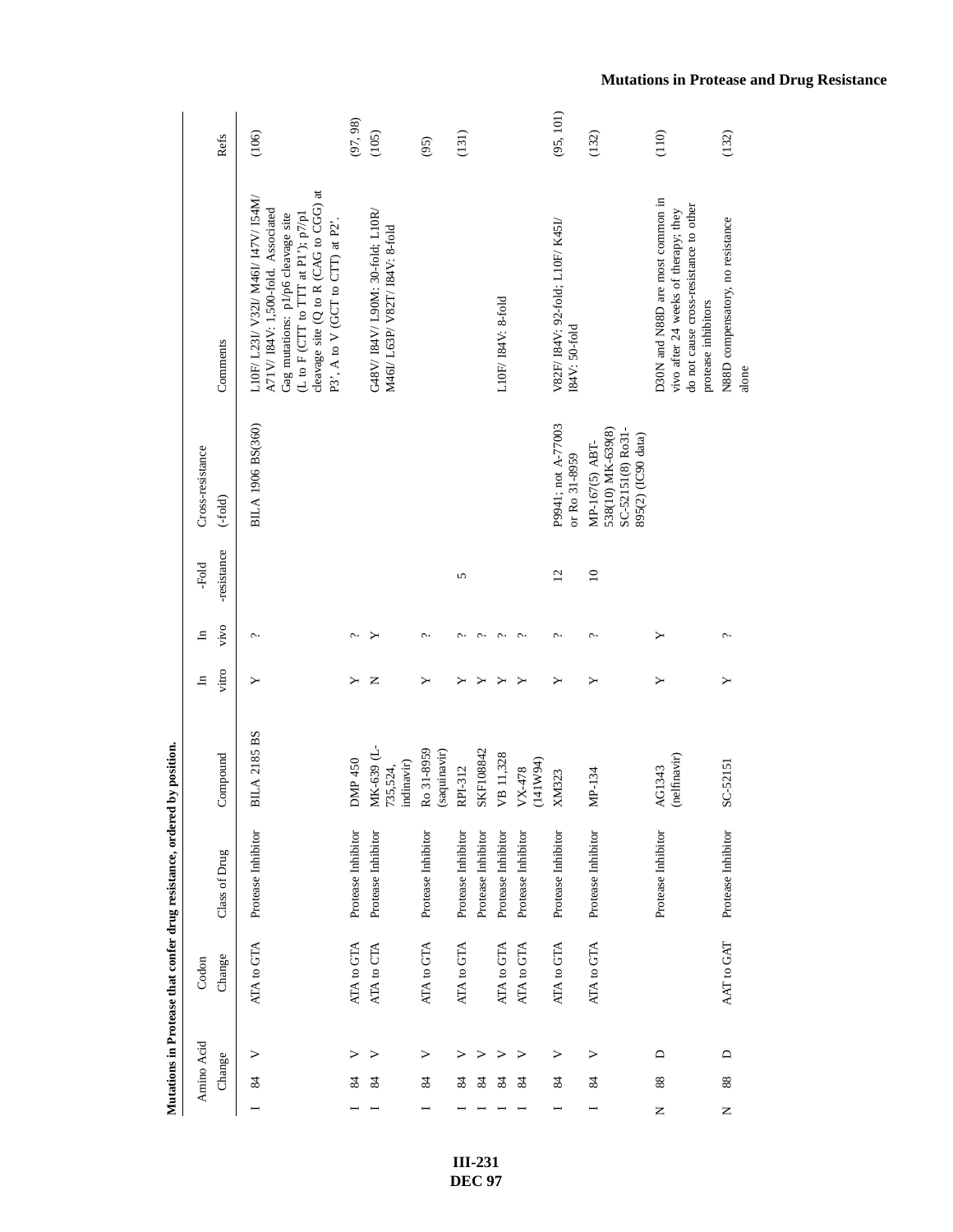|                          |            |   |            | Mutations in Protease that confer drug resistance, ordered | by position.                         |       |              |                 |                               |                                                                                                                                      |       |
|--------------------------|------------|---|------------|------------------------------------------------------------|--------------------------------------|-------|--------------|-----------------|-------------------------------|--------------------------------------------------------------------------------------------------------------------------------------|-------|
|                          | Amino Acid |   | Codon      |                                                            |                                      | ᆷ     | $\mathbf{H}$ | -Fold           | Cross-resistance              |                                                                                                                                      |       |
|                          | Change     |   | Change     | Class of Drug                                              | Compound                             | vitro | vivo         | -resistance     | $(-fold)$                     | Comments                                                                                                                             | Refs  |
| Z                        | 88         |   | AAT to AGT | Protease Inhibitor                                         | SC-55389A                            |       |              | $\overline{20}$ | L735,524 (3); not<br>SC-52151 | N88S/L10F: 25                                                                                                                        | (104) |
| ┙                        | $\infty$   | ⋝ | TTG to ATG | Protease Inhibitor                                         | (ritonavir)<br><b>ABT-538</b>        | z     |              |                 |                               | 82A/ 54V/ I/ 71V/ 90L/ M: 7-fold                                                                                                     | (108) |
|                          | $\infty$   | ⋝ | TTG to ATG | Protease Inhibitor                                         | (nelfinavir)<br>AG1343               | z     |              |                 |                               | Rare in patients                                                                                                                     | (110) |
| $\overline{\phantom{0}}$ | $\infty$   | Σ | TTG to ATG | Protease Inhibitor                                         | MK-639 (L-<br>indinavir)<br>735,524, |       |              |                 |                               |                                                                                                                                      | (105) |
| ┙                        | $\infty$   | ⋝ | TTG to ATG | Protease Inhibitor                                         | Ro 31-8959<br>(saquinavir)           |       |              |                 |                               | G48V/L90M: $>100$ -fold enzyme re-<br>L90M most common in vivo; G48V/<br>sistance; double mutant rare in vivo;<br>I84V/L90M: 30-fold | (117) |
| $\overline{a}$           | 56         |   | TTA to GTA | Protease Inhibitor                                         | <b>XM323</b>                         |       |              |                 |                               | No resistance alone; V82A/ L97V: 3-<br>fold; V82A/ M46L/ L97V: 11-fold                                                               | (101) |

**Mutations in Protease that confer drug resistance, ordered by position.**

### **Mutations in Protease and Drug Resistance**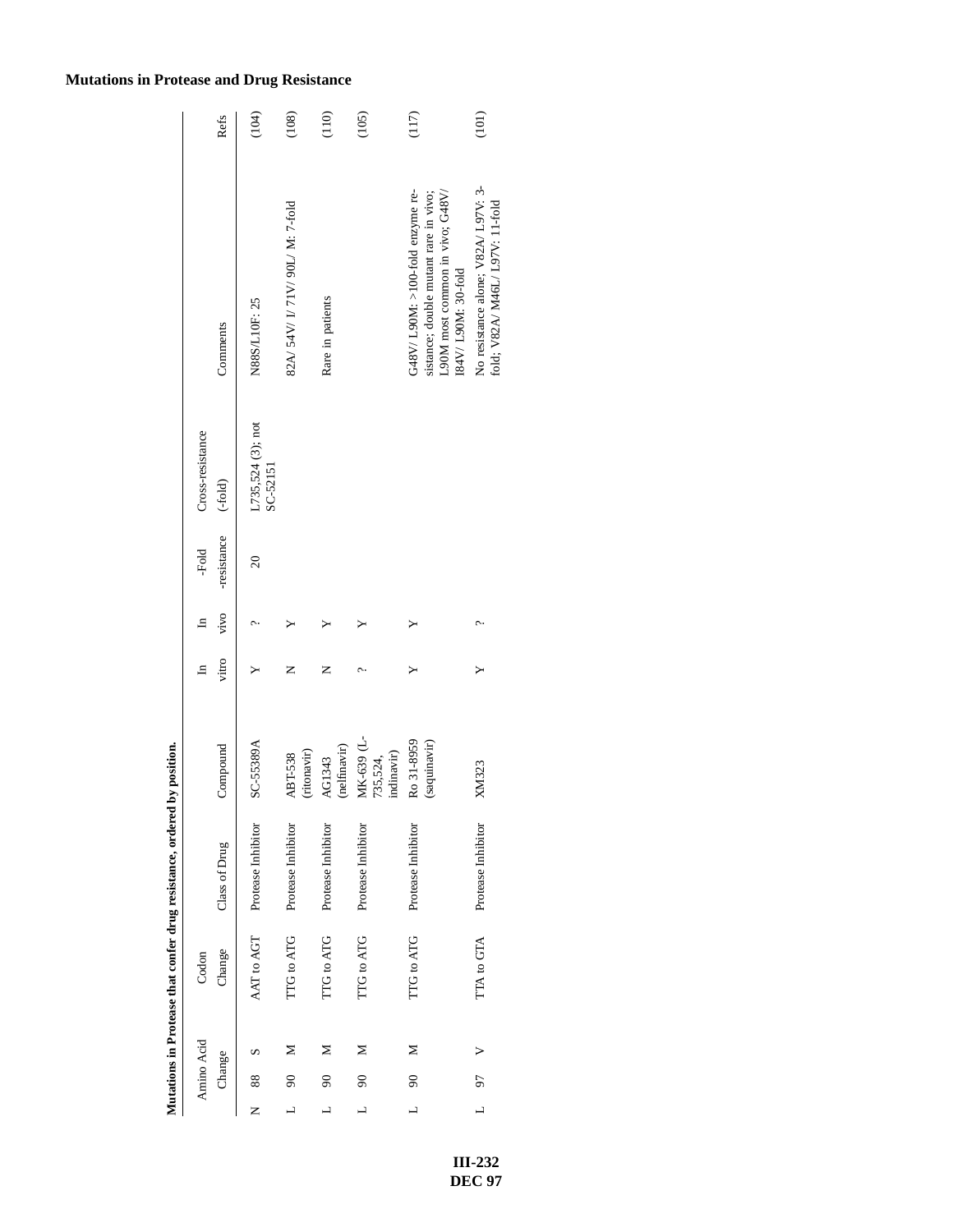| Amino Acid                          | Codon      |                          |                                    | $\Xi$ | ᆷ                     | -Fold               | Cross-resistance |                                                                                               |            |
|-------------------------------------|------------|--------------------------|------------------------------------|-------|-----------------------|---------------------|------------------|-----------------------------------------------------------------------------------------------|------------|
| Change                              | Change     | Class of Drug            | Compound                           | vitro | vivo                  | -resistance         | $(-fold)$        | Comments                                                                                      | Refs       |
| 22<br>≃                             | AGG to AGA | Fusion/Binding Inhibitor | RPR103611                          |       |                       |                     |                  |                                                                                               | (132)      |
| S                                   | ATC to AGC | Fusion/Binding Inhibitor | RPR103611                          |       | ᠭ                     |                     |                  |                                                                                               | (132)      |
| z<br>113<br>S                       | AGT to AAT | Fusion/Binding Inhibitor | Dextran sulphate<br>(DS)           |       | $\sim$                |                     |                  | N293D/ N323S/ R387I: 250-fold; 113<br>S113N/ S134N/ K269E/ Q278E/<br>is in the V1 loop region | (132, 133) |
| Z<br>134<br>S                       | AGC to AAC | Fusion/Binding Inhibitor | Dextran sulphate<br>(DS)           | ≻     | $\sim$                |                     |                  | K269E/ Q278E/ N293D/ N323S/<br>V2 loop region; S113N/ S134N/<br>R3871: 250-fold               | (133, 134) |
| ┙<br>145<br>щ                       | TTC to TTA | Fusion/Binding Inhibitor | JM-3100                            |       | ç.                    |                     |                  | Combination of mutations: 2- to 100-<br>fold                                                  | (135, 136) |
| ×<br>188<br>z                       | AAT to AAA | Fusion/Binding Inhibitor | Siamycin I                         |       | ç.                    |                     |                  | N188K/ G332E/ N351D/ A550T/<br>N633D/L762S: 9-fold                                            | (137)      |
| ><br>228                            | ATA to GTA | Fusion/Binding Inhibitor | JM-2763                            |       | ᠭ                     |                     |                  | Combination of mutations                                                                      |            |
| щ<br>269<br>$\overline{\mathbf{x}}$ | AAA to GAA | Fusion/Binding Inhibitor | Dextran sulphate<br>(DS)           |       | پ                     |                     |                  | K269E/ Q278E/ N293D/ N323S/<br>V3 loop region; S113N/ S134N/<br>R3871: 250-fold               | (133, 134) |
| S<br>270<br>Z                       | AAT to AGT | Fusion/Binding Inhibitor | JM-3100                            |       |                       |                     |                  |                                                                                               |            |
| 272<br>≃                            | AGA to ACA | Fusion/Binding Inhibitor | JM-3100                            |       | پ                     |                     |                  |                                                                                               |            |
| ≃<br>274<br>S                       | AGT to AGA | Fusion/Binding Inhibitor | JM-2763                            | ≻     | ç.                    |                     |                  | Combination of mutations: 95- to 792-<br>fold                                                 | (135, 136) |
| $\approx$<br>274<br>S               | AGT to AGA | Fusion/Binding Inhibitor | JM-3100                            | ≻     | c.                    | $DS (> 7$ to 6,667) |                  |                                                                                               |            |
| Ξ<br>278<br>$\circ$                 | CAG to CAT | Fusion/Binding Inhibitor | Dextran sulphate<br>(DS)           | ≻     | $\sim$                |                     |                  | K269E/ Q278E/ N293D/ N323S/<br>V3 loop region; S113N/ S134N/<br>R3871: 250-fold               | (133, 134) |
| Ξ<br>278<br>$\circ$                 | CAG to CAT | Fusion/Binding Inhibitor | JM-2763                            |       |                       |                     |                  |                                                                                               |            |
| н<br>278<br>$\circ$                 | CAG to CAC | Fusion/Binding Inhibitor | JM-3100                            |       | $\tilde{\phantom{0}}$ |                     |                  |                                                                                               |            |
| ⋗<br>288                            | ATA to GTA | Fusion/Binding Inhibitor | JM-3100                            |       | ç.                    |                     |                  |                                                                                               |            |
| $\Box$<br>293<br>Z                  | AAT to GAT | Fusion/Binding Inhibitor | Dextran sulphate<br>$\overline{c}$ | ≻     |                       |                     |                  | K269E/ Q278E/ N293D/ N323S/<br>V3 loop region; S113N/ S134N/<br>R3871: 250-fold               | (133, 134) |

> **III-233 DEC 97**

### **Mutations in Envelope and Drug Resistance**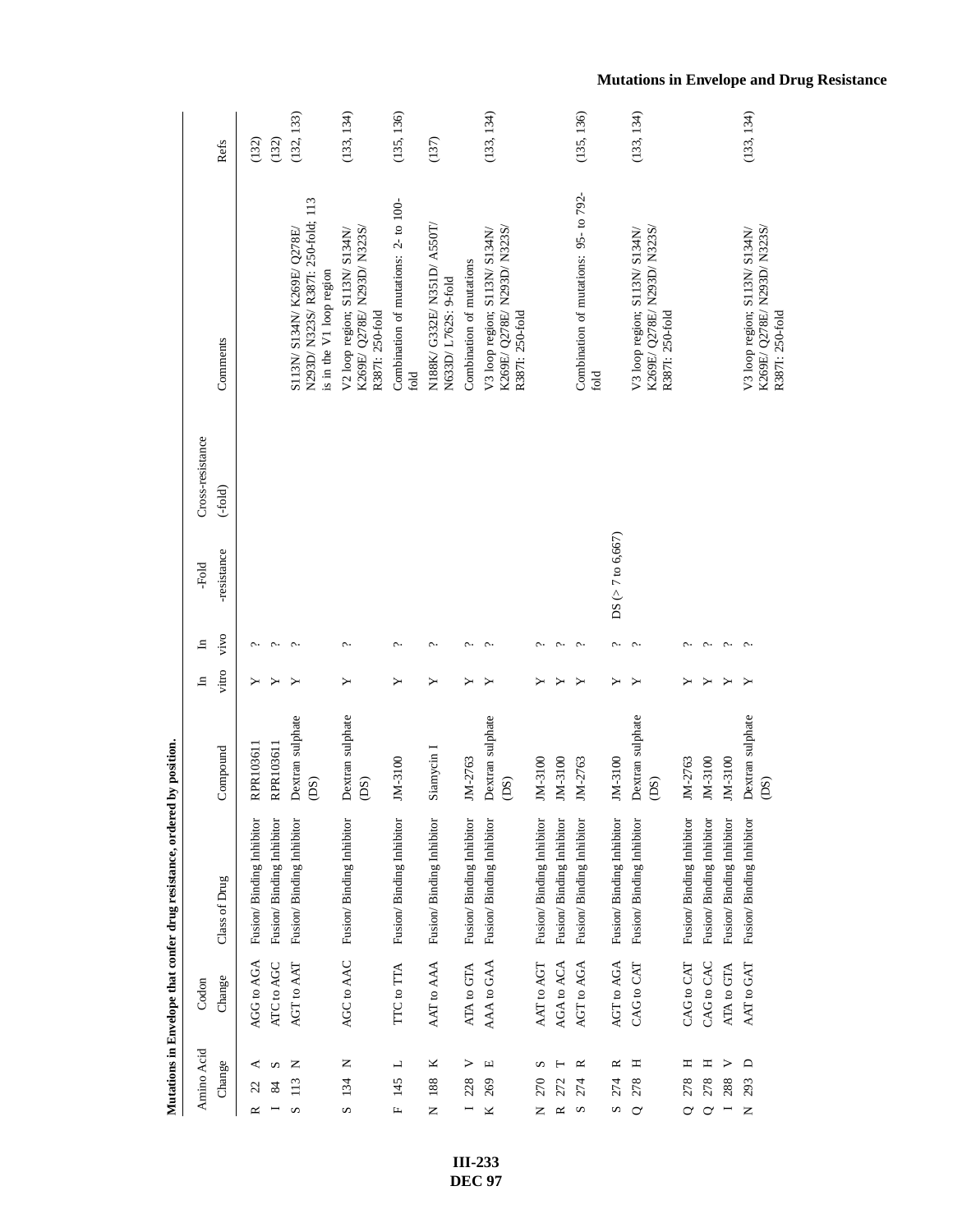| Amino Acid            |        | Codon      |                          |                          | $\Xi$ | ᆷ    | -Fold       | Cross-resistance |                                                                                     |            |
|-----------------------|--------|------------|--------------------------|--------------------------|-------|------|-------------|------------------|-------------------------------------------------------------------------------------|------------|
| Change                |        | Change     | Class of Drug            | Compound                 | vitro | vivo | -resistance | $(-fold)$        | Comments                                                                            | Refs       |
| 293<br>z              | Ξ      | AAT to CAT | Fusion/Binding Inhibitor | JM-3100                  |       |      |             |                  |                                                                                     |            |
| 797<br>⋖              |        | GCA to ACA | Fusion/Binding Inhibitor | JM-2763                  |       |      |             |                  |                                                                                     |            |
| 297<br>⋖              |        | GCA to ACA | Fusion/Binding Inhibitor | JM-3100                  |       |      |             |                  |                                                                                     |            |
| 323<br>Z              | S      | AAT to AGT | Fusion/Binding Inhibitor | Dextran sulphate<br>(DS) |       |      |             |                  | Q278E/ N293D/ N323S/ R3871: 250-<br>C3 region; S113N/ S134N/ K269E/<br>fold         | (133, 134) |
| 332<br>U              | Щ      | GGA to GAA | Fusion/Binding Inhibitor | Siamycin I               |       |      |             |                  | N188K/ G332E/ N351D/ A550T/<br>N633D/L762S: 9-fold                                  | (137)      |
| 351<br>z              | ≏      | AAT to GAT | Fusion/Binding Inhibitor | Siamycin I               |       | c    |             |                  | N188K/ G332E/ N351D/ A550T/<br>N633D/L762S: 9-fold                                  | (137)      |
| 385<br>ρ.             | ┙      | CCA to CTA | Fusion/Binding Inhibitor | JM-2763                  |       |      |             |                  |                                                                                     |            |
| 385                   | ┙      | CCA to CTA | Fusion/Binding Inhibitor | JM-3100                  |       |      |             |                  |                                                                                     |            |
| 387<br>≃              |        | AGA to ACA | Fusion/Binding Inhibitor | Dextran sulphate<br>(DS) |       |      |             |                  | CD4 binding region; S113N/ S134N/<br>K269E/ Q278E/ N293D/ N323S/<br>R3871: 250-fold | (133, 134) |
| 410                   | щ      | CAA to GAA | Fusion/Binding Inhibitor | JM-3100                  |       |      |             |                  |                                                                                     |            |
| 433<br>Ω              |        | TCC to CCC | Fusion/Binding Inhibitor | JM-3100                  |       |      |             |                  |                                                                                     |            |
| 457                   |        | GTA to ATA | Fusion/Binding Inhibitor | JM-3100                  |       |      |             |                  |                                                                                     |            |
| 550<br>⋖              | ⊢      | GCC to ACC | Fusion/Binding Inhibitor | Siamycin 1               |       |      |             |                  | N188K/ G332E/ N351D/ A550T/<br>N633D/L762S: 9-fold                                  | (137)      |
| 633<br>Z              | $\Box$ | AAT to GAT | Fusion/Binding Inhibitor | Siamycin I               |       |      |             |                  | N188K/ G332E/ N351D/ A550T/<br>N633D/ L762S: 9-fold                                 | (137)      |
| 762<br>$\overline{a}$ | S      | TTG to TCG | Fusion/Binding Inhibitor | Siamycin I               |       |      |             |                  | N188K/ G332E/ N351D/ A550T/<br>N633D/L762S: 9-fold                                  | (137)      |

### **Mutations in Envelope and Drug Resistance**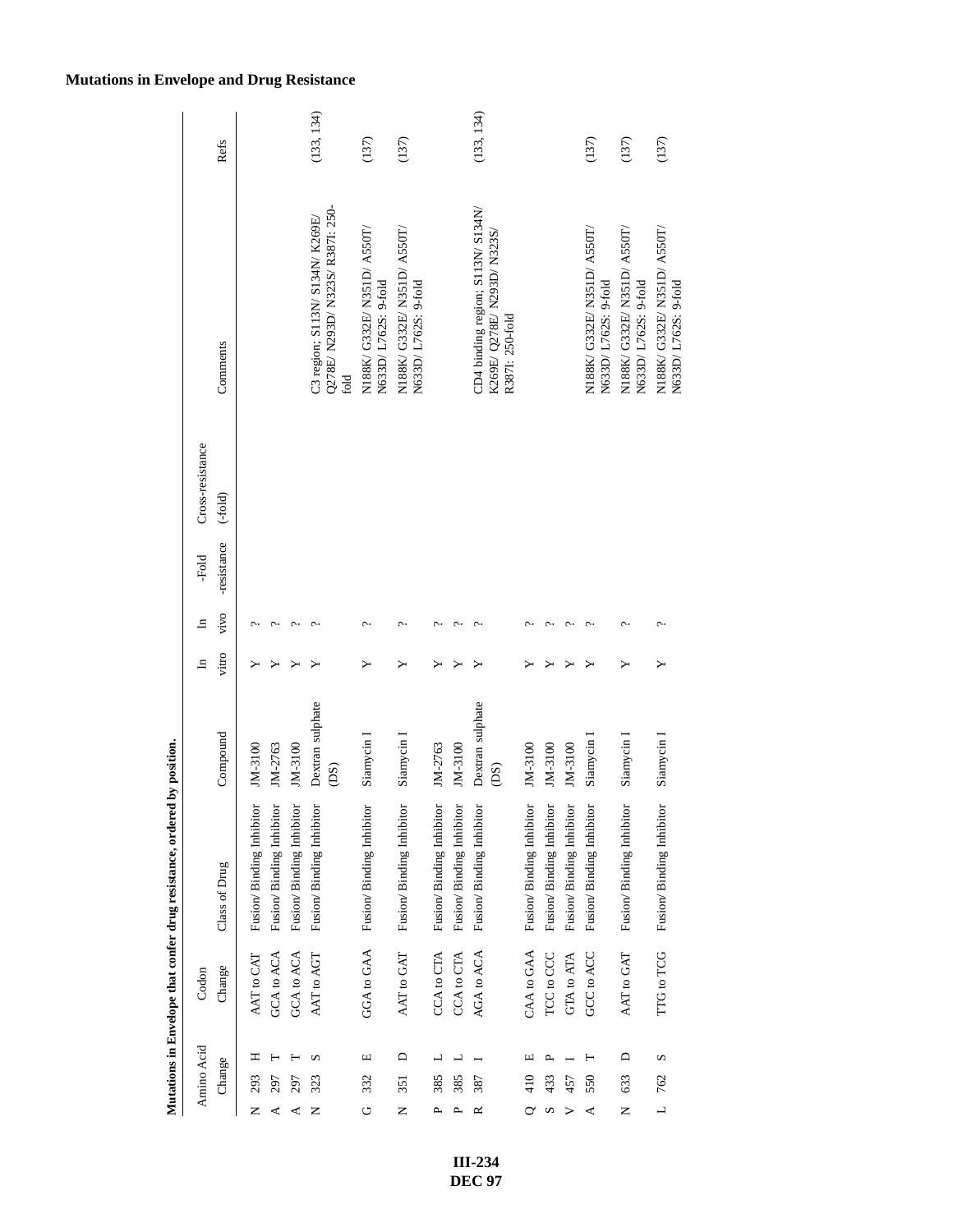|                                  |            | Mutations in SIV Reverse Transcriptase that confer drug resistance, ordered by position. |                                  |              |              |                 |                                               |                                                                                                                                    |                 |
|----------------------------------|------------|------------------------------------------------------------------------------------------|----------------------------------|--------------|--------------|-----------------|-----------------------------------------------|------------------------------------------------------------------------------------------------------------------------------------|-----------------|
| Amino Acid                       | Codon      |                                                                                          |                                  | $\mathbf{H}$ | $\mathbb{H}$ | -Fold           | Cross-resistance                              |                                                                                                                                    |                 |
| Change                           | Change     | Class of Drug                                                                            | Compound                         | vitro        | vivo         | -resistance     | $(-fold)$                                     | Comments                                                                                                                           | Refs            |
| ≃<br>65<br>ĸ                     | AAA to AGA | SIV Nucleoside RT Inhibitor                                                              | <b>PMPA</b>                      | ç.           |              | 5               | 3TC (80); ddI; ddC;<br>d4T; PMEA              | and I118V. Observed changes at N69S<br>K65R appears first, followed by N69S<br>and I118V do not result in increased<br>resistance. | (138, 139, 140) |
| Σ<br>$Q$ 151                     | CAG to ATG | SIV Nucleoside RT Inhibitor                                                              | AZT                              | ç.           |              | $>100$          | ddl; ddC; d4T; 3TC                            |                                                                                                                                    | (141)           |
| ⋗<br>M 184                       | ATG to GTG | SIV Nucleoside RT Inhibitor                                                              | $O-H-C$                          |              | ¢            |                 |                                               |                                                                                                                                    | (82)            |
|                                  |            | Mutations in FIV Reverse Transcriptase that confer drug                                  | resistance, ordered by position. |              |              |                 |                                               |                                                                                                                                    |                 |
| Amino Acid                       | Codon      |                                                                                          |                                  | $\mathbf{H}$ | $\Xi$        | -Fold           | Cross-resistance                              |                                                                                                                                    |                 |
| Change                           | Change     | Class of Drug                                                                            | Compound                         | vitro        | vivo         | -resistance     | $(-fold)$                                     | Comments                                                                                                                           | Refs            |
| ℶ                                | GAT to CAT | FIV Nucleoside RT Inhibitor                                                              | ddC                              |              |              | 4               | ddl; PFA                                      |                                                                                                                                    | (142, 143)      |
|                                  | GTA to ATA | FIV Nucleoside RT Inhibitor                                                              | 74                               |              | c.           | $4 - 6$         | PFA (>50); AZT;<br>ddi; PMEA                  |                                                                                                                                    | (144)           |
| S<br>156<br>$\sim$               |            | CCA to TCA FIV Nucleoside RT Inhibitor                                                   | 3TC                              | ≻            | $\sim$       | $\overline{ }$  | $ATT(4), AZT + 3TC$<br>$\widehat{\mathbf{6}}$ |                                                                                                                                    | (145)           |
| $\vdash$<br>$\frac{183}{2}$<br>Σ | ATG to ACG | FIV Nucleoside RT Inhibitor                                                              | $(-)$ -FTC                       | ≻            | c.           | $\overline{10}$ | <b>JPP</b>                                    | recombinant displays 10-fold resistance<br>Corresponds to 184 in HIV; M183V<br>to 3TC or (-)-FTC.                                  | (146)           |

**III-235 DEC 97**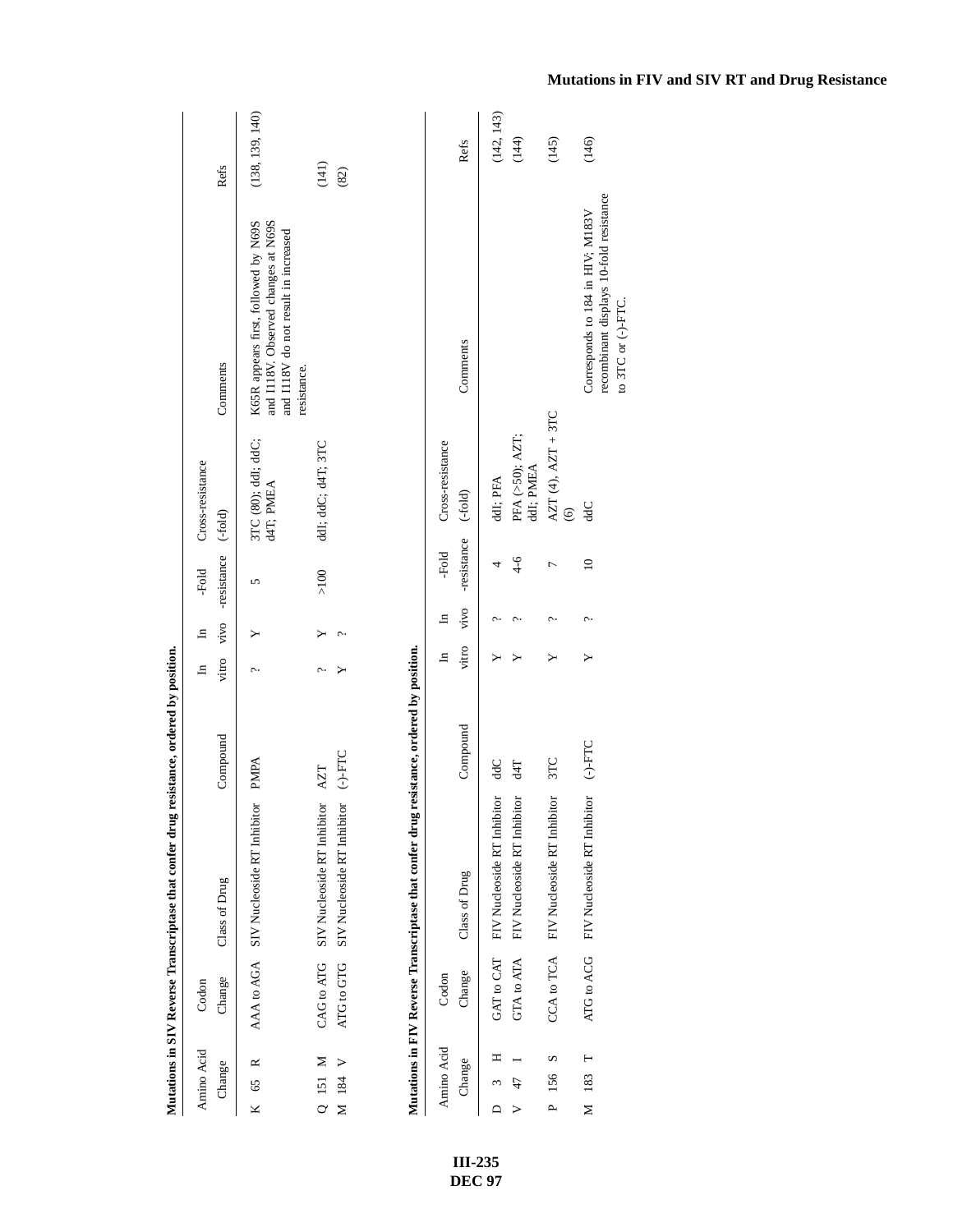| <b>Abbreviations</b>            |                                                                     |
|---------------------------------|---------------------------------------------------------------------|
| Amino acids                     |                                                                     |
| A                               | alanine                                                             |
| $\mathsf{C}$                    | cysteine                                                            |
| D                               | aspartate                                                           |
| E                               | glutamate                                                           |
| $\mathbf F$                     | phenyalanine                                                        |
| G                               | glycine                                                             |
| H                               | histidine                                                           |
| I                               | isoleucine                                                          |
| K                               | lysine                                                              |
| L                               | leucine                                                             |
| M                               | methionine                                                          |
| ${\bf N}$                       | asparagine                                                          |
| $\mathbf P$                     | proline                                                             |
| Q                               | glutamine                                                           |
| $\mathbb R$                     | arginine                                                            |
| S                               | serine                                                              |
| T                               | threonine                                                           |
| $\mathbf V$                     | valine                                                              |
| W                               | tryptophan                                                          |
| Y                               | tyrosine                                                            |
| <b>Compounds</b>                |                                                                     |
| 1592U89                         | $(1S,4R)$ -4-[2-amino-6-cyclopropyl-amino)-9H-purin-9-yl]-2-        |
|                                 | cyclopentene-1-methanol succinate (a carbovir analogue, Glaxo Well- |
|                                 | come)                                                               |
| 3TC                             | $(-)-\beta$ -L-2', 3'-dideoxy-3'-thiacytidine (Glaxo Wellcome)      |
| 1737                            | Tetrahydronapthalene lignan derivative                              |
| $\alpha$ -APA R18893            | $\alpha$ -nitro-anilino-phenylacetamide                             |
| A-77003, A-75925<br>and A-80987 | C2 symmetry-based protease inhibitors (Abbott Laboratories)         |
| AAP-BHAP                        | bisheteroarylpiperazine analogue (Pharmacia & Upjohn)               |
| ABT-538                         | C2 symmetry-based protease inhibitor (Abbott Laboratories)          |
| <b>AZdU</b>                     | $3'$ -azido- $2',3'$ -dideoxyuridine                                |

| AB 1-338           | C <sub>2</sub> symmetry-based protease inhibitor (Abbott Laboratories)        |
|--------------------|-------------------------------------------------------------------------------|
| AZdU               | $3'$ -azido-2', $3'$ -dideoxyuridine                                          |
| <b>AZT</b>         | 3'-azido-3'-deoxythymidine (Glaxo Wellcome)                                   |
| $AZT-p-ddI$        | $3'$ -azido-3'-deoxythymidilyl- $(5', 5')$ -2',3'-dideoxyinosinic acid (Ivax) |
| <b>BHAP</b>        | bisheteroarylpiperazine                                                       |
| <b>BILA 1906</b>   | $N-\{1S-[1]3-[2S-(1,1-dimethylethyl)amino] \text{carbonyl-4}$ .               |
|                    | [3-pyridinylmethyl)thio]-1-piperidinyl]-2R-hydroxy-1S-                        |
|                    | (phenylmethyl)propyl]amino]carbonyl]-2-methylpropyl}-2-                       |
|                    | quinolinecarboxamide (Bio-Mega/Boehringer Ingelheim)                          |
| <b>BILA 2185</b>   | $N-(1,1$ -dimethylethyl)-1-[2S-[[2-2,6-dimethyphenoxy)-1-                     |
|                    | oxoethyl]amino]-2R-hydroxy-4-phenylbutyl]4R-pyridinylthio)-2-                 |
|                    | piperidine-carboxamide (Bio-Mega/Boehringer Ingelheim)                        |
| BM+51.0836         | thiazolo-isoindolinone derivative                                             |
| <b>BMS 186.318</b> | aminodiol derivative HIV-1 protease inhibitor (Bristol-Myers Squibb)          |
|                    |                                                                               |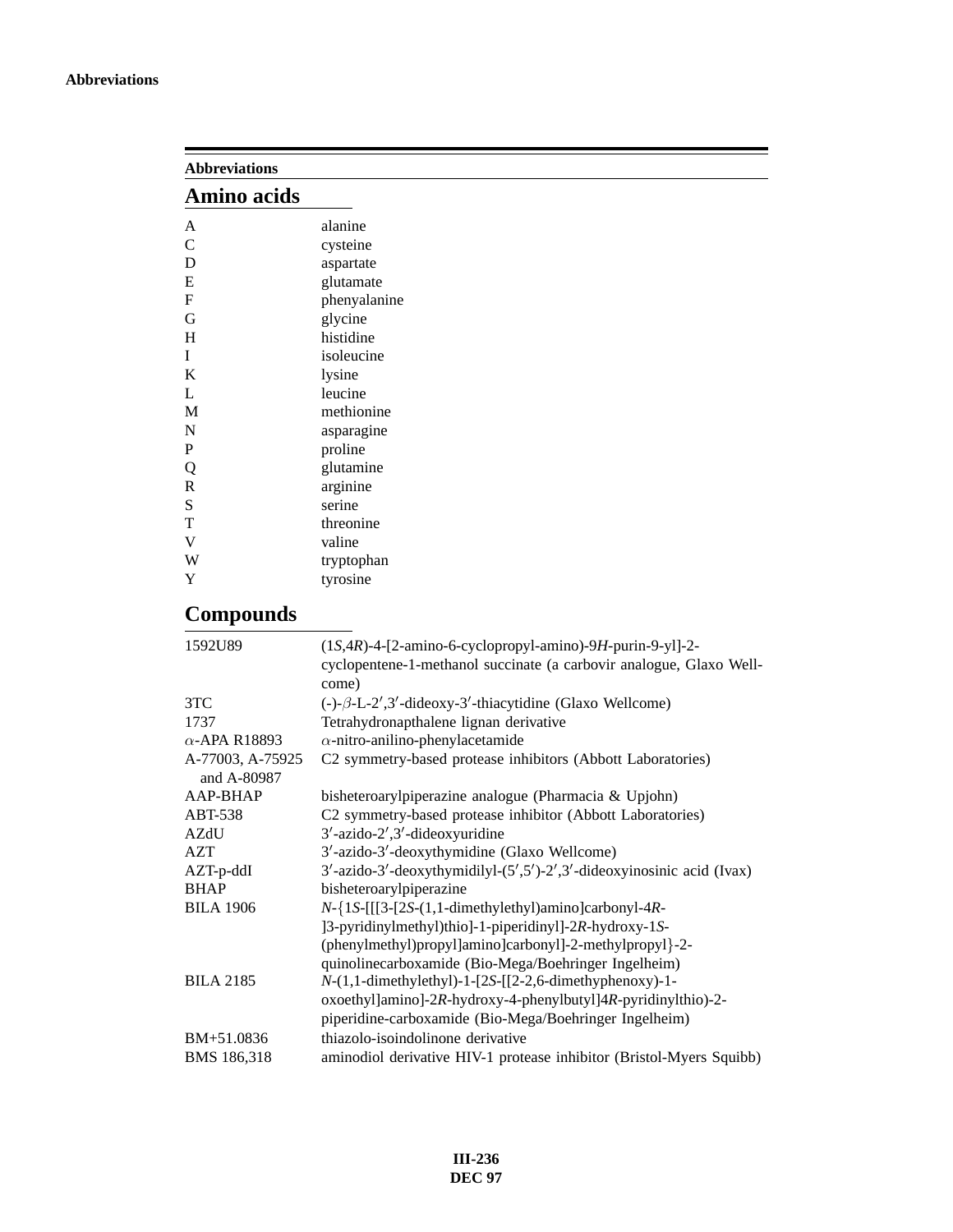### **Compounds (cont)**

| d4API            | 9-[2,5-dihydro-5-(phosphonomethoxy)-2-furanel]adenine (Gilead Sci-<br>ences)                              |
|------------------|-----------------------------------------------------------------------------------------------------------|
| d4C              | 2',3'-didehydro-2',3'-dideoxycytidine                                                                     |
| d4T              | 2',3'-didehydro-3'-deoxythymidine (Bristol-Myers Squibb)                                                  |
| ddC              | $2',3'$ -dideoxycytidine (Roche)                                                                          |
| ddI              | 2',3'-dideoxyinosine (Bristol-Myers Squibb)                                                               |
| <b>DMP 266</b>   | a 1,4-dihydro-2H-3,1-benzoxazin-2-one                                                                     |
| <b>DMP 450</b>   | $[4R-(4-\alpha, 5-\alpha, 6-\beta, 7-\beta)]$ -hexahydro-5,6-bis(hydroxy)-1,3-bis(3-                      |
|                  | amino)phenyl]methyl)-4,7-bis(phenylmethyl)-2H-1,3-diazepin-2-one-                                         |
|                  | bismesylate (Avid Therapeutics)                                                                           |
| <b>DXG</b>       | $(-)$ - $\beta$ -D-dioxolane-guanosine                                                                    |
| EBU-dM           | 5-ethyl-1-ethoxymethyl-6-(3,5-dimethylbenzyl)uracil                                                       |
| <b>E-EBU</b>     | 5-ethyl-1-ethoxymethyl-6-benzyluracil                                                                     |
| DS               | dextran sulphate                                                                                          |
| E-EPSeU          | 1-(ethoxymethyl)-(6-phenylselenyl)-5-ethyluracil                                                          |
| <b>E-EPU</b>     | 1-(ethoxymethyl)-(6-phenyl-thio)-5-ethyluracil                                                            |
| F-ddA            | 2'-fluoro-2',3'-dideoxyadenosine                                                                          |
| $(-)$ - $FTC$    | $(-)-\beta$ -L-2',3'-dideoxy-5-fluoro-3'-thiacytidine (Triangle Pharmaceuti-                              |
|                  | cals)                                                                                                     |
| <b>HBY 097</b>   | (S)-4-isopropoxycarbonyl-6-methoxy-3-(methylthio-methyl)-3,4-                                             |
|                  | dihydroquinoxalin-2(1H)-thione                                                                            |
| <b>HEPT</b>      | 1-[(2-hydroxyethoxy)methyl]6-(phenylthio)thymine                                                          |
| JM2763           | 1,1'-(1,3-propanediyl)-bis-1,4,8,11-tetraazacyclo-tetradecane (Johnson                                    |
|                  | Matthey)                                                                                                  |
| JM3100           | 1,1'-[1,4-phenylenebis-(methylene)]bis-(1,4,8,11-tetraazacyclotetra-                                      |
|                  | decane) octahydrochloride dihydrate (Johnson Matthey)                                                     |
| <b>KNI-272</b>   | (2S,3S)-3-amino-2-hydroxy-4-phenylbutyric acid-containing tripeptide                                      |
| L-697,593        | 5-ethyl-6-methyl-3-(2-phthalimido-ethyl)pyridin-2(1H)-one                                                 |
| L-697,661        | 3-[(-4,7-dichloro-1,3-benzoxazol-2-yl)methyl]amino-5-ethyl-6-                                             |
|                  | methylpyridin-2 $(1H)$ -one                                                                               |
| L-FDDC           | $(-)-\beta$ -L-5-fluoro-2',3'-dideoxy-cytidine                                                            |
| L-FDOC           | $(-)-\beta$ -L-5-fluoro-dioxolane cytosine                                                                |
| MK-639           | hydroxy-aminopentane amide HIV-1 protease inhibitor (Merck & Co)                                          |
| <b>MKC442</b>    | 6-benzyl-1-ethoxymethyl-5-isopropyluracil (I-EBU, Triangle Pharma-                                        |
|                  | ceuticals/Mitsubishi)                                                                                     |
| MP-134           | C2 symmetry-based protease inhibitor                                                                      |
| MP-167           | C2 symmetry-based protease inhibitor                                                                      |
| nevirapine       | 11-cyclopropyl-5,11-dihydro-4-methyl-6H-dipyridol[3,2-b:2',3'-e]<br>diazepin-6-one (Boehringer Ingelheim) |
| <b>NNRTI</b>     | non-nucleoside reverse transcriptase inhibitor                                                            |
| <b>NSC648400</b> | 1-benzyloxymethyl-5-ethyl-6-(alpha-pyridylthio)uracil (E-BPTU)                                            |
| P9941            | [2-pyridylacetyl-IIePheAla-y(CHOH)] <sub>2</sub> (Dupont Merck)                                           |
| PFA              | phosphonoformate (foscarnet, Astra)                                                                       |
| <b>PMEA</b>      | 9-(2 phosphonylmethoxyethyl)adenine (Gilead Sciences)                                                     |
| <b>PMPA</b>      | (R)-9-(2-phosphonyl-methoxypropyl)adenine (Gilead Sciences)                                               |
| Ro 31-8959       | hydroxyethylamine derivative HIV-1 protease inhibitor (Roche)                                             |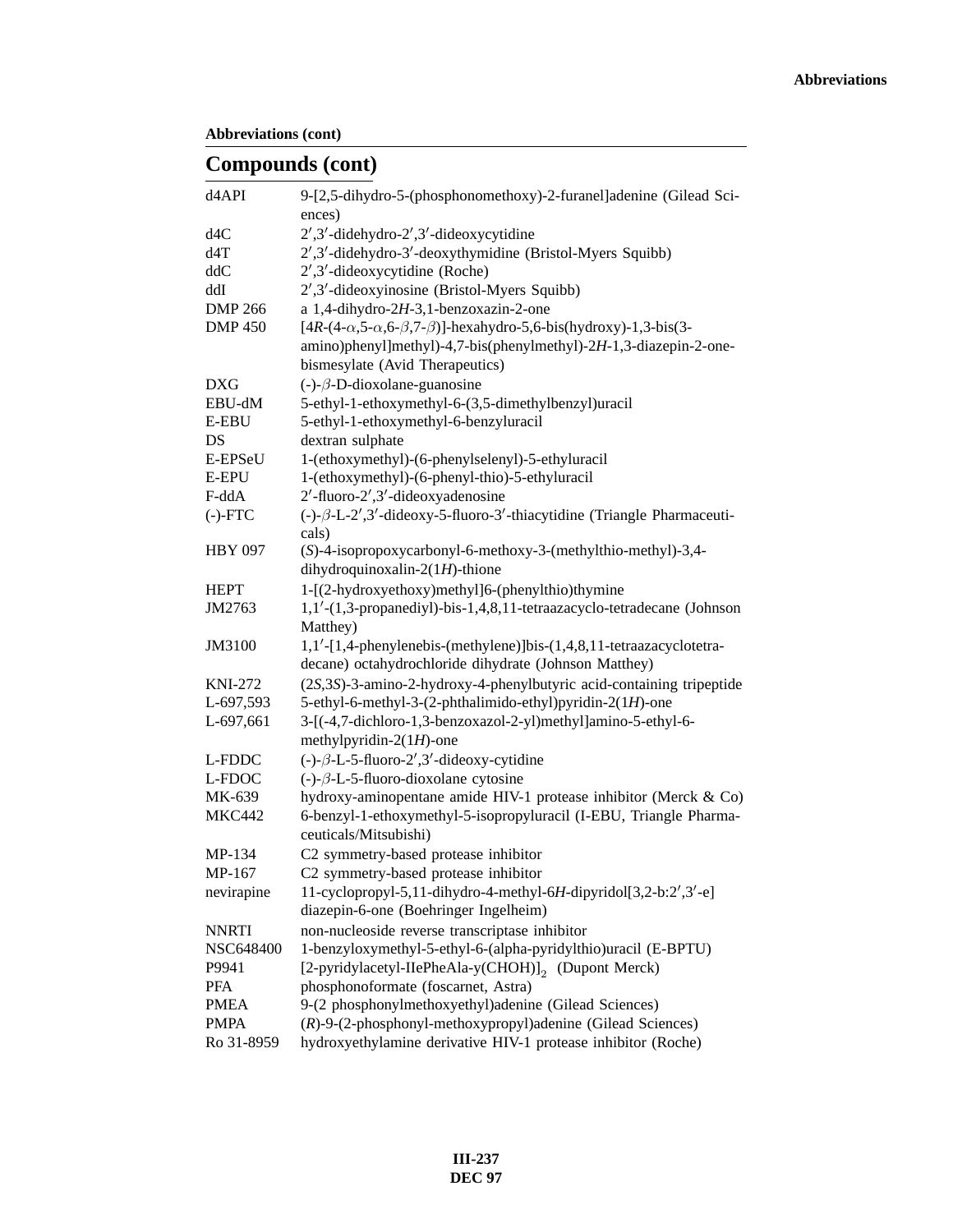```
Abbreviations (cont)
```
### **Compounds (cont)**

| 1-[(3S)-3-(n-alpha-benzyloxycarbonyl)-l-asparginyl)-amino-2-hydroxy-                         |
|----------------------------------------------------------------------------------------------|
| 4-phenyl-butyryl]-n-tert-butyl-l-proline amide (peptidyl protease in-<br>hibitor)            |
|                                                                                              |
| reverse transcriptase                                                                        |
| 6-chloro-3,3-dimethyl-4-(isopropenyl-oxycarbonyl)-3,4-dihydro-<br>quinoxalin- $2(1H)$ thione |
| hydroxyethylurea isostere protease inhibitor (Searle)                                        |
| hydroxyethyl-urea isostere protease inhibitor (Searle)                                       |
| $(+)$ - $(5S)$ -4,5,6,7-tetrahydro-5-methyl-6- $(3$ -methyl-2-butenyl)-                      |
| imidazo $[4,5,1-jk][1,4]$ -benzodiazepin-2(1H)-thione (Janssen)                              |
| $(+)$ -(5S)-4,5,6,7,-tetrahydro-9-chloro-5-methyl-6-(3-methyl-2-butenyl)-                    |
| imidazo-[4,5,1-jk]-[1,4]benzo-diazepin-2(1it H)-thione (Janssen)                             |
| $[2', 5'$ -bis-O-(tert-butyl-dimethylsilyl)-3'-spiro-5'-(4'-amino-1',2'-                     |
| oxathiole-2',2'-dioxide)]- $\beta$ -D-pentofuranosyl-N <sup>3</sup> -methylthymine           |
| 1-[3-[(1-methylethyl)-amino]-2-pyridinyl]-4-[[5-[(methylsulphonyl)-                          |
| amino]-lH-indol-2yl]carbonyl]-piperazine                                                     |
| (Alkylamino) piperidine bis (heteroaryl) piperizine analog                                   |
| (Alkylamino) piperidine bis (heteroaryl) piperizine analog                                   |
| thiocarboxanilide derivative (Uniroyal Chemical Co)                                          |
| thiocarboxanilide derivatives (Uniroyal Chemical Co)                                         |
| N-[4-chloro-3-(3-methyl-2-butenyloxy)phenyl]-2-methyl-3-furan-                               |
| carbothioamide                                                                               |
| N-[4-chloro-3-(3-methyl-2-butenyloxy)phenyl]-2-methyl-3-thiophene-<br>carbothioamide         |
| hydroxyethyl-sulphonamide protease inhibitor (Vertex Pharmaceuti-<br>cals)                   |
| hydroxyethylsulphonamide protease inhibitor (Vertex Pharmaceuti-<br>cals)                    |
| cyclic urea protease inhibitor (Dupont Merck)                                                |
|                                                                                              |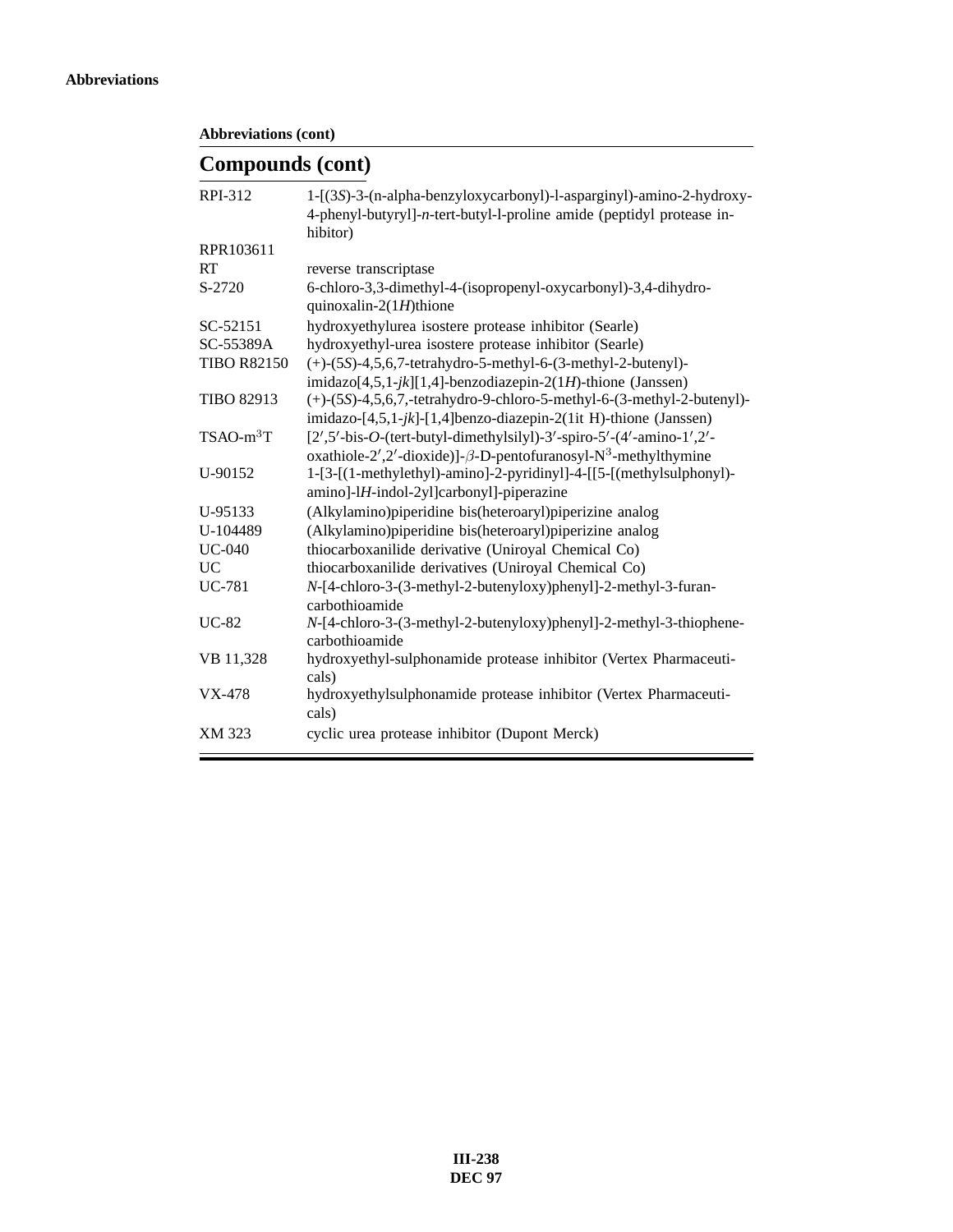#### **References**

- [1] Larder BA and Kemp SD. Multiple mutations in HIV-1 reverse transcriptase confer high-level resistance to zidovudine (AZT). *Science* 1989; **246**:1155–1158.
- [2] Larder BA, Coates KE and Kemp SD. Zidovudine-resistant human immunodeficiency virus selected by passage in cell culture. *Journal of Virology* 1991; **65**(10):5232–5236.
- [3] Kellam P, Boucher CA and Larder BA. Fifth mutation in human immunodeficiency virus type 1 reverse transcriptase contributes to the development of high-level resistance to zidovudine. *Proceedings of the National Academy of Sciences, USA* 1992; **89**(5):1934–1938.
- [4] Iversen AK, Shafer RW, Wehrly K, Winters MA, Mullins JI, Chesebro B and Merigan TC. Multidrug-resistant human immunodeficiency virus type 1 strains resulting from combination antiretroviral therapy. *Journal of Virology* 1996; **70**(2):1086–1090.
- [5] Shirasaka T, Kavlick MF, Ueno T, Gao WY, Kojima E, Alcaide ML, Chokekijchai S, Roy BM, Arnold E, Yarchoan R and Mitsuya H. Emergence of human immunodeficiency virus type 1 variants with resistance to multiple dideoxynucleosides in patients receiving therapy with dideoxynucleosides. *Proceedings of the National Academy of Sciences, USA* 1995; **92**:1–5.
- [6] Zhang D, Caliendo AM, Eron JJ, DeVore KM, Kaplan JC, Hirsch MS and D'Aquila RT. Resistance to 2',3'-dideoxycytidine conferred by a mutation in codon 65 of the human immunodeficiency virus type 1 reverse transcriptase. *Antimicrobial Agents and Chemotherapy* 1994; **38**(2):282–287.
- [7] Gu Z, Gao Q, Fang H, Salomon H, Parniak MA, Goldberg E, Cameron JM and Wainberg MA. Identification of a mutation at codon 65 in the IKKK motif of reverse transcriptase that encodes human immunodeficiency virus resistance to 2',3'-dideoxycytidine and 2',3'-dideoxy-3'-thiacytidine. *Antimicrobial Agents and Chemotherapy* 1994; **38**(2):275–281.
- [8] Tisdale M, Alnadaf T, Cousens D. Combination of mutations in human immunodeficiency virus type 1 reverse transcriptase required for resistance to the carbocyclic nucleoside 1592U89. *Antimicrobial Agents and Chemotherapy* 1997; **41**(5):1094–1098.
- [9] Mellors JW, Bazmi H, Chu CK and Schinazi RF. K65R mutation in HIV-1 reverse transcriptase causes resistance to  $(-)$ - $\beta$ -D-dioxolane-guanine and reverses AZT resistance. Fifth International Workshop on HIV Drug Resistance, Whistler, Canada, 3–6 July, 1996. Abstract 7.
- [10] Gu Z, Salomon H, Cherrington JM, Mulato AS, Chen MS, Yarchoan R, Foli A, Sogocio KM and Wainberg MA. K65R mutation of human immunodeficiency virus type 1 reverse transcriptase encodes cross-resistance to 9-(2-phosphonylmethoxyethyl)adenine. *Antimicrobial Agents and Chemotherapy* 1995; **39**(8):1888–1891.
- [11] Foli A, Sogocio KM, Anderson B, Kavlick M, Saville MW, Wainberg MA, Gu X, Cherrington J, Mitsuya H and Yarchoan R. In vitro selection and molecular characterization of human immunodeficiency virus type 1 with reduced sensitivity to 9-[2-(phosphonomethoxy-ethyl]adenine (PMEA). *Antiviral Research* 1996; **32**(2): 91-98.
- [12] Cherrington JM, Chandok R, Mulato AS, Lamy PD, Mitsuya H, Wainberg M. In vitro selection and characterization of HIV-1 variants with reduced susceptibility to PMPA. *6th International Workshop on HIV Drug Resistance, 25–28 June 1997; St. Petersburg, USA*: Abstract 26.
- [13] Fitzgibbon JE, Howell RM, Haberzettl CA, Sperber SJ, Gockle DJ and Dubin DT. Human immunodeficiency virus type 1 pol gene mutations which cause decreased susceptibility to  $2^{\prime},3^{\prime}$ dideoxycytidine. *Antimicrobial Agents and Chemotherapy* 1992; **36**:153–157.
- [14] Cherrington J, Mulato AS, Fuller MD and Chen MS. A novel mutation (K70E) in HIV-1 reverse transcriptase confers decreased susceptibility to 9-[2-(phosphonomethoxy)ethyl]adenine (PMEA) in vitro. *Antimicrobial Agents and Chemotherapy* 1996; 40(9): **22**12-2216.
- [15] Mulato AS, Lamy PL, Li W, Miller MD, Cherrington JM. Genotypic characterization of HIV-1 variants isolated from AIDS patients treated with adefovir dipivoxil (bis-POM PMEA). *6th Internation Workshop on HIV Drug Resistance, 25–28 June 1997; St. Petersburg, USA*: Abstract 24.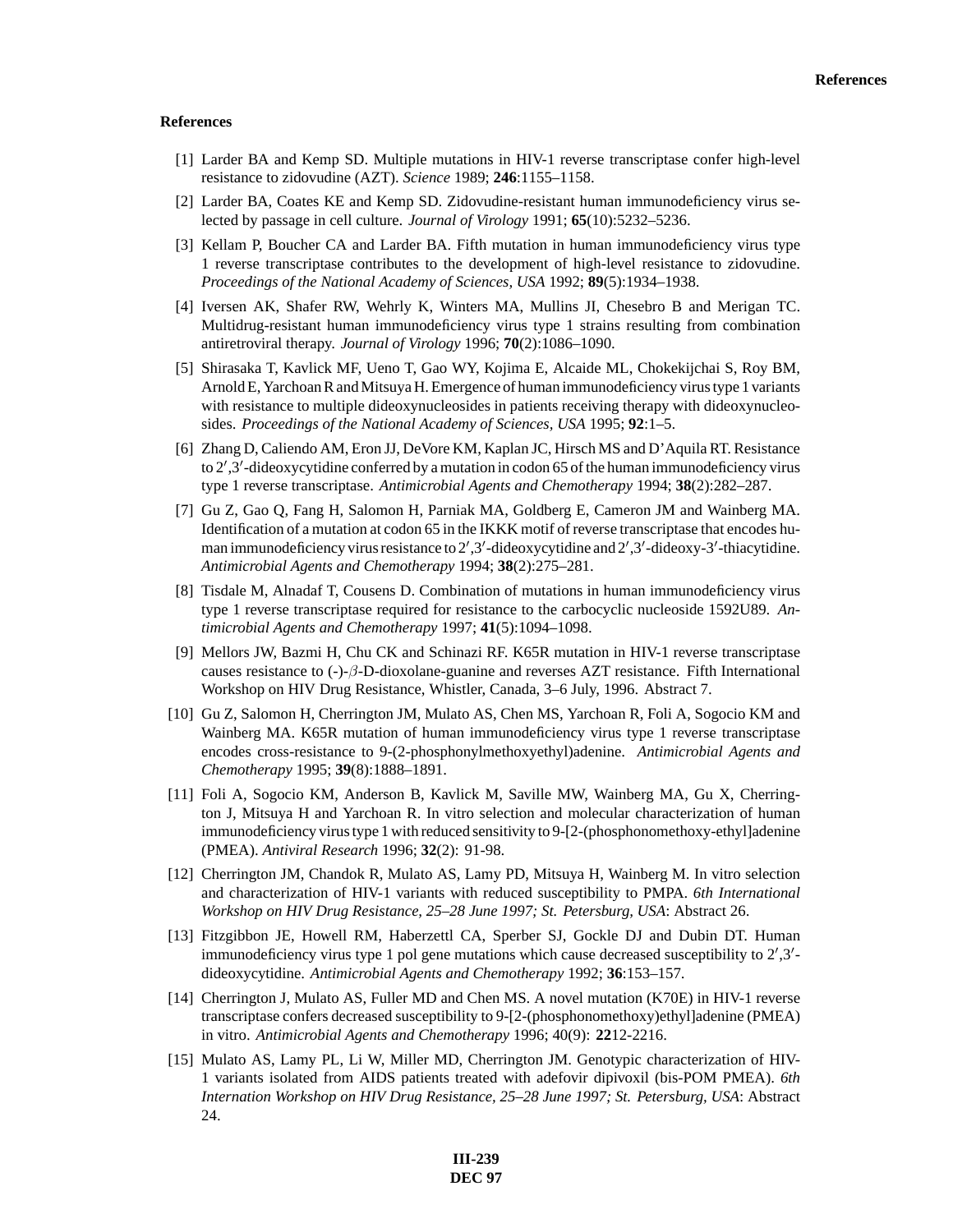- [16] Kleim JP, Rosner M, Winkler I, Paessens A, Kirsch R, Hsiou Y, Arnold E and Riess G. Selective pressure of a quinoxaline nonnucleoside inhibitor of human immunodeficiency virus type 1 (HIV-1) reverse transcriptase (RT) on HIV-1 replication results in the emergence of nucleoside RTinhibitor-specific (RT Leu-74 to Val or Ile and Val-75 to Leu or Ile) HIV-1 mutants. *Proceedings of the National Academy of Sciences, USA* 1996; **93**(1):34–38.
- [17] St Clair MH, Martin JL, Tudor-Williams G, Bach MC, Vavro CL, King DM, Kellam P, Kemp SD and Larder BA. Resistance to ddI and sensitivity to AZT induced by a mutation in HIV-1 reverse transcriptase. *Science* 1991; **253**:1557–1559.
- [18] Lacey SF and Larder BA. Novel mutation (V75T) in human immunodeficiency virus type 1 reverse transcriptase confers resistance to  $2^{\prime}$ ,  $3^{\prime}$ -didehydro- $2^{\prime}$ ,  $3^{\prime}$ -dideoxythymidine in cell culture. *Antimicrobial Agents and Chemotherapy* 1994; **38**(6):1428–1432.
- [19] Schinazi RF, Stuyver L, Wyseur A, Lloyd RM Jr, Hough L, Rombout A, Rossau R, and Rimland D. Proviral and plasma virus genotyping using a line probe assay in nucleoside treated HIV infected Veterans Affairs patients. Fifth International Workshop on HIV Drug Resistance, Whistler, Canada, 3–6 July, 1996. Abstract 65.
- [20] Mellors J, Bazmi H, Schinazi RF, Roy B, Hsiou Y, Arnold E, Weir J and Mayers D. Novel mutations in the reverse transcriptase of human immunodeficiency virus type 1 reduce susceptibility to foscarnet in laboratory and clinical isolates. *Antimicrobial Agents and Chemotherapy* 1995; **39**(5):1087–1092.
- [21] Tachedjian G, Hooker DJ, Gurusinghe AD, Bazmi H, Deacon NJ, Mellors J, Birch C and Mills J. Characterisation of foscarnet-resistant strains of human immunodeficiency virus type 1. *Virology* 1995; **212**(1):58–68.
- [22] Tachedjian G, Mellors J, Bazmi H, Birch C and Mills J. Zidovudine resistance is suppressed by mutations conferring resistance of human immunodeficiency virus type 1 to foscarnet. *Journal of Virology* 1996; **70**:7171–7181.
- [23] Prasad VR, Lowy I, de los Santos T, Chiang L and Goff SP. Isolation and characterization of a dideoxyguanosine triphosphate-resistant mutant of human immunodeficiency virus reverse transcriptase. *Proceedings of the National Academy of Sciences, USA* 1991; **88**(24):11363–11367.
- [24] Byrnes VW, Sardana VV, Schleif WA, Condra JH, Waterbury JA, Wolfgang JA, Long WJ, Schneider CL, Schlabach AJ, Wolanski BS, Graham DJ, Gotlib L, Rhodes A, Titus DL, Roth E, Blahy OM, Quintero JC, Staszewski S and Emini EA. Comprehensive mutant enzyme and viral variant assessment of human immunodeficiency virus type 1 reverse transcriptase resistance to nonnucleoside inhibitors. *Antimicrobial Agents and Chemotherapy* 1993; **37**(8):1576–1579.
- [25] Richman DD, Havlir D, Corbeil J, Looney D, Ignacio C, Spector SA, Sullivan J, Cheeseman S, Barringer K, Pauletti D, Shih CK, Myers M and Griffin J. Nevirapine resistance mutations of human immunodeficiency virus type 1 selected during therapy. *Journal of Virology* 1994; **68**(3):1660–1666.
- [26] Mellors JW, Im GJ, Tramontano E, Winkler SR, Medina DJ, Dutschman GE, Bazmi HZ, Piras G, Gonzalez CJ and Cheng YC. A single conservative amino acid substitution in the reverse transcriptase of human immunodeficiency virus-1 reverse transcriptase confers resistance to TIBO R82150. *Molecular Pharmacology* 1993; **43**(1):11–16.
- [27] Balzarini J, Karlsson A, Perez-Perez MJ, Vrang L, Walbers J, Zhang H, Oberg B, Vandamme AM, Camarasa MJ and De Clercq E. HIV-1 specific reverse transcriptase inhibitors show differential activity against HIV-1 mutant strains containing different amino acid substitutions in the reverse transcriptase. *Virology* 1993; **192**:246–253.
- [28] Byrnes V, Blahy O, Condra J, Gotlib L, Graham D, Long W, Quintero J, Rhodes A, Roth E, Sardana V, Schlabach A, Schleif W, Schneider C, Titus D, Wolanski B, Wolfgang J and Emini E. Phenotypic susceptibility of human immunodeficiency virus type 1 RT containing substitutions which engender resistance to nucleoside and non-nucleoside inhibitors. Third Workshop on Viral Resistance, 1993, Gaithersburg, MD, USA.

**III-240 DEC 97**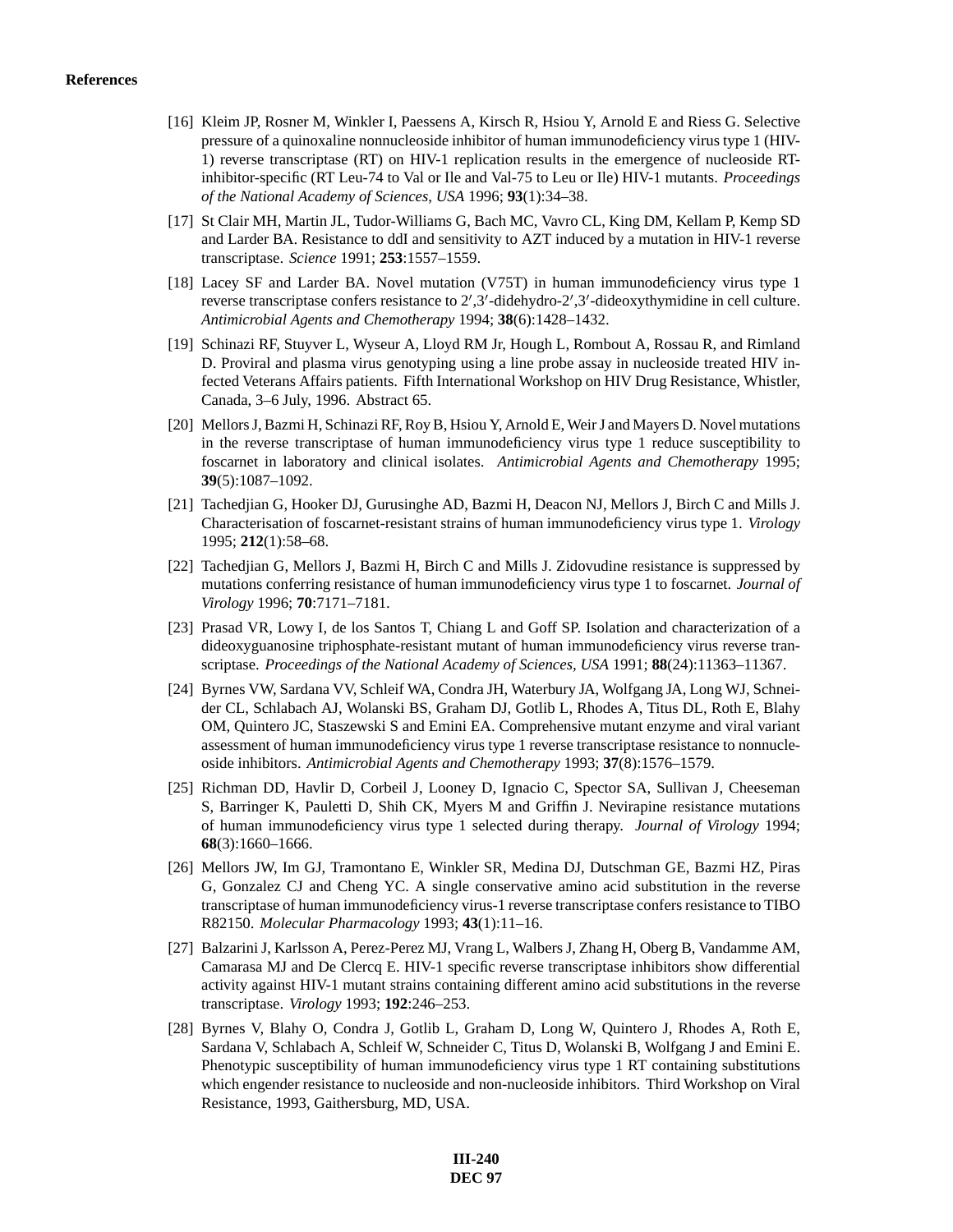- [29] Larder, BA. 3'-Azido-3'-deoxythymidine resistance suppressed by a mutation conferring human immunodeficiency virus type 1 resistance to nonnucleoside reverse transcriptase inhibitors. *Antimicrobial Agents and Chemotherapy* 1992; **36**(12):2664–2669.
- [30] Richman DD. Resistance of clinical isolates of human immunodeficiency virus to antiretroviral agents. *Antimicrobial Agents and Chemotherapy* 1993; **37**(6):1207–1213.
- [31] Winslow DL, Garber S, Reid C, Scarnati H, Baker D, Rayner, MM, Anton ED. Selection conditions affect the evolution of specific mutations in the reverse transcriptase gene associated with resistance to DMP 266. AIDS 1996; **10**(11):1205–1209.
- [32] Young SD, Britcher SF, Tran LO, Payne LS, Lumma WC, Lyle TA, Anderson JR, Huff PS, Olsen DB, Carroll SS, Pettibone DJ, O'Brien JA, Ball RG, Balani SK, Lin JH, Chen IW, Schleif WA, Sardana VV, Long WJ, Byrenes VW and Emini EA. L-743,726 (DMP-266): a novel, highly potent nonnucleoside inhibitor of the human immunodeficiency virus type 1 reverse transcriptase. *Antimicrobial Agents and Chemotherapy* 1995; **39**(12):2602–2609.
- [33] Balzarini J, Karlsson A, Perez-Perez MJ, Camarasa MJ, Tarpley WG and De Clercq E. Treatment of human immunodeficiency virus type 1 (HIV-1)-infected cells by combinations of HIV-1-specific inhibitors results in a different resistance pattern than does treatment with single-drug therapy. *Journal of Virology* 1993; **67**(9):5353–5359.
- [34] Vasudevachari MB, Battista C, Lane HC, Psallidopoulos MC, Zhao B, Cook J, Palmer JR, Romero DL, Tarpley WG and Salzman NP. Prevention of the spread of HIV-1 infection with nonnucleoside reverse transcriptase inhibitors. *Virology* 1992; **190**(1):269–2977.
- [35] Balzarini J, Perez-Perez MJ, Velazquez S, San-Felix A, Camarasa MJ, De Clercq E and Karlsson A. Suppression of the breakthrough of human immunodeficiency virus type 1 (HIV-1) in cell culture by thiocarboxanilide derivatives when used individually or in combination with other HIV-1 specific inhibitors (ie, TSAO derivatives). *Proceedings of the National Academy of Sciences, USA* 1995; **92**:5470–5474.
- [36] Buckheit RW, Kinjerski TL, Fliakas-Boltz V, Russell JD, Stup TL, Pallansch LA, Brouwer WG, Dao DC, Harrison WA, Schultz RJ, Bader JP and Yang SS. Structure-activity and cross-resistance evaluations of a series of human immunodeficiency virus type 1-specific compounds related to oxathiin carboxanilide. *Antimicrobial Agents and Chemotherapy* 1995; **39**(12):2718–2727.
- [37] Balzarini J, Pelemans H, Aquaro S, Perno CF, Witvrouw M, Schols D, De Clercq E and Karlsson A. Highly favourable antiviral activity and resistance profile of the novel thiocarboxanilide pentenyloxy ether derivatives UC-781 and UC-82 as inhibitors of human immunodeficiency virus type 1 (HIV-1) replication. *Molecular Pharmacology* 1996; **50**(2): 394-410.
- [38] Balzarini J, Brouwer WG, Dao DC, Osika EM and De Clercq E. Identification of novel thiocarboxanilide derivatives that suppress a variety of drug-resistant mutant human immunodeficiency virus type 1 strains at a potency similar to that for wild-type virus. *Antimicrobial Agents and Chemotherapy* 1996; **40**(6):1454–1466.
- [39] Buckheit RW Jr, Fliakas-Boltz V, Decker WD, Roberson JL, Stup TL, Pyle CA, White EL, McMahon JB, Currens MJ, Boyd MR and Bader JP. Comparative anti-HIV evaluation of diverse HIV-1-specific reverse transcriptase inhibitor-resistant virus isolates demonstrates the existence of distinct phenotypic subgroups. *Antiviral Research* 1995; **26**:117–132.
- [40] Moeremans M, De Raeymaeker M, Van den Broeck R, Stoffels P, De Brabander M, De Cree J, Hertogs K, Pauwels R, Staszewski S and Andries K. Virological analysis of HIV-1 isolates in patients treated with the non-nucleoside reverse transcriptase inhibitor RO91767, 8-chloro-TIBO. Fourth International Workshop on HIV Drug Resistance, Sardinia, Italy, 6–9 July, 1995. Abstract 33.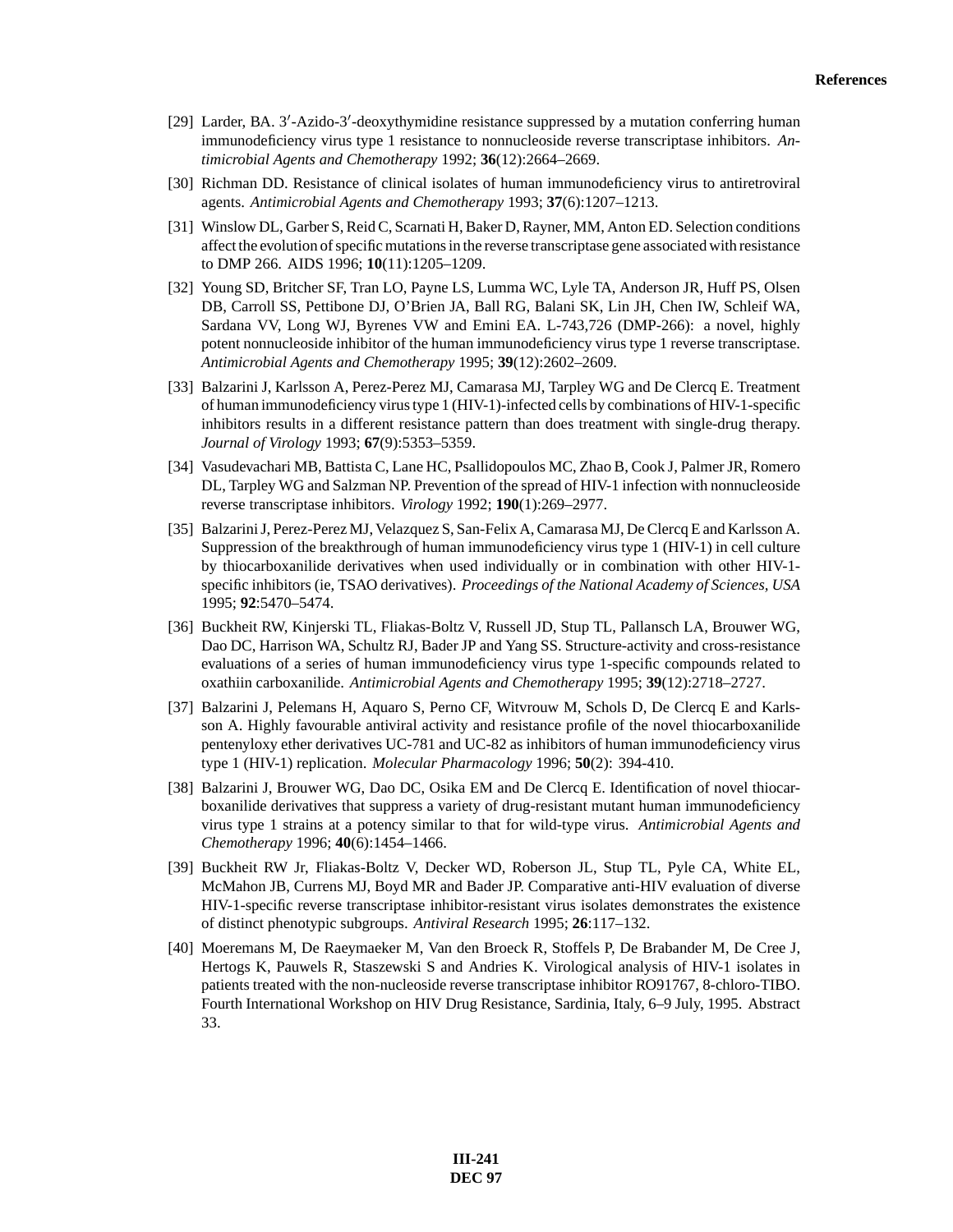- [41] Demeter L, Resnick L, Nawaz T, Timpone JG Jr, Batts D and Reichman RC. Phenotypic and genotypic analysis of atevirdine (ATV) susceptibility of HIV-1 isolates obtained from patients receiving ATV monotherapy in a phase I clinical trial (ACTG 187): comparison to patients receiving combination therapy with ATV and zidovudine. Third Workshop on Viral Resistance, 1993, Gaithersburg, MD, USA.
- [42] Balzarini J, Brouwer WG, Felauer EE, De Clercq E and Karlsson A. Activity of various thiocarboxanilide derivatives against wild-type and several mutant human immunodeficiency virus type 1 strains. *Antiviral Research* 1995; **27**:219–236.
- [43] Buckheit RW Jr., Snow JH, Gliakas-Boltz V, Kinjerski TL, Russell JD, Rallansch LA, Brouwer WG, Yang SS. Highly potent oxathiin carboxanilide derivatives with efficacy against NNRTI resistant isolates. *Antimicrob Agents Chemother* 1997; **41**(4):831–837.
- [44] Zhang H, Vrang L, Backbro K, Lindz P, Sahlberg C, Unge T and Oberg B. Inhibition of human immunodeficiency virus type 1 wild-type and mutant reverse transcriptase by the phenyl ethyl thiozolyl thiourea derivatives trovirdine and MSG-127. *Antiviral Research* 1995; **28**:331–342.
- [45] Vrang L, Rydergard C, Ahgren C, Engelhardt P, Hogberg M, Johansson NG, Kangasmetsa J, Lind P, Noreen R, Sahlberg C, Zhou XX, Karlsson A, Lopez C, Morin Jr JM, Ternansky RJ, Bell FW, Jordan CL, Kinnick MD, Palkowitz JA, Parrish CA, Pranc P, Vasileff RT, West SJ and Oberg B. Comparative rates of in vitro resistance development of HIV-1 to non-nucleoside analog RT inhibitors. *Antiviral Research* 1993; **20**(Supplement 1):77.
- [46] Demeter LM, Shafer RW, Para M, Morse G, Freimuth W, Merigan TC and Reichman RC. Delavirdine (DLV) susceptibility of HIV-1 isolates obtained from patients receiving DLV monotherapy (ACTG 260). *J Acquir Immune Defic Syndrom Hum Retrovir* 1995; **10**(S11).
- [47] Nunberg JH, Schleif WA, Boots EJ, O'Brien JA, Quintero JC, Hoffman JM, Emini EA and Goldman ME. Viral resistance to human immunodeficiency virus type 1-specific pyridinone reverse transcriptase inhibitors. *Journal of Virology* 1991; **65**(9):4887–4892.
- [48] Saag MS, Emini EA, Laskin OL, Douglas J, Lapidus WI, Schleif WA, Whitley RJ, Hildebrand C, Byrnes VW, Kappes JC, Anderson KW, Massari FE and Shaw GM. A short-term clinical evaluation of L-697,661, a non-nucleoside inhibitor of HIV-1 reverse transcriptase L-697,661 Working Group. *New England Journal of Medicine* 1993; **329**(15):1065–1072.
- [49] Staszewski S, Miller V, Kober A, Colebunders R, Vandercam B, Delescluse J, Clumeck N, Van Wanzeele F, De Brabander M, De Cree J, Moeremans M, Andries K, Boucher C, Stoffels P and Janssen PAJ. Evaluation of the efficacy and tolerance of RO18893, RO89439 (loviride) and placebo in asymptomatic HIV-1-infected patients. *Antiviral Therapy* 1996; **1**:42–50.
- [50] Seki M, Sadakata Y, Yuasa S and Baba M. Isolation and characterization of human immunodeficiency virus type-1 mutants resistant to the non-nucleoside reverse transcriptase inhibitor MKC-442. *Antiviral Chemistry and Chemotherapy* 1995; **6**(2):73–79.
- [51] Borroto-Esoda K, Noel DS, Moxham CP, Furman PA. Preliminary genotypic analysis of HIV-1 in plasma from volunteers receiving repeated multiple doses of MKC-442. *6th International Workshop on HIV Drug Resistance, 25–28 June 1997; St. Petersburg, USA*: Abstract 22.
- [52] Balzarini J, Karlsson A and De Clercq E. Human immunodeficiency virus type 1 drug-resistance patterns with different 1-[(2-hydroxyethoxy)methyl]-6-(phenylthio)thymine derivatives. *Molecular Pharmacology* 1993; **44**(4):694–701.
- [53] Balzarini J, Pelemans H, Esnouf R, Dunkler A, Parniak MA, Bandamme A-M, Karlsson A, De Clercq E, Kleim J-P. Significance of the 225 Pro(His mutation in HIV-1 reverse transcriptase. *6th International Workshop on HIV Drug Resistance, 25-28 June 1997; St. Petersburg, USA*: Abstract 21.
- [54] Kleim JP, Winkler I, Rosner M, Kirsch R, Rubsamen-Waigmann H, Paessens A and Reiss G. In vitro selection for different mutational patterns in the HIV-1 reverse transcriptase using high and low selective pressure of the nonnucleoside reverse transcriptase inhibitor HBY 097. *Virology* 1997; **231**:112–118.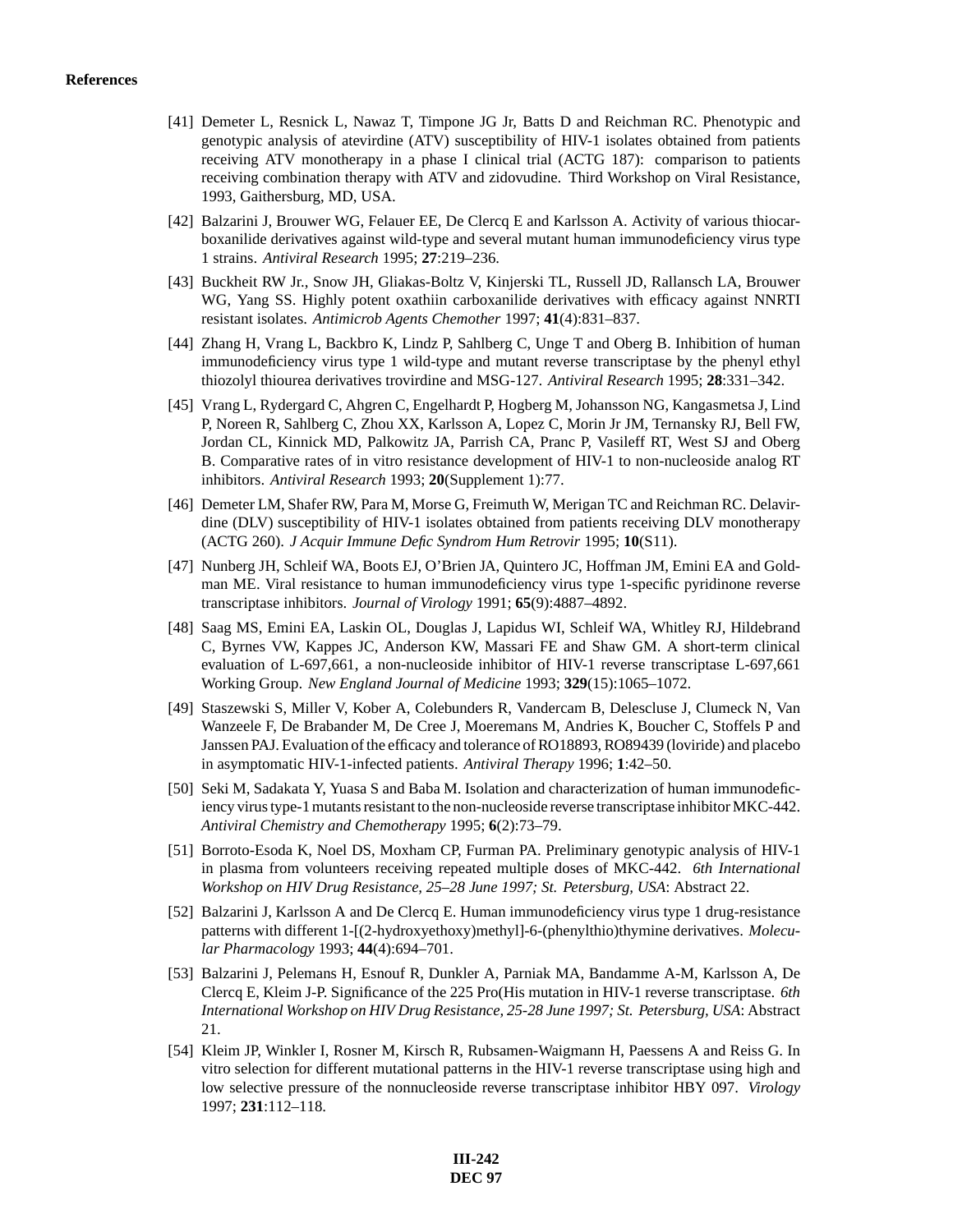- [55] Vandamme A-M. Polymerase chain reaction (PCR) as a diagnostic tool in HIV infection. Verhandelingen van de Koninklijke Academie voor Geneeskunde van Belgie 1994; **56**(3):231–265.
- [56] Tanaka M, Srinivas RV, Ueno T, Kavlick MF, Hui FD, Fridland A, Driscoll JS, Mitsuya H. In vitro induction of human immunodeficiency virus type 1 variants resistant to  $2'$ -b-fluoro- $2',3'$ dideoxyadenosine. *Antimicrob Agents Chemother* 1997; **41**(6):1313–1318.
- [57] Balzarini J, Velazquez S, Sanfelix A, Karlsson A, Perez-Perez MJ, Camarasa MJ and De Clercq E. Human immunodeficiency virus type-1 specific purine analogues show a resistance spectrum that is different from that of the human immunodeficiency virus type-1-specific non-nucleoside analogues. *Molecular Pharmacology* 1993; **43**(1):109–114.
- [58] Balzarini J, Karlsson A, Vandamme AM, Perez-Perez MJ, Zhang H, Vrang L, Oberg B, Backbro K, Unge T and San-Felix A. Human immunodeficiency virus type 1 (HIV-1) strains selected for resistance against the HIV-1-specific  $[2', 5'$ -bis-O-(tert-butyldimethylsilyl)-3'-spiro-5'-(4'-amino-1',2'-oxathiole-2',2'-dioxide)]-β-D-pentofuranosyl (TSAO) nucleoside analogues retain sensitivity to HIV-1-specific nonnucleoside inhibitors. *Proceedings of the National Academy of Sciences, USA* 1993; **90**(15):6952–6956.
- [59] Vandamme A-M, Schmit JC, Balzarini J, Van Laethem K, Witvrouw M, Hermans P, Sprecher S, Martinez-Picado J, Clotet B, Peetermans W, Desmyter J and De Clercq E. Presence of TSAOresistant virus strains in non-experienced patients. Fifth International Workshop on HIV Drug Resistance, Whistler, Canada, 3–6 July, 1996. Abstract 47.
- [60] Balzarini J, Pelemans H, Perez-Perez MJ, San-Felix A, Camarasa MJ, De Clercq E and Karlsson A. Marked inhibitory activity of non-nucleoside reverse transcriptase inhibitors against human immunodeficiency virus type 1 when combined with  $(-)2^{\prime}, 3^{\prime}$ -dideoxy-3'-thiacytidine. *Molecular Pharmacology* 1996; **49**(5):882–890.
- [61] Balzarini J, Jonckheere H, Harrison WA, Dao DC, Anne J, De Clercq E and Karlsson A. Oxathiin carboxanilide derivatives: a class of non-nucleoside HIV-1-specific reverse transcriptase inhibitors (NNRTIs) that are active against mutant HIV-1 strains resistant to other NNRTIs. *Antiviral Chemistry and Chemotherapy* 1995; **6**:169–178.
- [62] Schmit JC, Vanderlinden I, Ruiz L, Clotet B, Hermans P, Sprecher S, Arendt V, Peetermans W, Harrer T, Vaira D, Desmyter J, De Clercq E and Vandamme AM. Prevalence of multi-drug resistance to dideoxynucleoside (ddN) analogues in patients on ddN combination therapy. Fifth International Workshop on HIV Drug Resistance, Whistler, Canada, 3–6 July, 1996. Abstract 39.
- [63] Vandamme A-M, Debyser Z, Pauwels R, De Vreese K, Goubau P, Youle M, Gazzard B, Stoffels PA, Cauwenbergh GF, Anne J, Andries K, Janssen PAJ, Desmyter J and De Clercq E. Characterization of HIV-1 strains isolated from patients treated with TIBO R82913. *AIDS Research and Human Retroviruses* 1994; **10**(1):39–46.
- [64] de Bethune M-P, Pauwels R, Andries K, Vandamme AM, Peeters M, Colebunders R, Stoffels P, De Clercq E and Desmyter J. AZT resistance reversal by the non-nucleoside reverse transcriptase inhibitor α-APA R18893 in a symptomatic HIV-infected individual. Second HIV Drug Resistance Workshop, Noordwijk, The Netherlands, 3–5 June, 1993. Abstract.
- [65] Maass G, Immendoerfer U, Koenig B, Leser U, Mueller B, Goody R and Pfaff E. Viral resistance to the thiazolo-iso-indolinones, a new class of nonnucleoside inhibitors of human immunodeficiency virus type 1 reverse transcriptase. *Antimicrobial Agents and Chemotherapy* 1993; **37**(12):2612– 2617.
- [66] Nguyen MH, Schinazi RF, Shi C, Goudgaon NM, McKenna PM and Mellors JW. Resistance of human immunodeficiency virus type 1 to acyclic 6-phenylselenenyl- and 6-phenylthiopyrimidines. *Antimicrobial Agents and Chemotherapy* 1994; **38**(10):2409–2414.
- [67] Staszewski S, Miller V, Rehmet S, Stark T, De Cree J, De Brabander M, Peeters M, Andries K, Moeremans M, De Raeymaeker M, Pearce G, Van Den Broeck RM, Verbiest W and Stoffels P. Virological and immunological analysis of a triple combination pilot study with loviride, lamivudine and zidovudine in HIV-1-infected patients. *AIDS* 1996; **10**(5):F1–F7.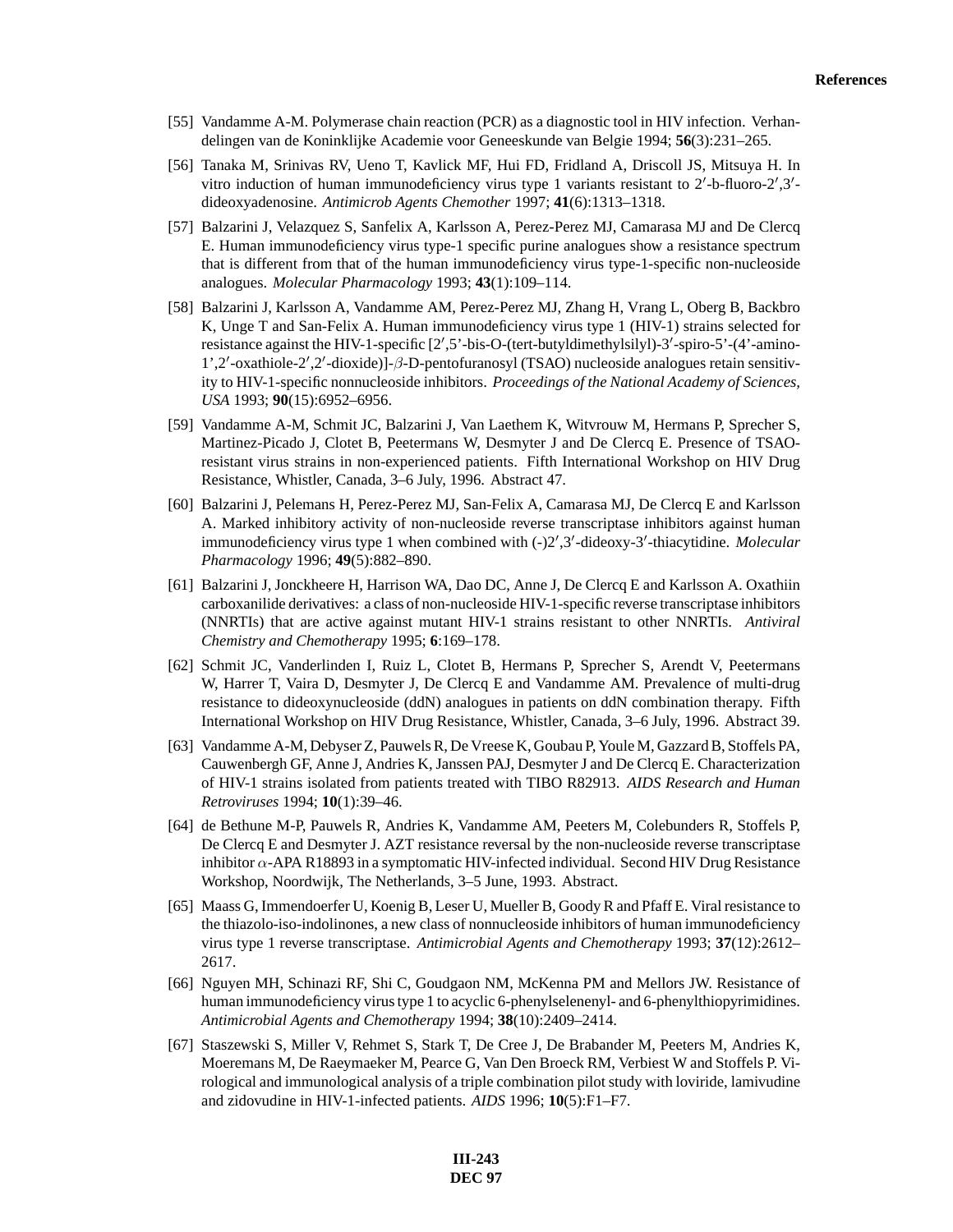- [68] Richman D, Shih CK, Lowy I, Rose J, Prodanovich P, Goff S and Griffin J. Human immunodeficiency virus type 1 mutants resistant to nonnucleoside inhibitors of reverse transcriptase arise in tissue culture. *Proceedings of the National Academy of Sciences, USA*1991; **88**(24):11241–11245.
- [69] Mellors JW, Dutchman GE, Im GJ, Tramontano E, Winkler SR and Cheng YC. In vitro selection and molecular characterization of human immunodeficiency virus-1 resistant to non-nucleoside inhibitors of reverse transcriptase. *Molecular Pharmacology* 1992; **41**(3):446–451.
- [70] Buckheit RW Jr, Fliakas-Boltz V, Yeagy-Bargo S, Weislow O, Mayers DL, Boyer PL, Hughes SH, Pan BC, Chu SH and Bader JP. Resistance to 1-[(2-hydroxyethoxy)methyl]-6-(phenylthio)thymine derivatives is generated by mutations at multiple sites in the HIV-1 reverse transcriptase. *Virology* 1995; **210**(1):186–193.
- [71] Kinjerski TL, Pallansch LA and Buckheit RW Jr. Isolation and characterization of HIV-1 isolates resistant to oxathiin carboxanilide derivatives: Evaluation of variables in the selection process. *Antiviral Chemistry and Chemotherapy* 1996; (in press).
- [72] Yang SS, Pattabiraman N, Gussio R, Pallansch L, Buckheit RW Jr and Bader JP. Cross-resistance analysis and molecular modelling of non-nucleoside reverse transcriptase inhibitors targeting drug-resistance Leukaemia 1996; (in press).
- [73] Hara H, Fujihashi T, Sakata T, Kaji A, Kaji H. Tetrahydronaphthalene lignan compounds as potent anti-HIV type 1 agents. *AIDS Research Human Retroviruses* 1997; **13**(8):695–705.
- [74] Balzarini J, Karlsson A, Sardana VV, Emini EA, Camarasa MJ and De Clercq E. Human immunodeficiency virus 1 (HIV-1)-specific reverse transcriptase (RT) inhibitors may suppress the replication of specific drug-resistant (E138K)RT HIV-1 mutants or select for highly resistant (Y181C to C181I)RT HIV-1 mutants. *Proceedings of the National Academy of Sciences, USA* 1994; **91**(14):6599–6603.
- [75] Shaw G, Wei X, Johnson V, Taylor M, Decker J, Kilby M, Lifson J, Hahn B and Saag M. Nucleotide sequence analysis of HIV-1 RNA and DNA from plasma and PBMCs of patients treated with ZDV, ddI and nevirapine: rapid turnover and resistance development in vivo. Third International Workshop on HIV Drug Resistance, Kauai, Hawaii, USA, 2–5 August, 1994. Abstract 71.
- [76] Schinazi RF, Lloyd RM Jr, Nguyen M-H, Cannon DL, McMillan A, Ilksoy N, Chu CK, Liotta DC, Bazmi HZ and Mellors JW. Characterization of human immunodeficiency viruses resistant to oxathiolane-cytosine nucleosides. *Antimicrobial Agents and Chemotherapy* 1993; **37**(4):875–881.
- [77] Tisdale M, Kemp SD, Parry NR and Larder BA. Rapid in vitro selection of human immunodeficiency virus type 1 resistant to  $3'$ -thiacytidine inhibitors due to a mutation in the YMDD region of reverse transcriptase. *Proceedings of the National Academy of Sciences, USA* 1993; **90**:5653–5656.
- [78] Gao Q, Gu Z, Parniak MA, Cameron J, Cammack N, Boucher C and Wainberg MA. The same mutation that encodes low-level human immunodeficiency virus type 1 resistance to  $2^{\prime},3^{\prime}$ dideoxyinosine and  $2^{\prime}, 3^{\prime}$ -dideoxycytidine confers high-level resistance to the (-) enantiomer of 2',3'-dideoxy-3'-thiacytidine. *Antimicrobial Agents and Chemotherapy* 1993; 37(6):1390–1392.
- [79] Larder BA, Kemp SD and Harrigan PR. Potential mechanism for sustained antiretroviral efficacy of AZT-3TC combination therapy. *Science* 1995; **269**:696–699.
- [80] Keulen W, van Wijk A, Boucher C and Berkhout B. Initial appearance of 184lle variant in 3TCtreated patients can be explained by the mutation bias of the HIV-1 RT enzyme. Fifth International Workshop on HIV Drug Resistance, Whistler, Canada, 3–6 July, 1996. Abstract 95.
- [81] Gu Z, Gao H, Li X, Parniak MA and Wainberg MA. Novel mutation in the human immunodeficiency virus type 1 reverse transcriptase gene that encodes cross-resistance to 2',3'-dideoxyinosine and 2',3'-dideoxycytidine. *Journal of Virology* 1992; **66**(12):7128–7135.
- [82] Schinazi RF, Lloyd RM Jr, McMillan A, Gosselin G, Imbach JL and Sommadossi J-P. Development of HIV-1 and SIV resistant to  $\beta$ -L-2',3'-dideoxycytidine analogues. Fourth International Workshop on HIV Drug Resistance, Sardinia, Italy, 6–9 July, 1995. Abstract 10.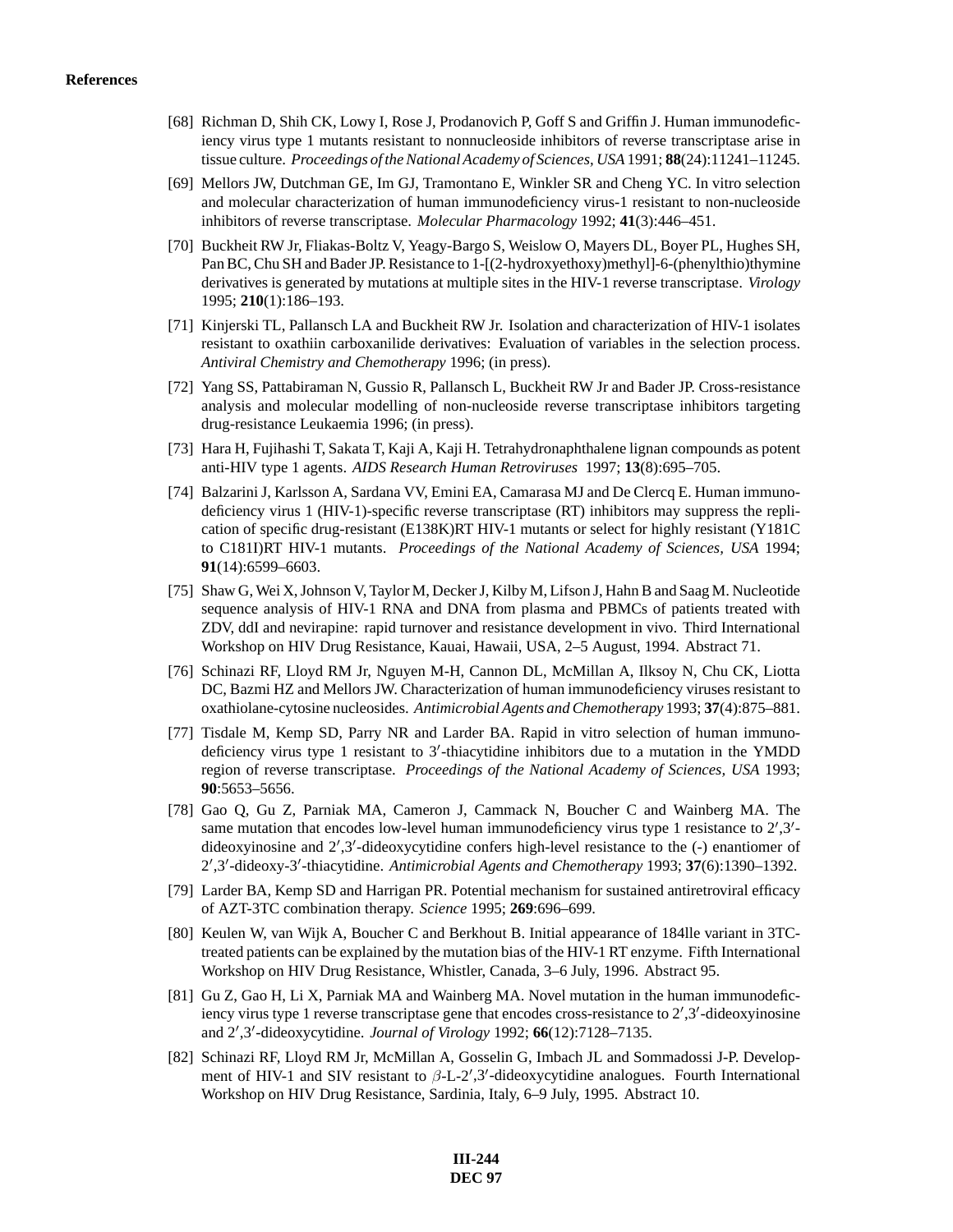- [83] Moeremans M, De Raeymaeker M, Van den Broeck R, Stoffels P and Andries K. Genotypic analysis of HIV-1 isolates from patients receiving loviride alone or in combination with nucleoside reverse transcriptase inhibitor. Fourth International Workshop on HIV Drug Resistance, Sardinia, Italy, 6–9 July, 1995. Abstract 34.
- [84] Olmsted RA, Slade DE, Kopta LA, Poppe SM, Poel TJ, Newport SW, Rank KB, Biles C, Morge RA, Deuweke TJ, Yagi Y, Romero DL, Thomas RC, Sharma SK, Tarpley WG. (Alkylamino)piperidine bis(heteroaryl)piperizine analogs are potent, broad-spectrum nonnucleoside reverse transcriptase inhibitors of drug-resistant isolates of human immunodeficiency virus type 1 (HIV-1) and select for drug-resistant variants of HIV-1<sub>IIIB</sub> with reduced replication phenotypes. *Journal of Virology* 1996; **70**(6):3698–3705.
- [85] Kleim JP, Bender R, Kirsch R, Meichsner C, Paessens A, Rosner M, Rubsamen-Waigmann H, Kaiser R, Wichers M, Schneweis KE, Winkler I and Riess G. Preclinical evaluation of HBY 097, a new nonnucleoside reverse transcriptase inhibitor of human immunodeficiency virus type 1 replication. *Antimicrobial Agents and Chemotherapy* 1995; **39**(10):2253–2257.
- [86] Kleim J-P, Bender R, Billhardt UM, Meichsner C, Riess G, Rosner M, Winkler I and Paessens A. Activity of a novel quinoxaline derivative against human immunodeficiency virus type 1 reverse transcriptase and viral replication. *Antimicrobial Agents and Chemotherapy* 1993; **37**(8):1659– 1664.
- [87] Kemp SD, Shi C, Bloor S, Harrigan PR, Mellors JW, Larder BA. A novel polymorphism at codon 333 of human immunodeficiency virus type 1 reverse transcriptase can facilitate dual resistancte to AZT and 3TC. *J Virol* 1998; In Press.
- [88] Gurusinghe AD, Land SA, Birch C, McGavin C, Hooker DJ, Tachedjian G, Doherty R and Deacon NJ. Reverse transcriptase mutations in sequential HIV-1 isolates in a patient with AIDS. *Journal of Medical Virology* 1995; **46**(3):238–243.
- [89] Harrigan PR, Kingborn I, Bloor S, Kemp SD, Najera I, Kohli A, and Larder BA. Significance of amino acid variation at human immunodeficiency virus type 1 reverse transcriptase residue 210 for zidovudine susceptibility. *Journal of Virology* 1996; **70**(9): 5930-5934.
- [90] Hooker DJ, Tachedjian G, Solomon AE, Gurusinghe AD, Land S, Anderson JL, Roy BM, Arnold E, Deacon NJ. An in vivo mutation from leucine to tryptophan at posiition 210 in human immunodeficiency virus type 1 reverse transcriptase contributes to high-level resistance to  $3'$ -azido- $3'$ deoxythymidine. *Journal of Virology* 1996; **71**(11):8010–8018.
- [91] Stuyver L, Wyseur A, Rombout A, Louwagie J, Scarcez T, Verhofstede C, Rimland D, Schinazi RF, Rossau R. Line probe assay for rapid detection of drug-selected mutations in the human immunodeficiency virus type 1 reverse transcriptase gene. *Antimicrob Agents Chemother* 1997; **41**(2):284–291.
- [92] Slade DE, Vavro CL, Stapelton JT, Swack N and St Clair MH. A cysteine at codon 215 of HIV RT confers resistance to ddC. Second HIV Drug Resistance Workshop, Noordwijk, The Netherlands, 3–5 June, 1993. Abstract.
- [93] Dueweke TJ, Pushkarskaya T, Poppe SM, Swaney SM, Zhao Q, Chen SY, Stevenson M and Tarpley WG. A mutation in reverse transcriptase of bis(heteroaryl)piperazine-resistant human immunodeficiency virus type 1 that confers increased sensitivity to other nonnucleoside inhibitors. *Proceedings of the National Academy of Sciences, USA* 1993; **90**(10):4713–4717.
- [94] Ho DD, Toyoshima T, Mo H, Kempf DJ, Norbeck D, Chen CM, Wideburg NE, Burt SK, Erickson JW and Singh MK. Characterization of human immunodeficiency virus type 1 variants with increased resistance to a C2-symmetric protease inhibitor. *Journal of Virology* 1994; **68**(3):2016– 2020.
- [95] Tisdale M, Myers R, Parry NR, Oliver N, Machera B and Blair E. Comprehensive analysis of HIV-1 variants individually selected for resistance to six HIV protease inhibitors. Third International Workshop on HIV Drug Resistance, Kauai, Hawaii, USA, 2–5 August, 1994. Abstract 14.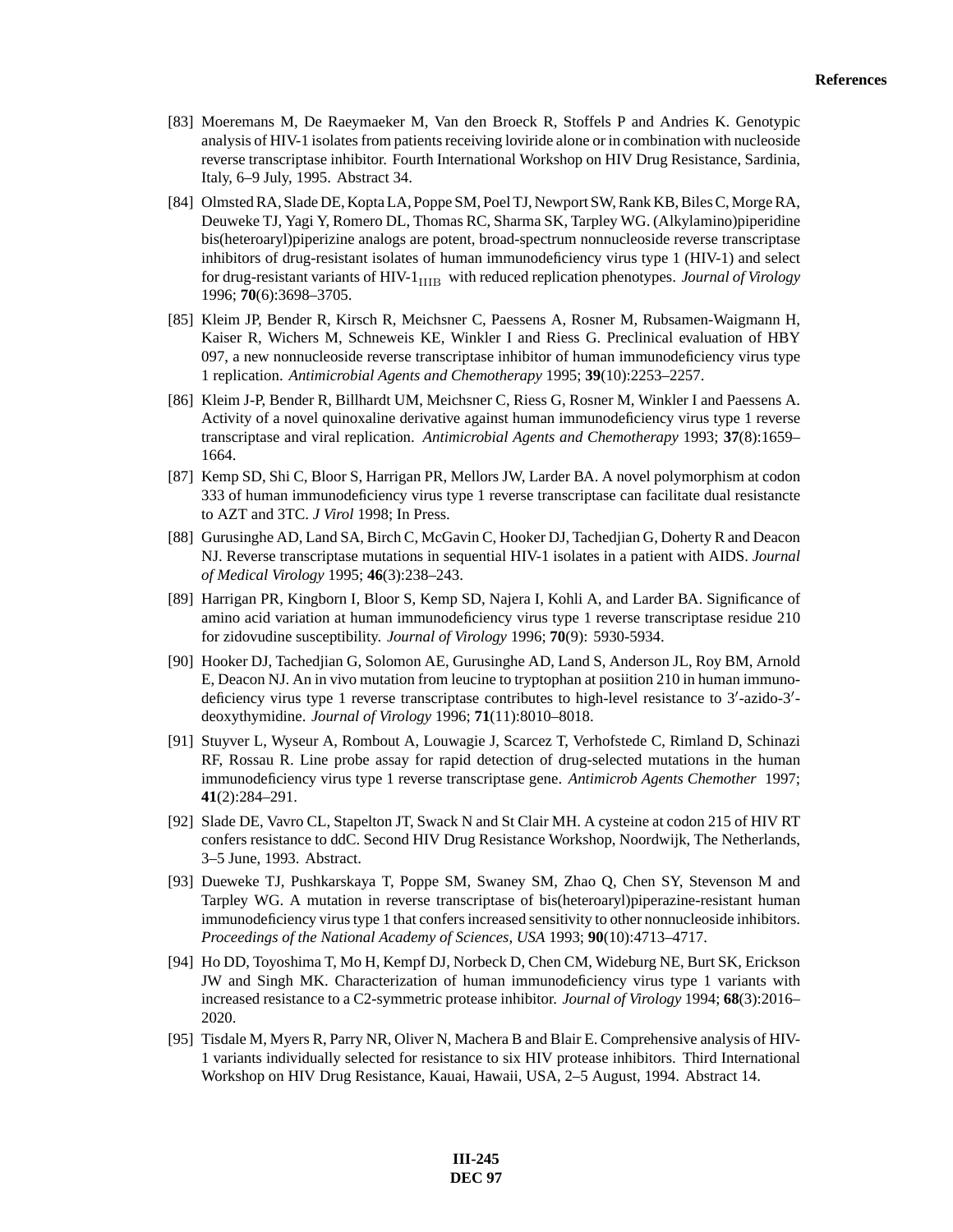- [96] Kaplan AH, Michael SF, Wehbie RS, Knigge MF, Paul DA, Everitt L, Kempf DJ, Norbeck DW, Erickson JW and Swanstrom R. Selection of multiple human immunodeficiency virus type 1 variants that encode viral proteases with decreased sensitivity to an inhibitor of the viral protease. *Proceedings of the National Academy of Sciences, USA* 1994; **91**:5597–5601.
- [97] Otto MJ, Reid CD, King RW, Garber S, Baker DB, Anton E and Winslow DL. Exposure of chronically infected PBMCs to DMP 450 can completely suppress virus replication or select resistant variants depending upon the dose of compound. Second National Conference on Human Retroviruses and Related Infections, Washington, DC, USA, 29 January–2 February, 1995. Abstract 464.
- [98] Winslow DL, Garber S, Reid C, Anton E and Otto MJ. DMP 450, a new cyclic urea inhibitor of HIV protease with potent in vitro antiviral activity. Eighth International Conference on Antiviral Research, Santa Fe, NM, USA, 23–28 April, 1995. Abstract 22.
- [99] Partaledis JA, Yamaguchi K and Byrn RA. In vitro selection and characterization of HIV-1 viral isolates with reduced sensitivity to inhibitors of HIV protease. Third International Workshop on HIV Drug Resistance, Kauai, Hawaii, USA, 2–5 August, 1994. Abstract 8.
- [100] Tisdale M, Myers R, Najera I, Kohli A, Kemp S and Larder BA. Analysis of resistance interactions with 141W94 (VX-478) and other HIV-1 protease inhibitors. Fifth International Workshop on HIV Drug Resistance, Whistler, Canada, 3–6 July, 1996. Abstract 27.
- [101] King RW, Garber S, Winslow DL, Reid C, Bacheler LT, Anton E and Otto MJ. Multiple mutations in the human immunodeficiency virus protease gene are responsible for decreased susceptibility to protease inhibitors. *Antiviral Chemistry and Chemotherapy* 1995; **6**(2):80–88.
- [102] Potts KE, Smidt ML, Stallings WC, Clare M, Pillay D, Richman DD and Bryant ML. In vitro selection and characterization of human immunodeficiency virus type 1 (HIV-1) variants with decreased sensitivity to hydroxyethylurea isostere containing protease inhibitors. Third International Workshop on HIV Drug Resistance, Kauai, Hawaii, USA, 2–5 August, 1994. Abstract 4.
- [103] Pillay D, Smidt ML, Potts KE, Bryant ML and Richman DD. In vitro selection of protease inhibitors resistant human immunodeficiency virus type 1 (HIV-1) strains. 34th Interscience Conference on Antimicrobial Agents and Chemotherapy, Orlando, FL, USA, 2–5 October, 1996. Abstract 7.
- [104] Smidt ML, Potts KE, Tucker SP, Blystone L, Stiebel TR Jr, Stallings WC, McDonald JJ, Pillay D, Richman DD, Bryant ML. A mutation in human immundeficiency virus type 1 protease at position 88, located outside the active site, confers resistance to the hydroxyethylurea inhibitor SC-55389A. *Antimicrob Agents Chemother* 1997; **41**(3):515–522.
- [105] Condra JH, Holder DJ, Schleif WA, Blahy OM, Danovich RM, Gabryelski LJ, Graham DJ, Laird D, Quintero JC, Rhodes A, Robbins HL, Roth E, Shivaprakash M, Yang T, Chodakewitz JA, Deutsch PJ, Leavitt RY, Massari FE, Mellors JW, Squires KE, Steigbigel RT, Teppler H and Emini EA. Genetic correlates of in vivo viral resistance to the HIV-1 protease indinavir. *Journal of Virology* 1996; 70(12): 8270-8276.
- [106] Croteau G, Doyon L, Thibeault D, McKercher G, Pilote L, Lamarre D. Impaired fitness of human immunodeficiency virus type 1 variants with high-level resistance to protease inhibitors. *Journal of Virology* 1997; **71**(2):1089–1096.
- [107] Schapiro JM, Winters MA, Vierra M, Jacobsen H, Mous J and Merigan TC. Resistance mutations in patients receiving saquinavir: simultaneous appearance in lymph nodes, peripheral blood mononuclears (PBM) and plasma. Fifth International Workshop on HIV Drug Resistance, Whistler, Canada, 3–6 July, 1996. Abstract 28.
- [108] Molla A, Korneyeva M, Gao Q, Vasavanonda S, Schipper PJ, Mo HM, Markowitz M, Chernyavskiy T, Niu P, Lyons N, Hsu A, Granneman R, Ho DD, Boucher CAB, Leonard JM, Norbeck DW and Kempf DJ. Ordered accumulation for mutation in HIV protease confers resistance to ritonavir. *Nature Medicine* 1996; **2**(7):760–766.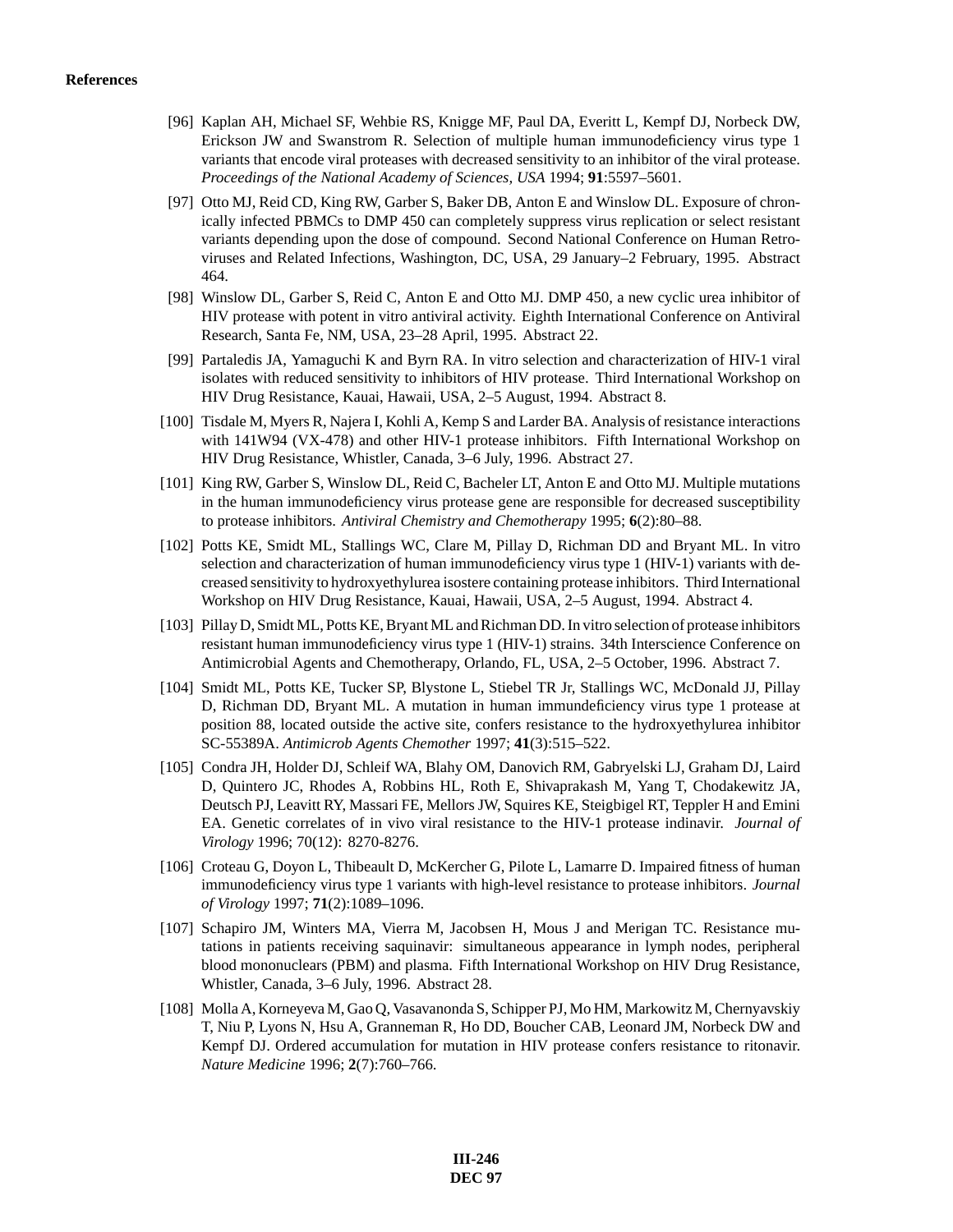- [109] Doyon I, Croteau G, Thibeault D, Poulin F, Pilocle L and Lamarre D. Second locus involved in human immunodeficiency virus type 1 resistance to protease inhibitors. *Journal of Virology* 1996; **70**:3763–3769.
- [110] Patick AK, Mo H, Markowitz M, Appelt K, Wu B, Musick L, Kalish V, Kaldor S, Reich S, Ho D and Webber S. Antiviral and resistance studies of AG1343, an orally bioavailable inhibitor of human immunodeficiency virus protease. *Antimicrobial Agents and Chemotherapy* 1996; **40**(2):292–297; **40**(6):1575 (erratum).
- [111] Patick AK, Kuritzkes D, Johnson VA, Shugarts D, Bakhtiari M, Potts KE, Farnsworth A, Anderson R, Koel JL, Hazelwood JD, Nail CD, Duran M, Markowitz M, Ho D, Richman D. Genotypic and phenotypic analyses of HIV-1 variants isolated from patients treated with nelfinavir and other HIV-1 protease inhibitors. *6th International Workshop on HIV Drug Resistance, 25-28 June 1997; St. Petersburg, USA*: Abstract 18.
- [112] Lamarre D, Croteau G, Pilote L, Rousseau P and Doyon L. Molecular characterization of HIV-1 variants resistant to specific viral protease inhibitors. Third International Workshop on HIV Drug Resistance, Kauai, Hawaii, USA, 2–5 August, 1994. Abstract 10.
- [113] Lamarre D, Doyon L, Croteau G, Pilote L and Thibeault D. Molecular basis of HIV-1 resistance to protease inhibitors Structural flexibility of the protease and second-site compensatory mutations in cleavage sites. Fourth International Workshop on HIV Drug Resistance, Sardinia, Italy, 6–9 July, 1995. Abstract 62.
- [114] Gulnik SV, Suvorov LI, Liu B, Yu B, Anderson B, Mitsuya H and Erickson JW. Kinetic characterization and cross-resistance patterns of HIV-1 protease mutants selected under drug pressure. *Biochemistry* 1995; **34**(29):9282–9287.
- [115] Condra JH and Schleif WA. In vivo emergence of HIV-1 variants resistant to multiple protease inhibitors. *Nature* 1995; **374**:569–571.
- [116] Borman AM, Paulous S and Clavel F. Continued accumulation of protease inhibitor resistance mutations in culture in the absence of the drug. Fourth International Workshop on HIV Drug Resistance, Sardinia, Italy, 6–9 July, 1995. Abstract 93.
- [117] Jacobsen H, Brun-Vezinet F, Duncan I, Hanggi M, Ott M, Vella S, Weber J and Mous J. Genotypic characterization of HIV-1 from patients after prolonged treatment with proteinase inhibitor saquinivir. Third International Workshop on HIV Drug Resistance, Kauai, Hawaii, USA, 2–5 August, 1994. Abstract 16.
- [118] Eberle J, Bechowsky B, Rose D, Hauser U, Von Der Helm K, Gurtler L and Nitschki H. Resistance of HIV type 1 to proteinase inhibitor Ro 31–8959. *AIDS Research and Human Retroviruses* 1995; **11**(6):671–676.
- [119] Mo H, Markowitz M, Majer P, Burt SK, Gulnik SV, Suvorov LI, Erickson JW, Ho DD. Design, synthesis, and resistance patterns of MP-134 and MP-167, two novel inhibitors of HIV type 1 protease. *AIDS Research and Human Retroviruses* 1996; **12**(1):55–61.
- [120] Vasudevachari MB, Zhang Y-M, Imamichi H, Imamich T, Falloon J, Salzman NP. Emergence of protease inhibitor resistance mutations in human immunodeficiency virus type 1 isolates from patients and rapid screening procedure for their detection. *Antimicrob Agents Chemother* 1996; **40**(11):2535–2541.
- [121] Rao BG, Dwyer MD, Thomson JA, Baker CT, Deininger DD, Murcko MA, Tung RD, Navia MA and Kim EE. Structural and modelling analysis of the basis of viral resistance to VX-478. Fifth International Workshop on HIV Drug Resistance, Whistler, Canada, 3–6 July, 1996. Abstract 22.
- [122] Patick AK, Rose R, Greytok J, Bechtol CM, Hermsmeier MA, Chen PT, Barrish JC, Zahler R, Colonno RJ and Lin PF. Characterization of a human immunodeficiency virus type 1 variant with reduced sensitivity to an aminodiol protease inhibitor. *Journal of Virology* 1995; **69**(4):2148–2152.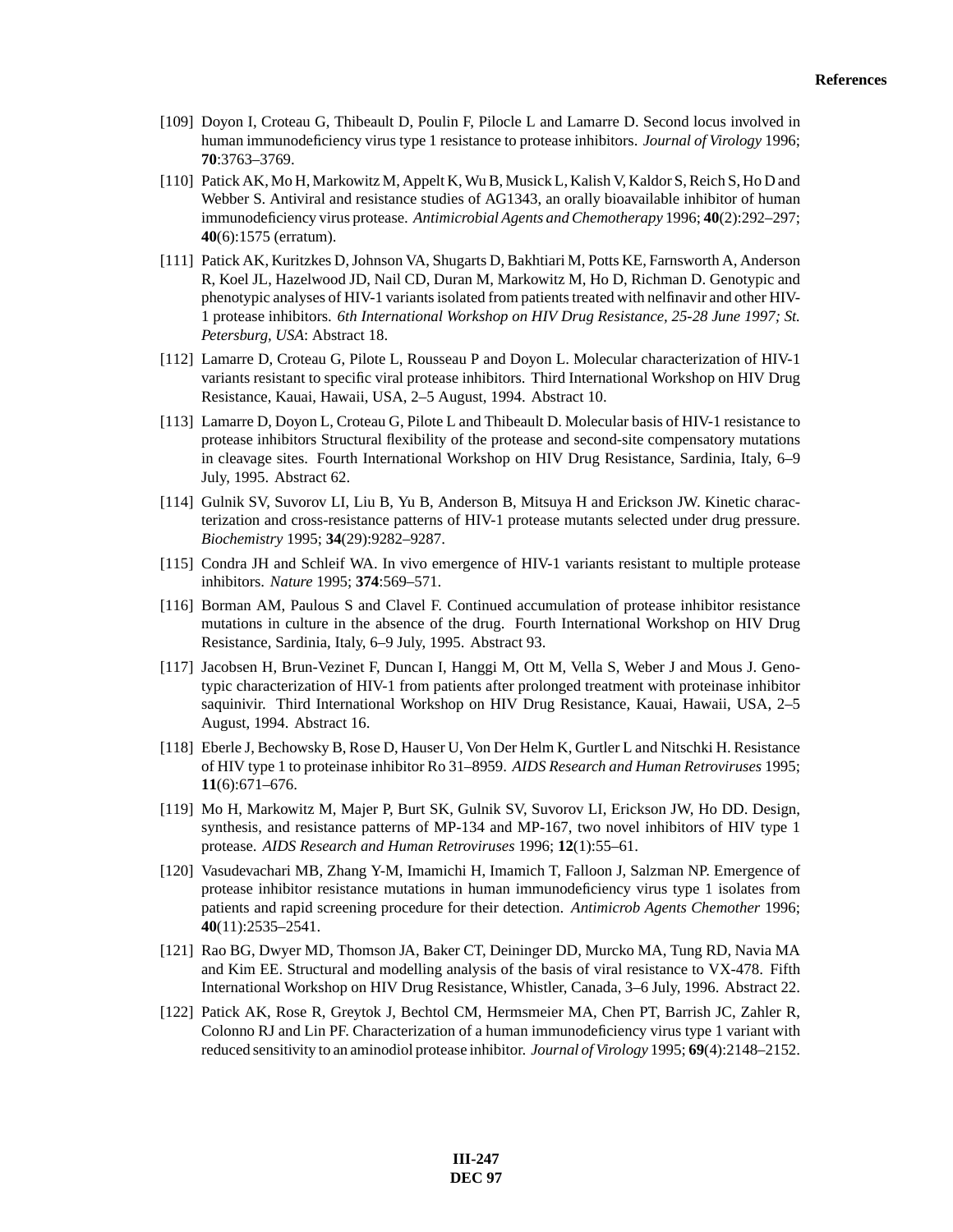- [123] Rose B, Greytok J, Bechtold C, Alam M, Terry B, Gong YF, DeVore K, Patrick A, Colono R and Lin PF. Combination therapy with two protease inhibitors as an approach to antiviral therapy. Third International Workshop on HIV Drug Resistance, Kauai, Hawaii, USA, 2–5 August, 1994. Abstract 17.
- [124] Dulioust A, Paulous S, Guillemot L, Boue F, Galanaud P, Clavel F. Selection of saquinavir-resistant mutants by indinavir following a switch from saquinavir. *6th International Workshop on HIV Drug Resistance, 25-38 June 1997; St. Petersburg, USA*: Abstract 16.
- [125] Swanstrom R, Smith T, Petit S, Irlbeck D, Shao W, Wehbie R, Sawhney R, Everitt L and Erickson I. Multiple sequence changes within HIV-1 protease confer reduced sensitivity to a symmetric protease inhibitor. Third International Workshop on HIV Drug Resistance, Kauai, Hawaii, USA, 2–5 August, 1994. Abstract 6.
- [126] Otto MJ, Garber S, Winslow DL, Reid CD, Aldrich P, Jadhav PK, Patterson CE, Hodge CN and Cheng YS. In vitro isolation and identification of human immunodeficiency virus (HIV) variants with reduced sensitivity to C-2 symmetrical inhibitors of HIV type 1 protease. *Proceedings of the National Academy of Sciences, USA* 1993; **90**(16):7543–7.
- [127] Winters MA, Schapiro JM, Lawrence J, Merigan TC. Genotypic and phenotypic analysis of the protease gene in HIV-1-infected patients that failed long-term saquinavir therapy and switched to other protease inhibitors. *6th International Workshop on HIV Drug Resistance, 25–28 June 1997; St. Petersburg, USA*: Abstract 17.
- [128] Eastman PS, Duncan IB, Gee C, Race E. Acquisition of genotypic mutations associated with reduced susceptibility to protease inhibitors during saquinavir monotherapy. *6th International Workshop on HIV Drug Resistance, 25–28 June 1997; St. Petersburg, USA*: Abstract 30.
- [129] Schapiro JM, Winters M, Lawrence J, Norris J, Merigan TC. Clinical and genotypic crossresistance between the protease inhibitors saquinavir and indinavir. *6th International Workshop on HIV Drug Resistance, 25–28 June 1997; St. Petersburg, USA*: Abstract 87
- [130] Shao W, Smith T and Swanstrom R. Selection and analysis of HIV-1 variants with increased resistance to SKF108842 and SKF108922, two protease inhibitors. Fourth International Workshop on HIV Drug Resistance, Sardinia, Italy, 6–9 July, 1995. Abstract 65.
- [131] el-Farrash MA, Kuroda MJ, Kitazaki T, Masuda T, Kato K, Hatanaka M and Harada S. Generation and characterization of a human immunodeficiency virus type 1 (HIV-1) mutant resistant to an HIV-1 protease inhibitor. *Journal of Virology* 1994; **68**(1):233–9.
- [132] Labrosse B, Pleskoff O, Sol N, Jones C, Henin Y, Alizon M. Antiviral and resistance studies of RPR103611, an inhibitor of HIV replication. *6th International Workshop on HIV Drug Resistance, 25–28 June 1997; St. Petersburg, USA*: Abstract 33.
- [133] Este JA, Schols D, De Vreese K, Van Laethem K, Vandamme AM, Desmyter J and De Clercq E. Development of resistance of human immunodeficiency virus type 1 to dextran sulfate associated with the emergence of specific mutations in the envelope gp120 glycoprotein. Molecular Pharmacology 1997; **52**(1): 98-104.
- [134] Este JA, Van Laethem K, Vandamme AM, Desmyter J and De Clercq E. Resistant phenotype of human immunodeficiency virus type 1 to dextran sulfate is conferred by specific amino acid substitutions in the gp120 molecule. Fifth International Workshop on HIV Drug Resistance, Whistler, Canada, 3–6 July, 1996. Abstract 80.
- [135] De Vreese K, Reymen D, Griffin P, Steinkasserer A, Werner G, Bridger GJ, Este J, James W, Henson GW, Desmyter J, Anne J and De Clercq E. The bicyclams, a new class of potent human immunodeficiency virus inhibitors, block viral entry after binding. *Antiviral Research* 1996; **29**:209–219.
- [136] De Vreese K, Kofler-Mongold V, Leutgeb C, Weber V, Vermeire K, Schacht S, Anne J, De Clercq E, Datema R and Werner G. The molecular target of bicyclams, potent inhibitors of human immunodeficiency virus replication. *Journal of Virology* 1996; **70**(2):689–696.